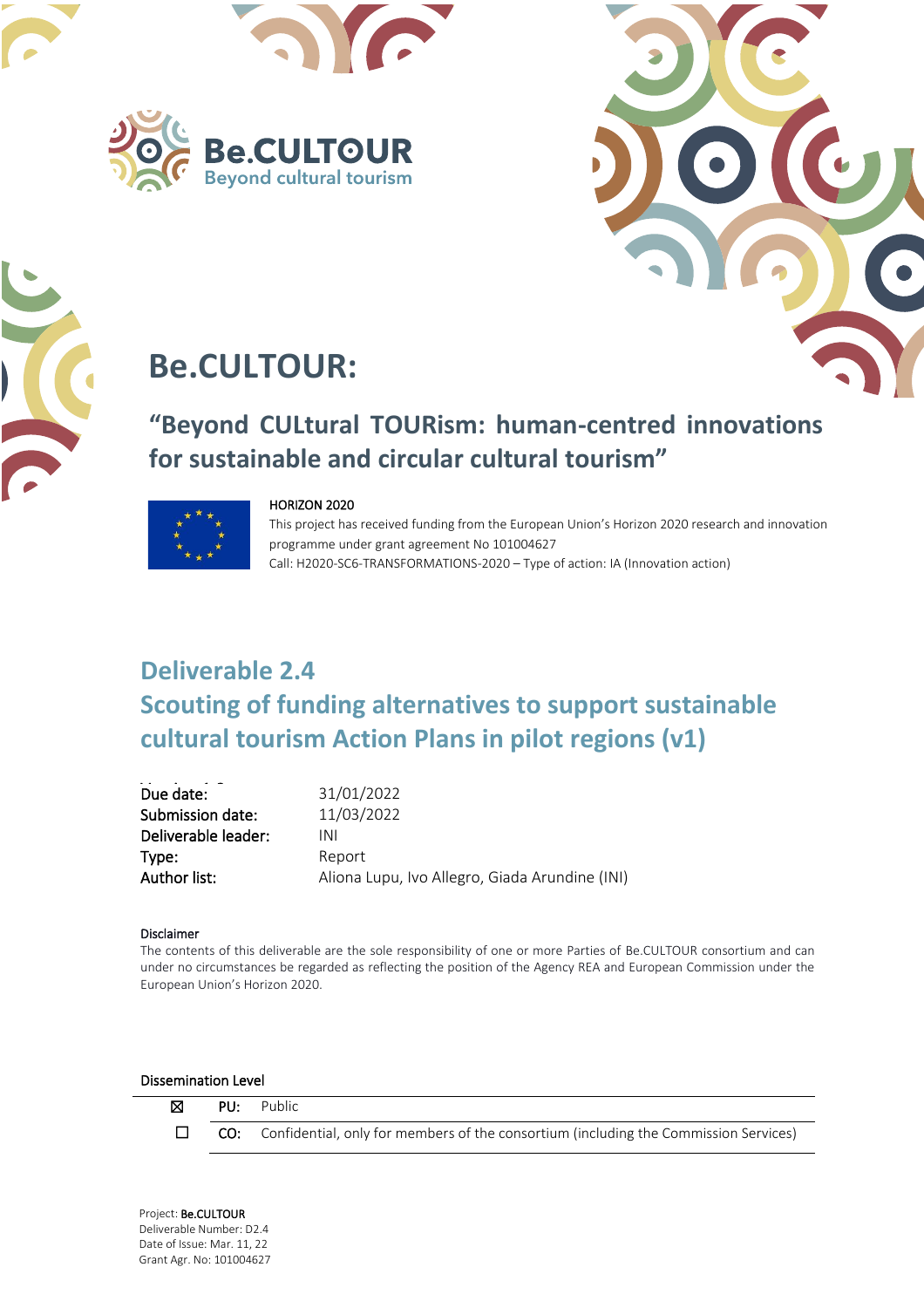### **Abstract**

Be.CULTOUR aims to empower European regions to co-create innovative, circular solutions for heritage regeneration and regional development beyond cultural tourism. The objectives and impact of the project are based on the implementation of co-creation activities, the development of Local Action Plans and innovative solutions for circular cultural tourism in six pilot ecosystems located in Italy, Spain, Cyprus, Sweden, Serbia and the cross-border region of North-East Romania-Moldova. As a partner to the consortium, each pilot ecosystem has identified a specific Pilot Heritage Site on which the project's methodology will be applied, tested, and validated. This will be done together with the local stakeholders engaged in local Heritage Innovation Networks, working together amongst each other and actively involved in the participation in the Be.CULTOUR Community of Practice. In parallel, a Community of Interest is developed to engage additional organisations (mirror ecosystems) committed to engaging in a peer-learning programme and replicating the Be.CULTOUR methodology in their territory, with their resources. As the drawing up of Action Plans has just started, the first version of this document bwill provide an overview of traditional and most innovative financing mechanisms and approaches to support sustainable investments in cultural tourism field. The final version of the deliverable, expected at the end of the project second year, will describe the scouting phase of financial mechanisms and the specific activities to be undertaken to implement the Local Action Plans in the regions involved.

**2**

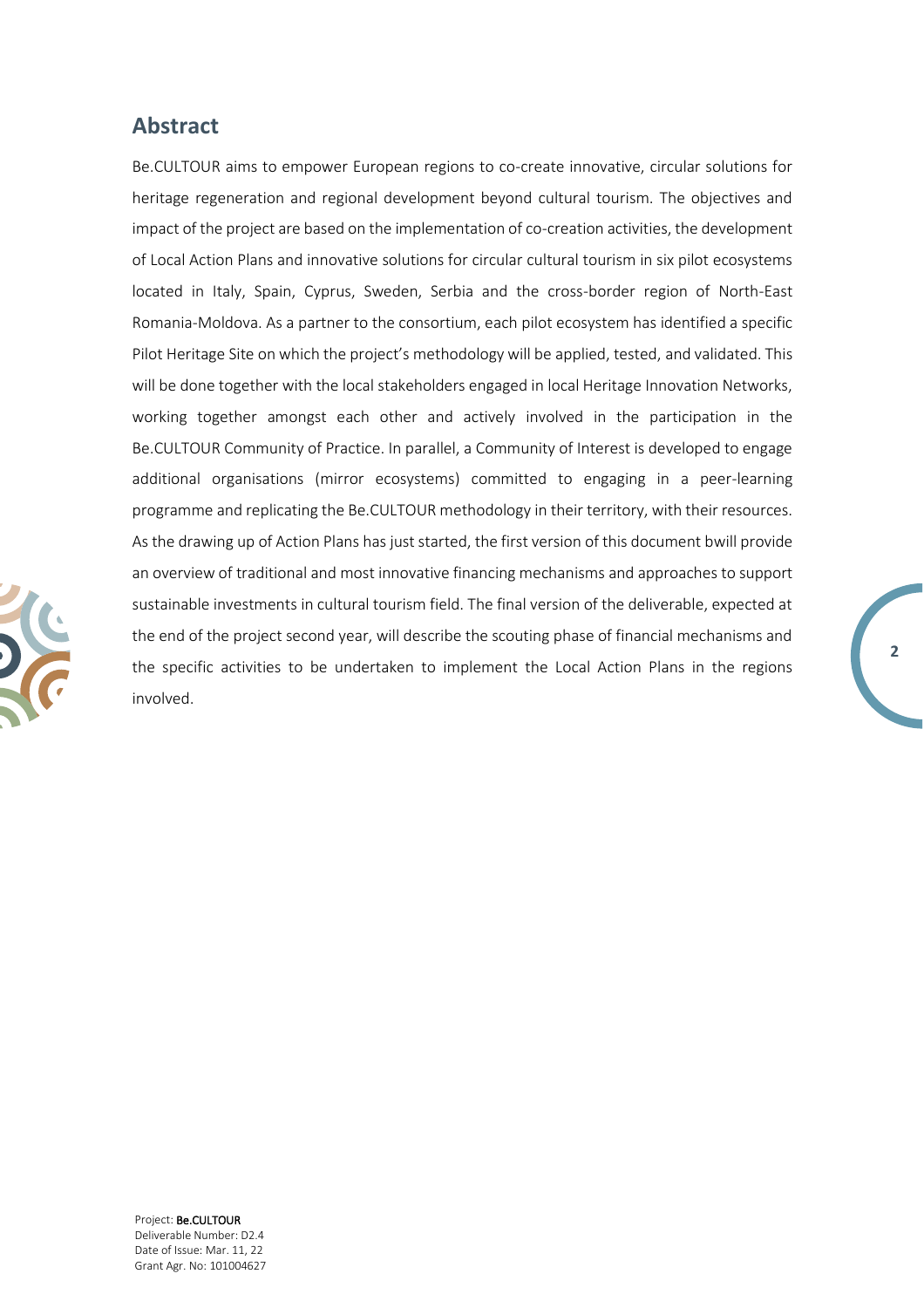## **Partners involved in the document**

| Participant No   | Participant organisation name                                                                               | <b>Short Name</b> | Check if involved |
|------------------|-------------------------------------------------------------------------------------------------------------|-------------------|-------------------|
| 1<br>Coordinator | CONSIGLIO NAZIONALE DELLE RICERCHE, Institute<br>for Research on Innovation and Services for<br>Development | <b>CNR IRISS</b>  |                   |
| $\overline{2}$   | Research<br>Innovation<br>European<br>Regions<br>and<br>Network                                             | ERRIN             |                   |
| 3                | ICLEI Europe - Local governments for Sustainability                                                         | <b>ICLEI</b>      |                   |
| 4                | Iniziativa Cube S.r.l.                                                                                      | INI               | X                 |
| 5                | Uppsala University                                                                                          | UU                |                   |
| 6                | Haute Ecole ICHEC - ECAM - ISFSC                                                                            | <b>ICHEC</b>      |                   |
| $\overline{7}$   | Open University of the Netherlands                                                                          | <b>OUNL</b>       |                   |
| 8                | <b>APT Basilicata</b>                                                                                       | APT-BAS           |                   |
| 9                | Diputación Provincial de Teruel                                                                             | PGT               |                   |
| 10               | Larnaca and Famagusta Districts Development<br>Agency                                                       | ANETEL            |                   |
| 11               | Laona Foundation                                                                                            | LAONA             |                   |
| 12               | Västra Götaland region                                                                                      | <b>VGR</b>        |                   |
| 13               | Stalna Konferencija Gradova I Opstina                                                                       | <b>SCTM</b>       |                   |
| 14               | Agentia Pentru Dezvoltare Regionala Nord-Est                                                                | <b>NERDA</b>      |                   |
| 15               | Verde e Moldova                                                                                             | <b>VEM</b>        |                   |

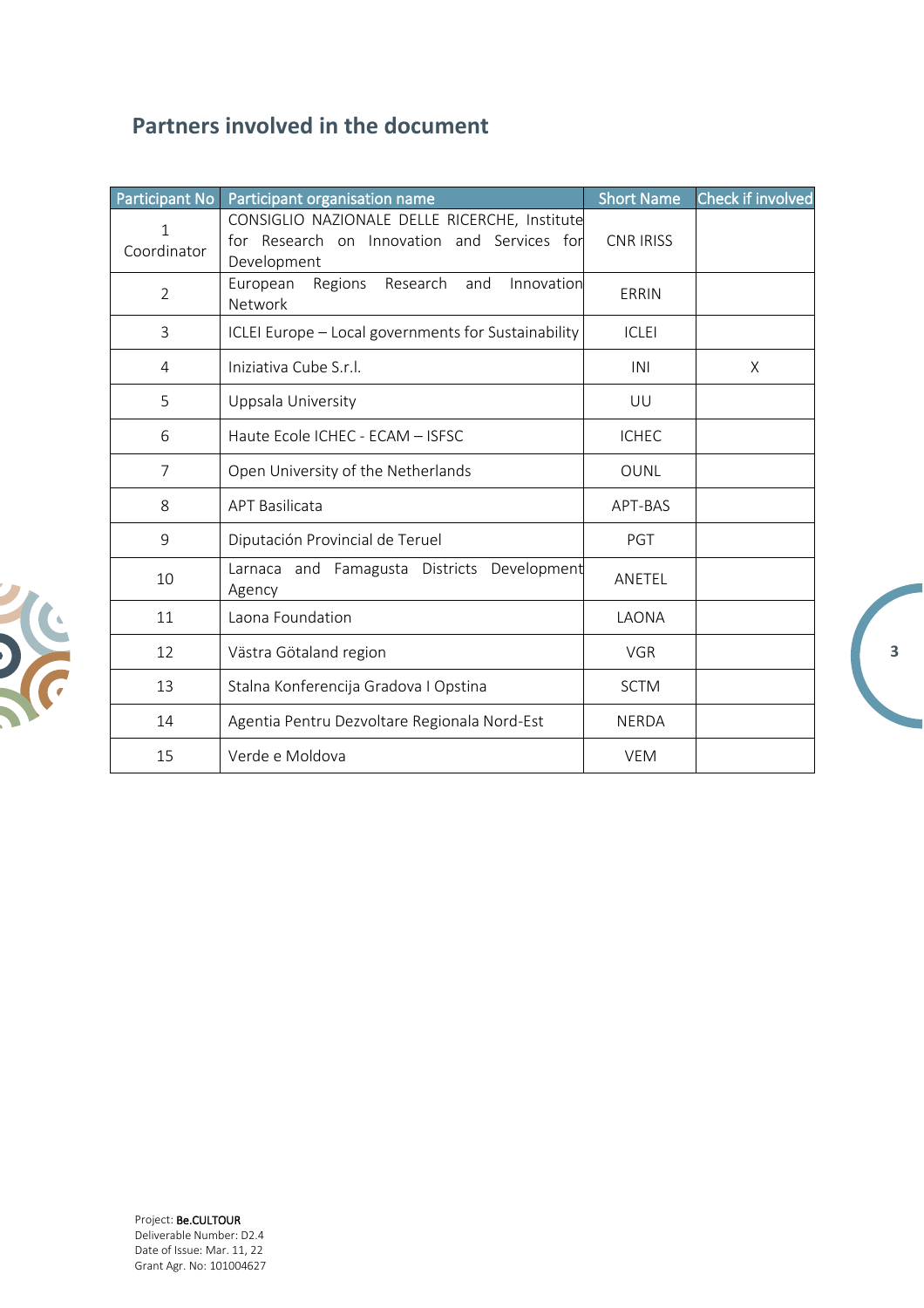## Table of Contents

| 1.              | <b>DESCRIPTION OF THE PROJECT</b>                                                                                                                                                          | 5.             |
|-----------------|--------------------------------------------------------------------------------------------------------------------------------------------------------------------------------------------|----------------|
| 1.1             | Be.CULTOUR specific objectives                                                                                                                                                             | 6              |
| 2.              | <b>INTRODUCTION</b>                                                                                                                                                                        | 8              |
| 2.1             | Document structure                                                                                                                                                                         | 9              |
| 3.              | <b>TOURISM AS A DRIVER TOWARDS A GREEN ECONOMY</b>                                                                                                                                         | <b>10</b>      |
|                 | 3.1 Introduction to sustainable cultural tourism and financing mechanisms                                                                                                                  | 10             |
|                 | 3.2 Developing a sustainability-centred cultural tourism management                                                                                                                        | 12             |
|                 | 3.3 The "Heritage capital approach": preserving the cultural capital of heritage through sustainability                                                                                    | 14             |
| and tools       | 3.4 The integration of sustainability in tourism and cultural heritage management: challenges, solutions                                                                                   | 16             |
|                 | 4. FINANCING THE TRANSITION: EXPLORATION OF TRADITIONAL AND INNOVATIVE                                                                                                                     |                |
|                 | <b>FINANCING MECHANISMS</b>                                                                                                                                                                | 20             |
|                 | 4.1 Traditional financing instruments                                                                                                                                                      | 22             |
|                 | 4.2 Examples of alternative financing mechanisms used in funding cultural-related projects: Crowdfunding<br>and PPPs schemes<br>4.2.1 Crowdfunding<br>4.2.2 Implementation of PPPs schemes | 26<br>26<br>28 |
|                 | 4.3 Innovative tools designed to address sustainability-oriented projects: Impact financing, Pay-by-result<br>and ESG investing                                                            | 30             |
|                 | 4.4 Developing a blended finance approach in sustainable cultural tourism                                                                                                                  | 32             |
|                 | 5. EU FUNDING MECHANISMS: THE ROLE OF ESIFS IN FINANCING CULTURE                                                                                                                           | 34             |
|                 | 5.1 Synergies between ESIFs and the other funds EU programme                                                                                                                               | 37             |
|                 | <b>6. CONCLUSIONS</b>                                                                                                                                                                      | 41             |
|                 | <b>REFERENCES</b>                                                                                                                                                                          | 42             |
| <b>ACRONYMS</b> |                                                                                                                                                                                            | 45             |

**4**

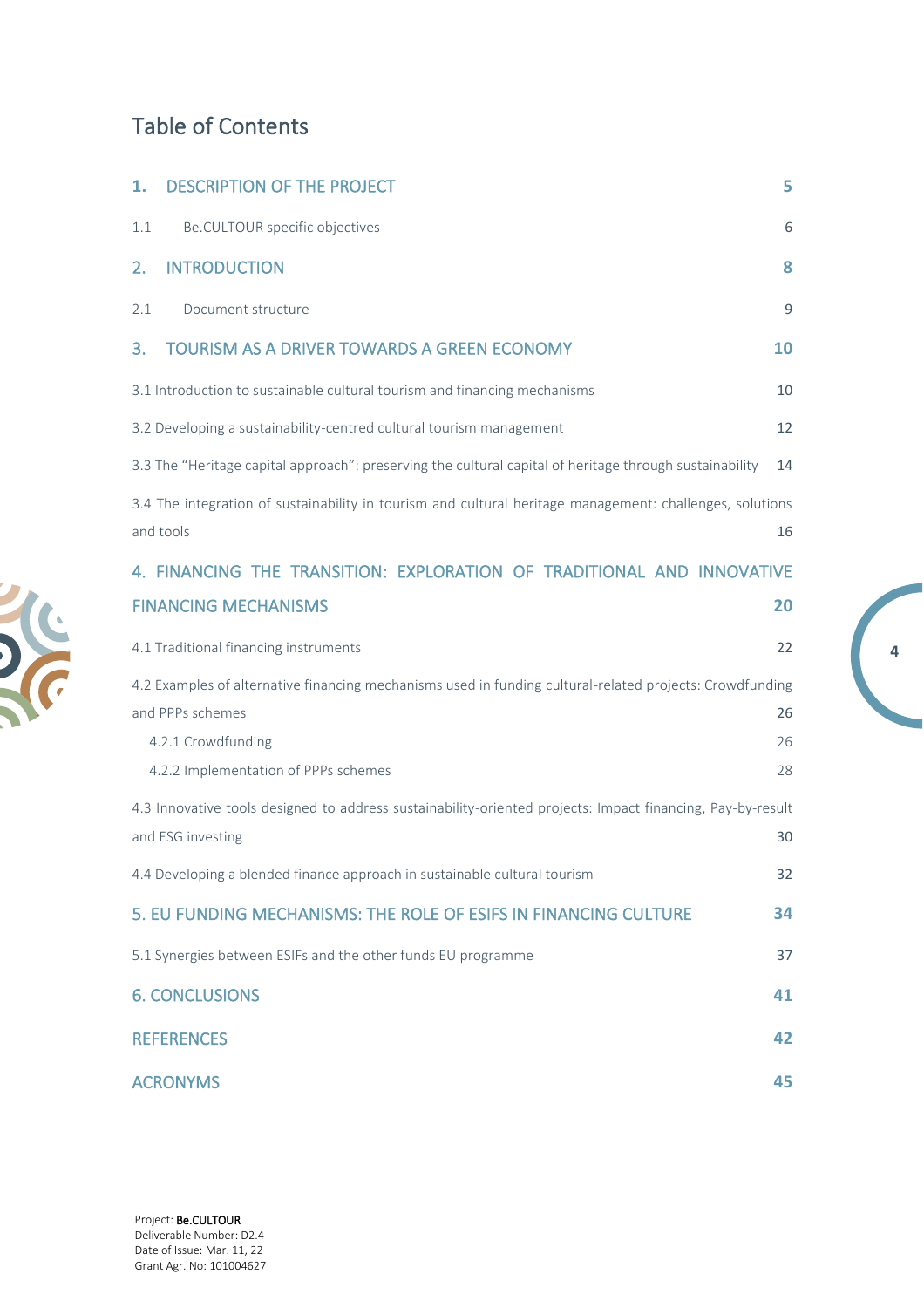### <span id="page-4-0"></span>**1. Description of the Project**

Be.CULTOUR stands for "Beyond CULtural TOURism: heritage innovation networks as drivers of Europeanisation towards a human-centred and circular tourism economy". It expresses the goal to move beyond tourism through a longer-term *human-centred* development perspective, enhancing cultural heritage and landscape values.

Cultural tourism entails opportunities but also risks. Tourism as a whole can be a highly volatile economic sector. If not managed properly, cultural tourism can also easily turn into a "value extractive" industry, generating negative environmental, social and cultural impacts on local communities and ecosystems. This project will develop specific strategies to promote an understanding of cultural tourism, which moves away from a "stop-and-go" consumer-oriented approach towards one that puts humans and circular economy models at its centre, paying attention to nature, communities and cultural diversity. "Place", intended as the *genius loci*, the ancient spirit of the site expressing its "intrinsic value" and "people" as co-creators of its uniqueness, culture, art, tradition, folklore, productivity, spirituality, as well as its "time space routine", are the focus of Be.CULTOUR, which aims at realizing a longer-term development project for the pilot areas involved.

The overarching goal of Be.CULTOUR is to co-create and test sustainable human-centred innovations for circular cultural tourism through collaborative innovation networks/methodologies and improved investments strategies. Targeting deprived remote, peripheral or deindustrialized areas and cultural landscapes as well as over-exploited areas, local Heritage innovation networks will co-develop a long-term heritage-led development project in the areas involved enhancing inclusive economic growth, communities' wellbeing and resilience, nature regeneration as well as effective cooperation at cross-border, regional and local level.

**5**

Wide and diversified partnerships of stakeholders from 18 EU and non-EU regions of Northern-Central and Southern Europe, the Balkans, the Eastern neighbourhood and the Mediterranean will be the driving force of the project. A community of 300 innovators (which includes regional authorities and municipalities, clusters and associations, museums and tourist boards, entrepreneurs, chambers of commerce, citizens, researchers, practitioners as well as project partners) in 6 pilot regions will co-create innovative place-based solutions for human-centred development through *sustainable* and *circular* cultural tourism.

Collaborative "Heritage innovation networks" will be established in 6 European deprived remote, peripheral and deindustrialised areas and cultural landscapes identified as "pilot innovation ecosystems": committed to the project's objectives, they have defined clear cultural tourism-

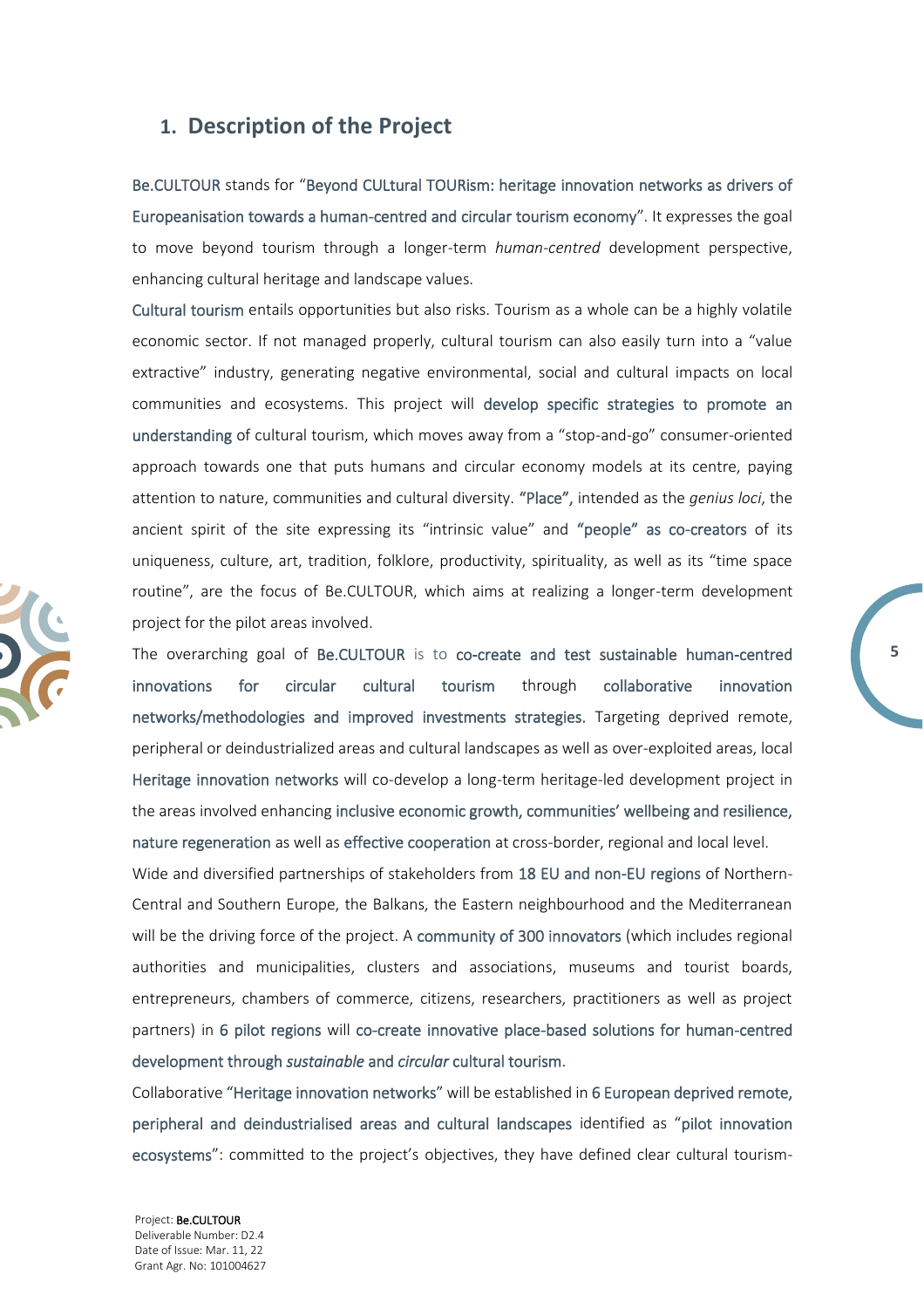related challenges requiring innovation that will serve as the basis for the collaboration with the 16 additional "mirror innovation ecosystems". Mutual learning and up-scaling of business solutions will be the objectives of the collaboration between pilot and mirror ecosystems, building the sustainability of the project's results beyond its lifetime.

By adopting a human-centred quadruple/quintuple helix approach to co-design, Be.CULTOUR will result in 6 community-led Action Plans, 18 innovative human-centred solutions and 6 close-tomarket prototypes of new cultural tourism integrated services and products: these will directly contribute to inclusive economic growth, communities' wellbeing and resilience, and nature regeneration in pilot and mirror regions, stimulating effective cooperation at a cross-border, regional and local level. The core partners of the Consortium will progressively build Be.CULTOUR sustainability by broadening the interregional collaboration while anchoring it to relevant EU initiatives in the academic, business and institutional realms.

#### <span id="page-5-0"></span>1.1 Be.CULTOUR specific objectives

The scopes of the Be.CULTOUR project will be achieved through a set of specific, measurable, achievable, realistic and time-constrained (SMART) specific objectives:

Objective  $1 - To$  assess the impacts and market potential of sustainable and circular cultural tourism at national, regional and local level through multidimensional quantitative and qualitative indicators, innovative statistical methods and advanced smart data management systems;

**6**

Objective 2 – To build a Community of Practice of 6 pilot regional ecosystems and a Community of Interest with 16 "mirror ecosystems" in EU and non-EU countries actively engaged in knowledge-sharing and exploitation of Be.CULTOUR's approach, methodology, tools, and innovative solutions for sustainable and circular cultural tourism;

Objective  $3 - T_0$  co-develop 6 Action Plans for sustainable and circular cultural tourism by establishing collaborative "Heritage innovation networks" in 6 pilot regions in Northern-Central and Southern Europe, the Balkans, the Eastern neighbourhood and the Mediterranean;

Objective  $4 - To$  co-develop, prototype and test human-centred and place-specific product, process and service innovations for sustainable and circular cultural tourism in pilot heritage sites; Objective 5 – To provide policy recommendations for more effective use of European Structural Investment Funds (ESIFs) and other EU funds to support cultural tourism innovation ecosystems in pilot and mirror regions, and develop a proposal of evolution of ESIFs through synergies with other public funds;

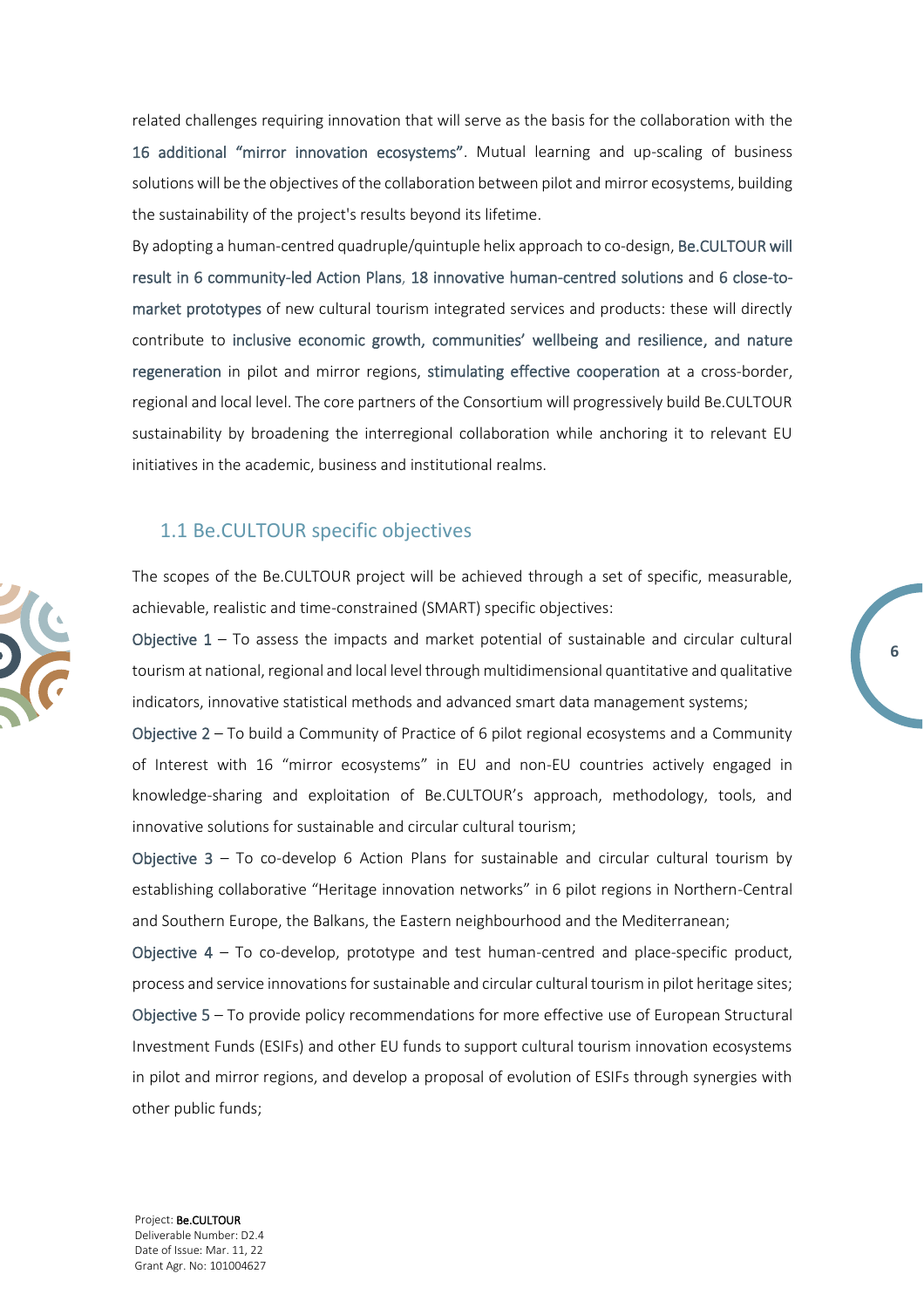Objective 6 – To contribute to deepen cultural Europeanisation through information and educational activities focused on the European history, identity and culture expressed in tangible and intangible cultural heritage and cultural landscapes, developing European Cultural Routes and European Heritage Labels in pilot heritage sites.

All partners have wide experience in developing and testing the Be.CULTOUR proposed approach, methodology and tools, ensuring the effective and time-constrained achievement of all the above-mentioned specific goals.

**7**

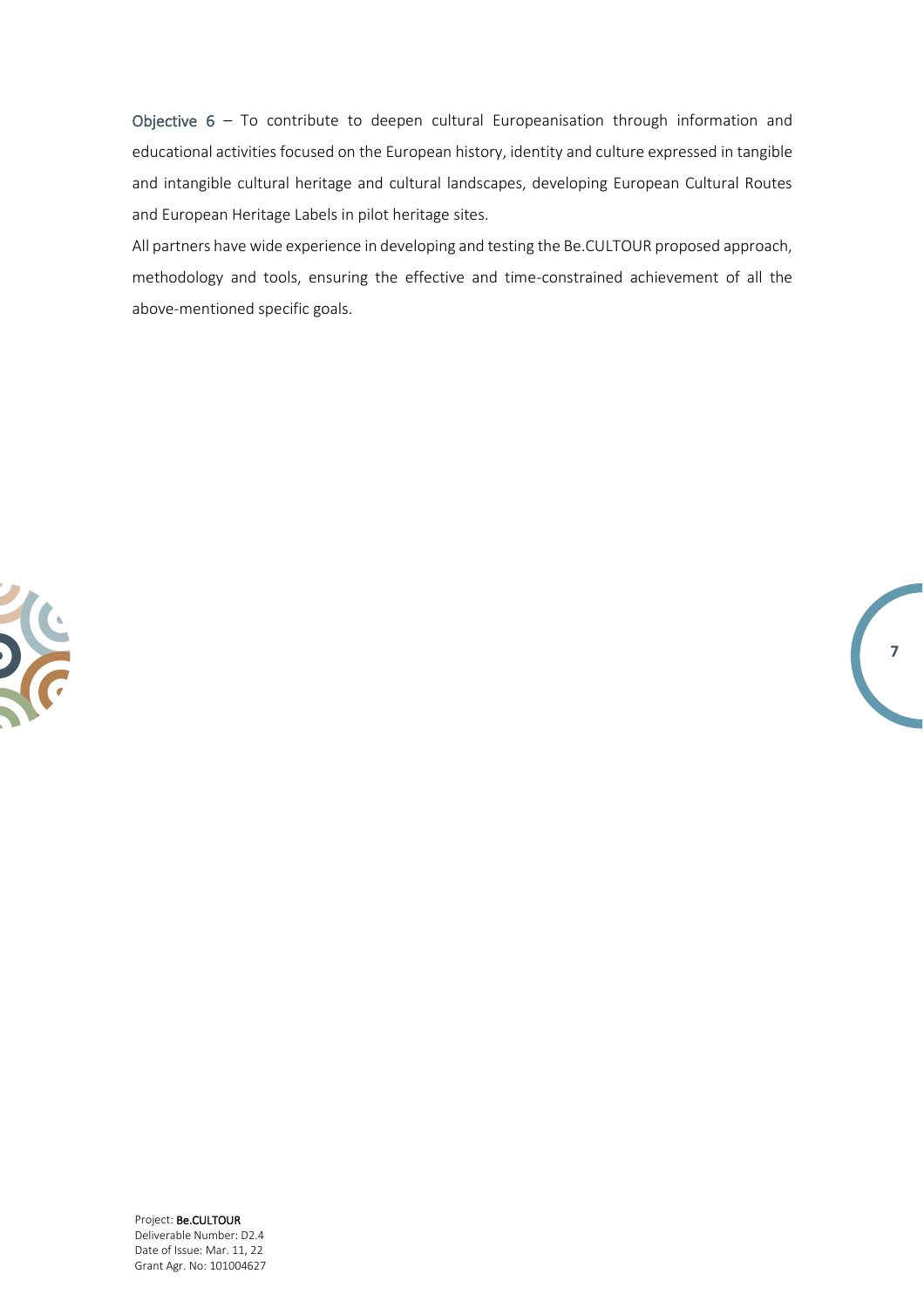### <span id="page-7-0"></span>**2. Introduction**

Be.CULTOUR aims to empower European regions to co-create innovative, circular solutions for heritage regeneration and regional development beyond cultural tourism. The objectives and impact of the project are based on the implementation of co-creation activities, the development of Local Action Plans and innovative solutions for circular cultural tourism in six pilot ecosystems located in Italy, Spain, Cyprus, Sweden, Serbia and the cross-border region of North-East Romania-Moldova.

As a partner of the consortium, each pilot ecosystem has identified a specific Pilot Heritage Site on which the project's methodology will be applied, tested, and validated. This will be done together with the local stakeholders engaged in local Heritage Innovation Networks, working together amongst each other and actively engaged in the participation in the Be.CULTOUR Community of Practice. In parallel, a Community of Interest is developed to engage additional organisations (mirror ecosystems) committed to engaging a peer-learning programme and replicating the Be.CULTOUR methodology in their territory, with their resources.

This deliverable of WP2, under its first version, provides a general overview of existing and innovative financing mechanisms and tools that can be used by the project stakeholders during the project life-time to adequately and effectively support sustainable cultural tourism Action Plans implementation developed under WP3 in the pilot regions. The starting point of this document is represented by the introductory work already provided by other Be.CULTOUR partners under WP1 (D1.1), WP3 (D3.1, D3.3 and D3.4) and WP4 (D4.1 and D4.2). These first project deliverables define the overall theoretical project framework, concepts, methodology and detailed guidance and information on specific activities to be further conducted by the partners. As evidenced in the D3.1<sup>1</sup>, the project overall methodology is built around four main steps, which articulates the design process into four stages:

**8**

- Exploration phase;
- Action Plans and concepts co-design phase;
- Co-development phase; and
- Deployment phase.

At month twelve of Be.CULTOUR project implementation, the partners completed the "exploration phase" and started to prepare for the Action Plans drafting phase. For this reason, the first version of the deliverable is focused on desk analysis of existing financial mechanisms for



<sup>1</sup> <https://becultour.eu/results>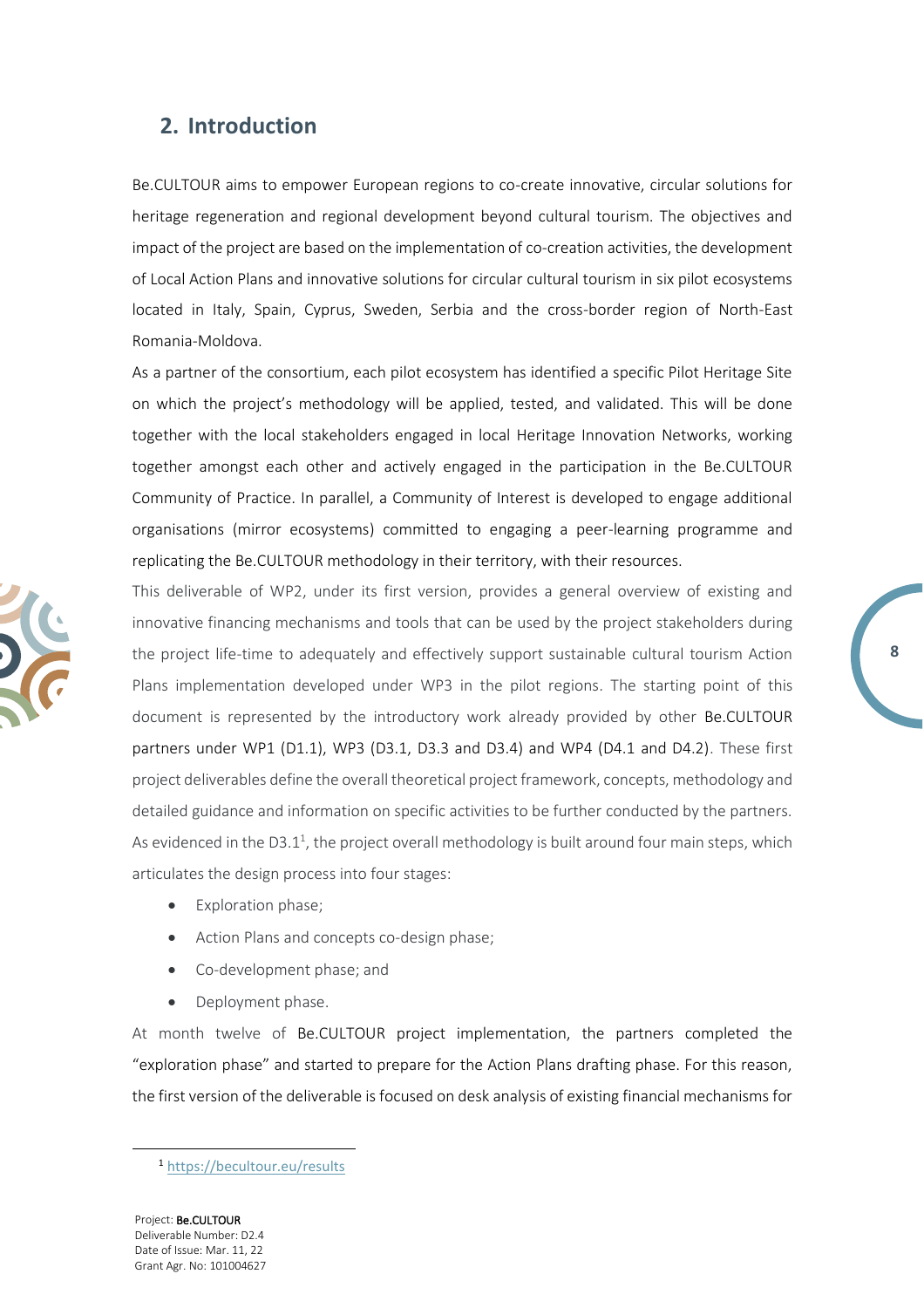cultural tourism as a starting point for a more operative version that can support the effective implementation of the future Action Plans. Thus, a more advanced version of the document will be released after the drafting of Action Plans will be completed and the innovative solutions to be financed will be ideated, i.e. indicatively at month twenty-four of the project.

### <span id="page-8-0"></span>2.1 Document structure

This deliverable aims at the identification of financing mechanisms and approaches to support the implementation of the activities envisaged in the Action Plans of the pilots and regions involved in Be.CULTOUR project. Meanwhile project partners develop the Action Plans, the first version of this deliverable is focused on the analysis of the existing landscape of financing mechanisms from the traditional ones to the most recent and innovative approaches up to the exploitation of the European Commission funds. The document is structured as following:

- Section 1: General description of the project;
- Section 2: Introduction issues and the structure of the document;
- Section 3: Outline of the cultural tourism sector as a driver for the EU green economy, addressing sustainability issues applied to the cultural tourism sector, focusing on the "heritage capital approach" and the integration of sustainability in tourism and cultural heritage management;
- Section 4: Overview of traditional and innovative financing mechanisms to support financing the sustainable transition in the cultural tourism sector;
- Section 5: Introduction of EU Funding mechanisms and ESIFs and their role in financing cultural tourism;
- Section 6: Conclusions of the first version of this deliverables.

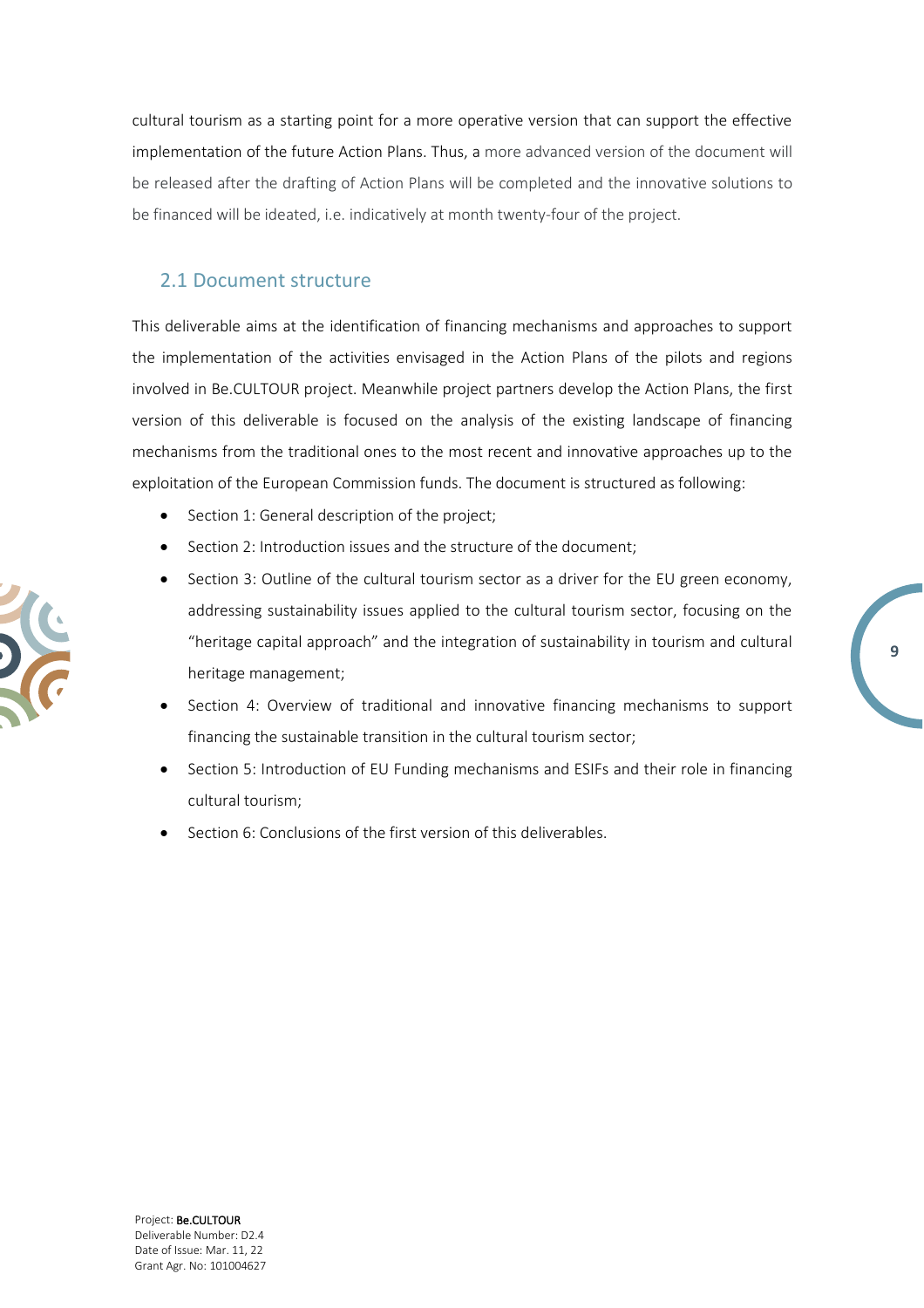### <span id="page-9-0"></span>**3. Tourism as a driver towards a green economy**

## <span id="page-9-1"></span>3.1 Introduction to sustainable cultural tourism and financing mechanisms

Tourism, as one of the most promising drivers of growth for the world economy, can play an important role in driving the transition to a green economy, and contributing to more sustainable and inclusive growth. Tourism industry, and particularly cultural tourism sub-sector, is well-placed to contribute to increasing employment rates, enhancing social cohesion, improving productivity and fostering economic growth across many sectors, given its strong local dimension. Moreover, the cross-cutting nature of tourism, with close connections to numerous sectors at destination and international levels, means that even small improvements towards greater sustainability in production and consumption patterns will have significant impacts.

Global trends and priorities change – more than ever the overarching challenge for the tourism sector is to remain competitive while also embracing sustainability recognising that, in the long term, competitiveness depends on sustainability. In particular, climate change is now seen as a fundamental issue also requiring the tourism industry to reduce its contribution to greenhouse gas emissions and the destinations to adapt to changes in the pattern of demand and in the types of tourism they offer.<sup>2</sup>

The future of European tourism relies on the quality of the tourist experience; by integrating sustainability concerns into their activities, tourism stakeholders will thus protect the competitive advantages that make Europe the most attractive tourist destination in the world – its intrinsic diversity, its variety of landscapes and cultures. In addition, addressing sustainability concerns in a socially responsible manner will help the tourism industry to innovate its products and services and increase their quality and value.

Financing the transition to a more sustainable tourism model involves a range of relevant challenges, that can be generally grouped along four main dimensions; on the supply side, there is a general lack of financial viability and a concentration of investments in the sector, since the public sector still remains the main financing entity, traditionally resulting in a generally lower attractiveness and profitability of the sector for private investors. Furthermore, there is a scarcity and even limited knowledge of suitable financing instruments designed for sustainability-oriented



<sup>&</sup>lt;sup>2</sup> Communication from the Commission - Agenda for a sustainable and competitive European tourism /\* COM/2007/0621 final \*/<https://eur-lex.europa.eu/legal-content/EN/TXT/?uri=CELEX:52007DC0621>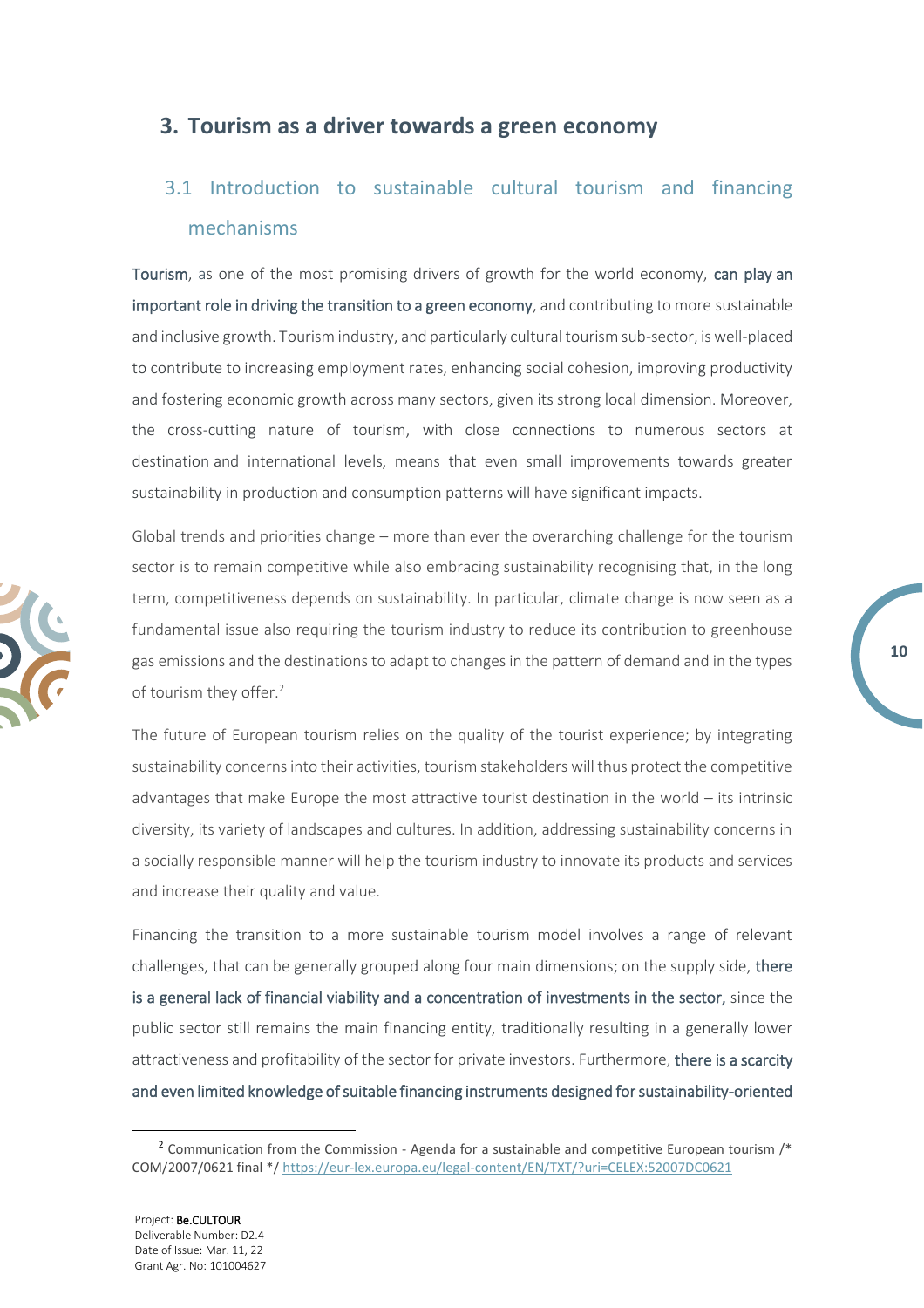projects, that could be effectively implemented to finance cultural tourism industry transition towards more environmentally, socially, and economically sustainable practices and models. On the demand side, the incentives for firms of all sizes, especially SMEs, to adopt sustainable practices are weak, while the capacity of policy makers to design, coordinate, implement and enforce sustainable tourism development policies remains also an issue. Although these difficulties significantly affect the sustainable transition in the sector, there is a growing awareness of the need and value of conserving unique natural, social and cultural assets, that is leading to an increasing motivation for both public and private sectors to invest in preserving cultural heritage sites and in making tourism more sustainable. Investment in sustainable cultural tourism, in fact, can potentially offer opportunities to generate significant returns and at the same time effectively contribute to have positive and long-term impacts on environment, society and economy. Nowadays, climate risk is becoming investment risk, and most stakeholders - from shareholders, to customers, communities and regulators - are now expecting companies to play a role in decarbonizing the global economy. Before the pandemic started, it was possible to see a massive shift of capital towards more sustainable-oriented businesses, but it is during these years that this trend is increasingly becoming one of the main priorities in public and private investors choices of resources and funds allocations.

These considerations are confirmed by the spread and popularity of innovative and sustainable financing instruments ( e.g. impact and ESG invest, social impact bonds etc.) included into a wider so-called impact finance approach, which refers to the provision of capital for investments in businesses or economic activities with the explicit and declared intention of generating verifiable and direct positive impact on the society and /or environment, while also seeking market aligned or better financial return.

**11**

The below description of the traditional financing instruments provided by public or private entities (i.e. grants, bonds, equity, quasi-equity etc.) that can be adopted to finance projects and activities in the tourism sector, will be complemented by the analysis of alternative financing mechanisms usually adopted and successfully implemented in the cultural heritage and tourism sectors, subsequently highlighting the effectiveness of adopting a blended financing approach, as a key approach to financing SDGs, as it entails collaborative partnerships between different stakeholders to solve the parallel needs of local authorities and local communities by raising combined funding on the capital markets through the issuance of various financial instruments, such as debt and equity instruments. The application of hybrid financing instruments within integrated initiatives can, in fact, then produce considerable synergy between instruments in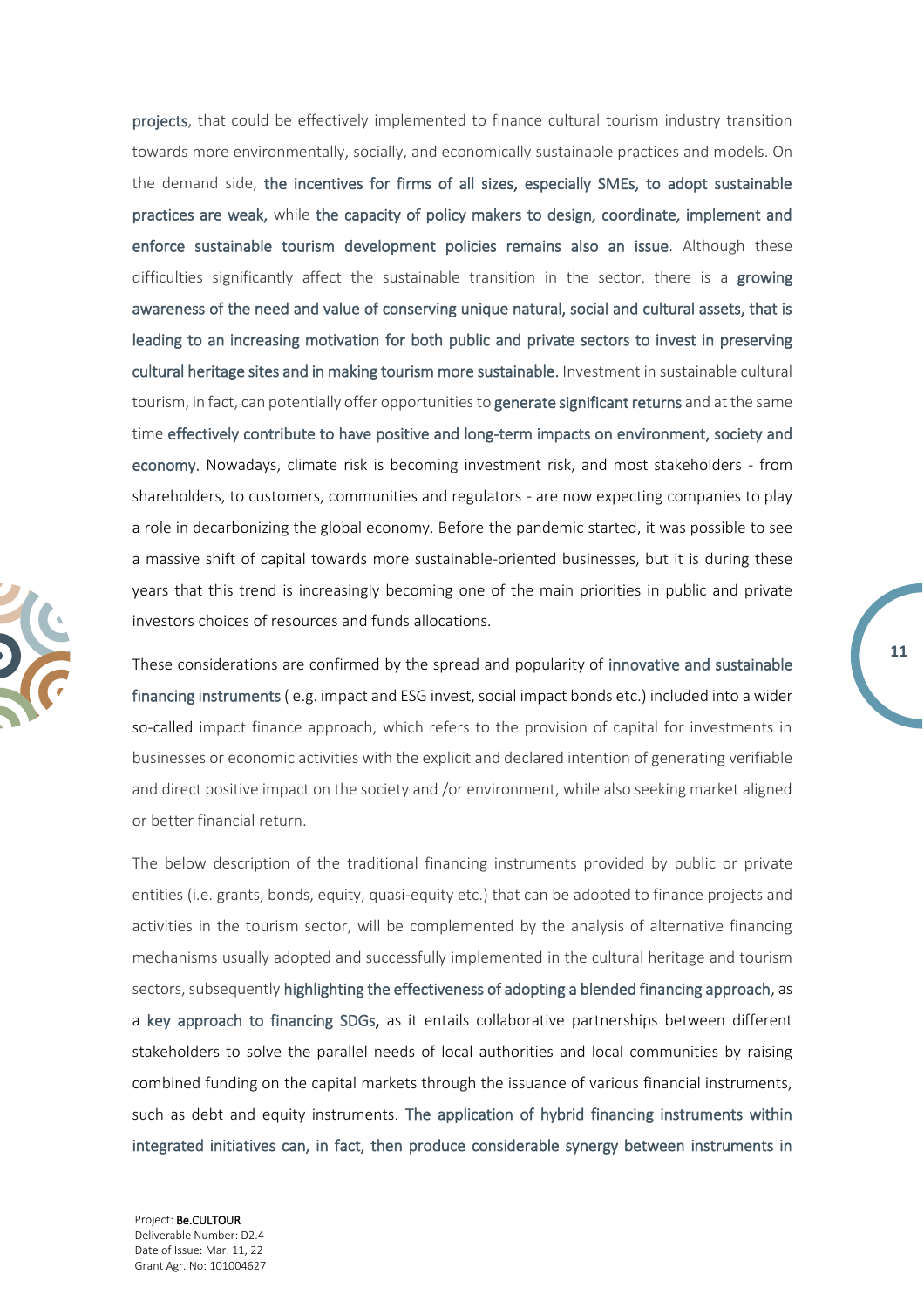order to create "added value" to the financial viability of sustainability-related projects also in tourism sector, in addition to fostering public-private partnerships in the sector development towards a more sustainable path.

Given the general objective of Be.Cultour project of developing policy recommendations for the effective use of European Invest Funds (ESIFs) and other EU funds, an in-depth overview of European funding instruments will then be provided, with a focus on ESIFs, and in particular on the types of ESIFs designed and planned for the current 2021-2027 programming period, also reviewing the results and objectives achieved through the use of funds provided by ESIFs in previous programming periods (2007-2013 and 2014-2020) in the EU cultural tourism sector.

In the second version (*to be completed*), on the basis of the Action Plans drawn up in the Pilot Regions, a proposal on the adequate and efficient use of ESIFs will be developed, identifying the opportunity of synergies with other financing instruments and mechanisms, both public and private, to finance sustainability-oriented actions in the cultural tourism sector.

### <span id="page-11-0"></span>3.2 Developing a sustainability-centred cultural tourism management

Culture and tourism have always been inextricably linked; cultural sights, attractions and events provide an important motivation for travel, and even travel itself generates culture. It has been only in recent decades, however, that the link between culture and tourism has become more explicitly identified as a specific form of consumption: Cultural Tourism (Richards 2018, p.12). Cultural tourism, as a sub-sector of tourism, has been defined as a "type of tourism activity in which the visitor's essential motivation is to learn, discover, experience and consume the tangible and intangible cultural attractions/ products in a tourism destination. These attractions/ products relate to a set of distinctive material, intellectual, spiritual and emotional features of a society that encompasses arts and architecture, historical and cultural heritage, culinary heritage, literature, music, creative industries and the living cultures with their lifestyles, value systems, beliefs and traditions."<sup>3</sup>

A 2009 [OECD](https://www.oecd-ilibrary.org/docserver/9789264040731-en.pdf?expires=1591780989&id=id&accname=ocid194994&checksum=B7D3FFF9D426A489571A2A82866B6973) publication highlights the mutually beneficial relationship between culture, which attracts tourists, and tourism, which enhances culture and creates income, while also supporting cultural heritage, production and creativity. Cultural tourism has been one of the fastest-growing



<sup>&</sup>lt;sup>3</sup> (UNWTO, 2017, p.14) UNWTO. Tourism and Culture. Available online: https://www.unwto.org/tourism-andculture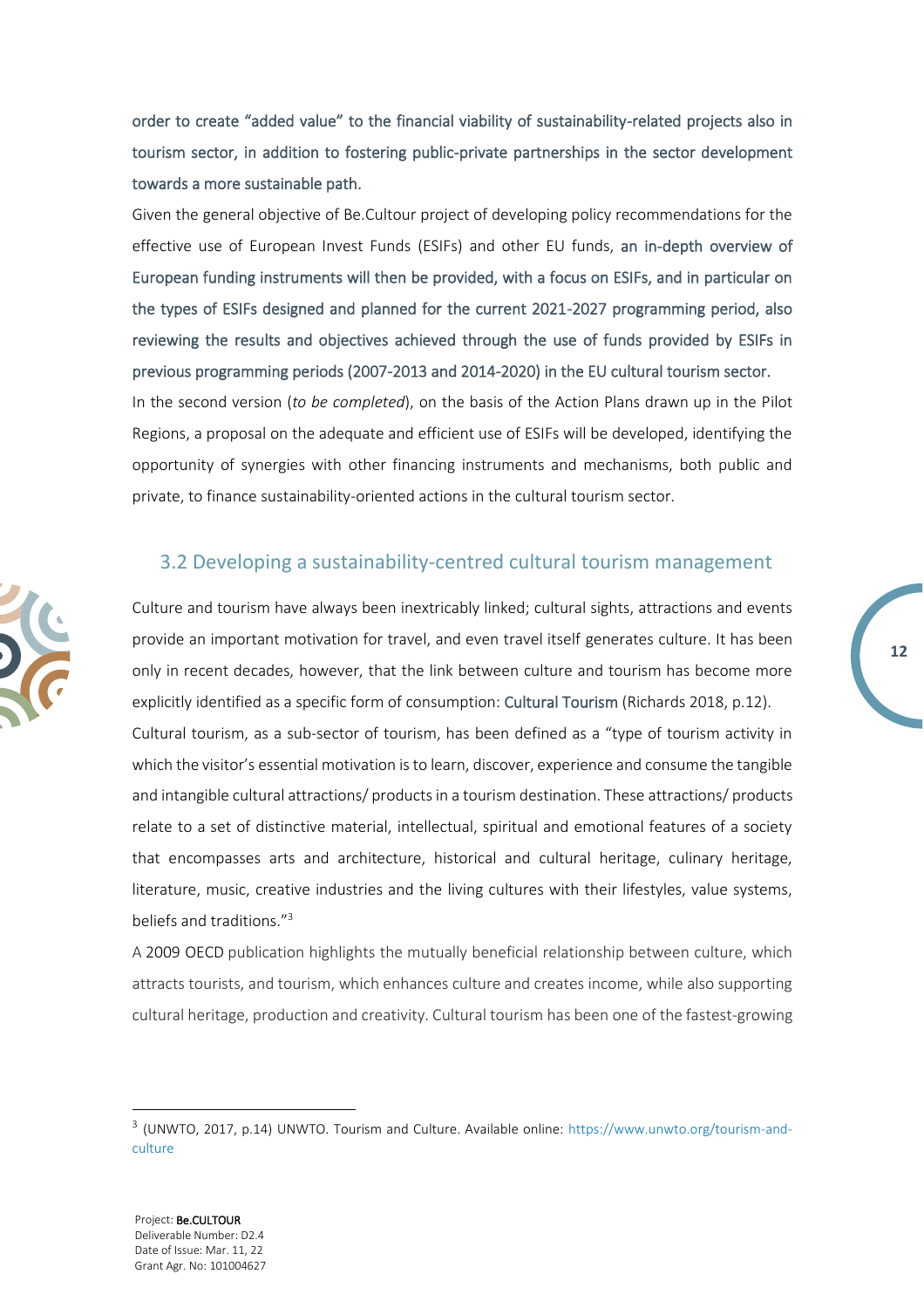global markets, and cultural and creative industries, in addition to cultural heritage, are its main driving force.

Moving away from its original orientation as a niche market, more focused on a specific market segment mainly composed of historians, scholars or art enthusiasts, nowadays cultural tourism is targeting the mass market, broadening its concept beyond the promotion of physical and tangible sites and monuments, encompassing more intangible and identity-linked assets, such as creativity, lifestyles, folklore, inherited traditions from the past but also more recent and contemporary local practices.

The development of cultural tourism can be attributed to the growing relevance given by the urban middle class with a high level of education, disposable income, and interest in experiencing something different from the usual touristic trips, and a desire to learn something rich in cultural, symbolic, spiritual, or historical content (Bendixen, 1997; Bonet in Towse ed, 2003). At the beginning of the new millennium, the development of cultural tourism was influenced mainly by a greater demand for weekend travels, interest in travel packages and itineraries, and the use of technology and the Internet.

Cultural tourism is also becoming increasingly driven by language tourism, gastronomy, and the search for cultural experiences based on the lifestyles and habits of the place visited.  $4$ 

**13**

The diversification process that the cultural tourism subsector is currently experiencing poses a challenge in terms of defining a "cultural tourist "and measuring the impact of cultural tourism on the overall tourism industry and, then, its contribution to a country's economic and social wealth.

Although it is difficult to quantify the weight of the cultural tourism industry on the EU economy, it is easy to imagine the significant and positive contribution that this type of tourism makes in European countries, as well as, given the enormous historical and cultural heritage that characterised most of them, the quality of the services and activities offered and the potential for development and further growth of this sector in the coming years. Europe, with its rich cultural heritage and favourable socio-political environment, accounts for 51% of the world tourism market; from the second half of the 1990s, EU institutions have determined a tourism policy peculiar to EU, mainly through the promotion and implementation of incentives addressed to the sector, supporting small and medium enterprises (SMEs) operating in it, conscious of their key role in shaping the European identity. Nowadays, it is estimated that cultural tourism accounts for 40% of all European tourism and 4 out of 10 tourists choose their destination based on its



<sup>&</sup>lt;sup>4</sup> Noonan, D.S.; Rizzo, I. Economics of cultural tourism: Issues and perspectives. J. Cult. Econ. 2017, 41, 95–107.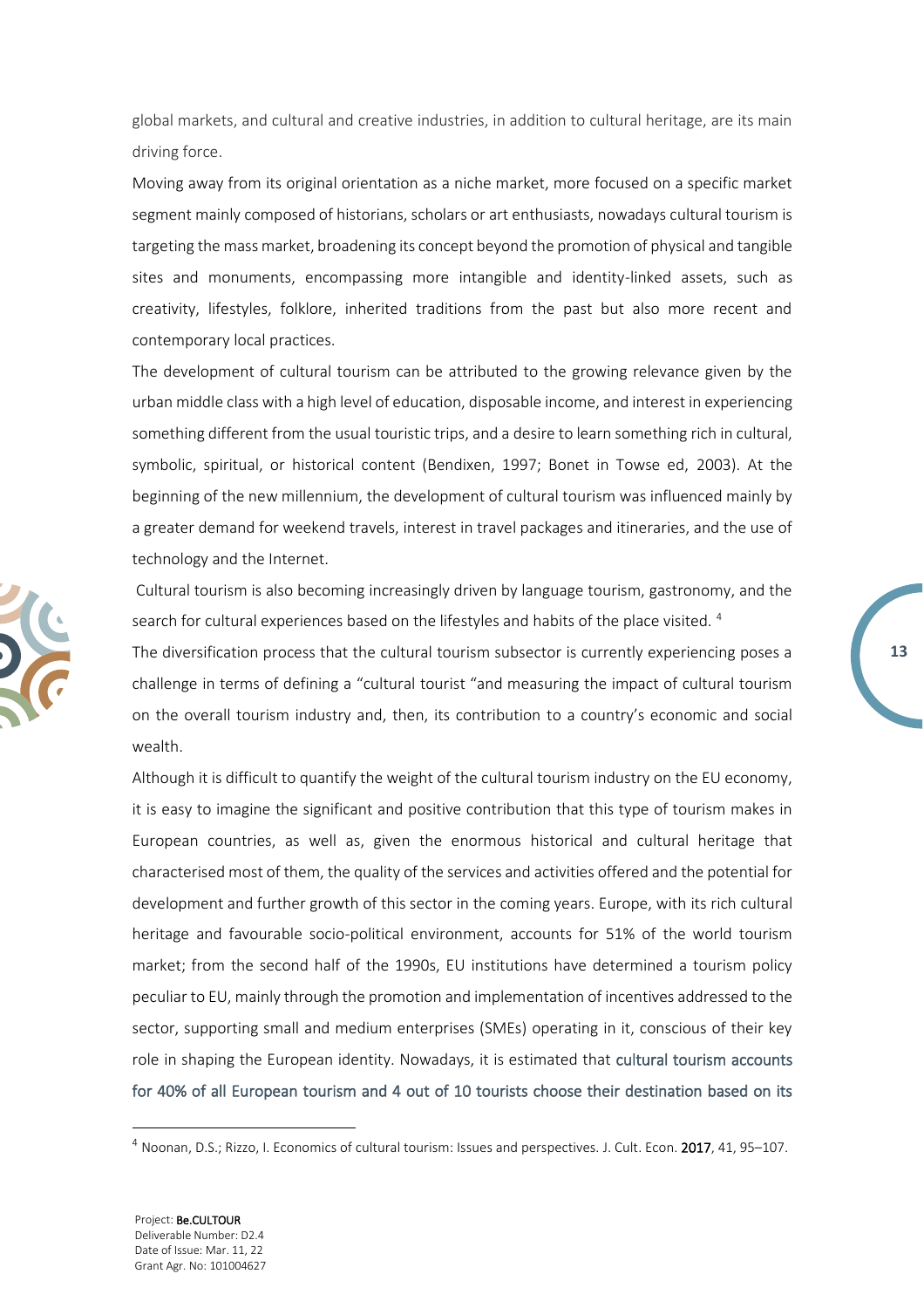cultural offering. (World tourism Organization, 2018). Despite the fact that the tourism sector has been a highly competitive sector of the EU economy for decades, and that much of it relies on the enormous historical and cultural heritage of most European countries, however, as it happened with other sectors that involve the physical movement of consumers in order to use the service offered, cultural tourism, but generally the whole tourism sector, has also been severely affected by the spread of the coronavirus in Europe and the rest of the world. As it is easy to imagine, the impact of COVID-19 on global tourism has been both overwhelming and immediate, with asymmetrical and highly localised impacts. Within and across countries, some destinations are more exposed than others, reflecting differences in the nature of the tourism offer, the impact of travel restrictions on visitor flows, the speed of economic recovery in source markets, the level of exposure to international tourism, and the relative importance of tourism in the economy. Despite the sector's resilience to previous crises, the sheer depth and breadth of the pandemic's impacts on tourism and the wider economy mean that a quick recovery is unlikely. However, while it remains unclear what long-standing or permanent changes the current crisis will inflict on the global tourism sector, a recovery, mainly based on the so-called "proximity tourism" was tested in 2021 and is expected to grow considerably in forthcoming years.

Furthermore, there's no doubt that the pandemic has dramatically changed the policy context for tourism, and that it has paved the road for many countries to explore new ways and opportunities to fast track the move to greener, more sustainable tourism development. As will be discussed in more detail in the document, the sustainable transition also involves the tourism sector and it constitutes the key and essential strategy for attracting new and diversified sources of investment and financing, useful not only for the short-term recovery of the sector, but also and above all for its long-term regeneration and resilience.

**14**

## <span id="page-13-0"></span>3.3 The "Heritage capital approach": preserving the cultural capital of heritage through sustainability

Cultural tourism can be considered as an activity which connects tourists with the local culture, and thus with local people and places.

The relation and interconnection between tourism and culture, especially cultural heritage, has evolved through both the dynamics of tourism as an expression of modernity and the different conceptions that cultural heritage has acquired in contemporary societies. As evidence of this phenomena, in the second half of the 20<sup>th</sup> century the notion of cultural heritage emerged to denote, in particular, the characterisation of tourism as an experience in which it represents its

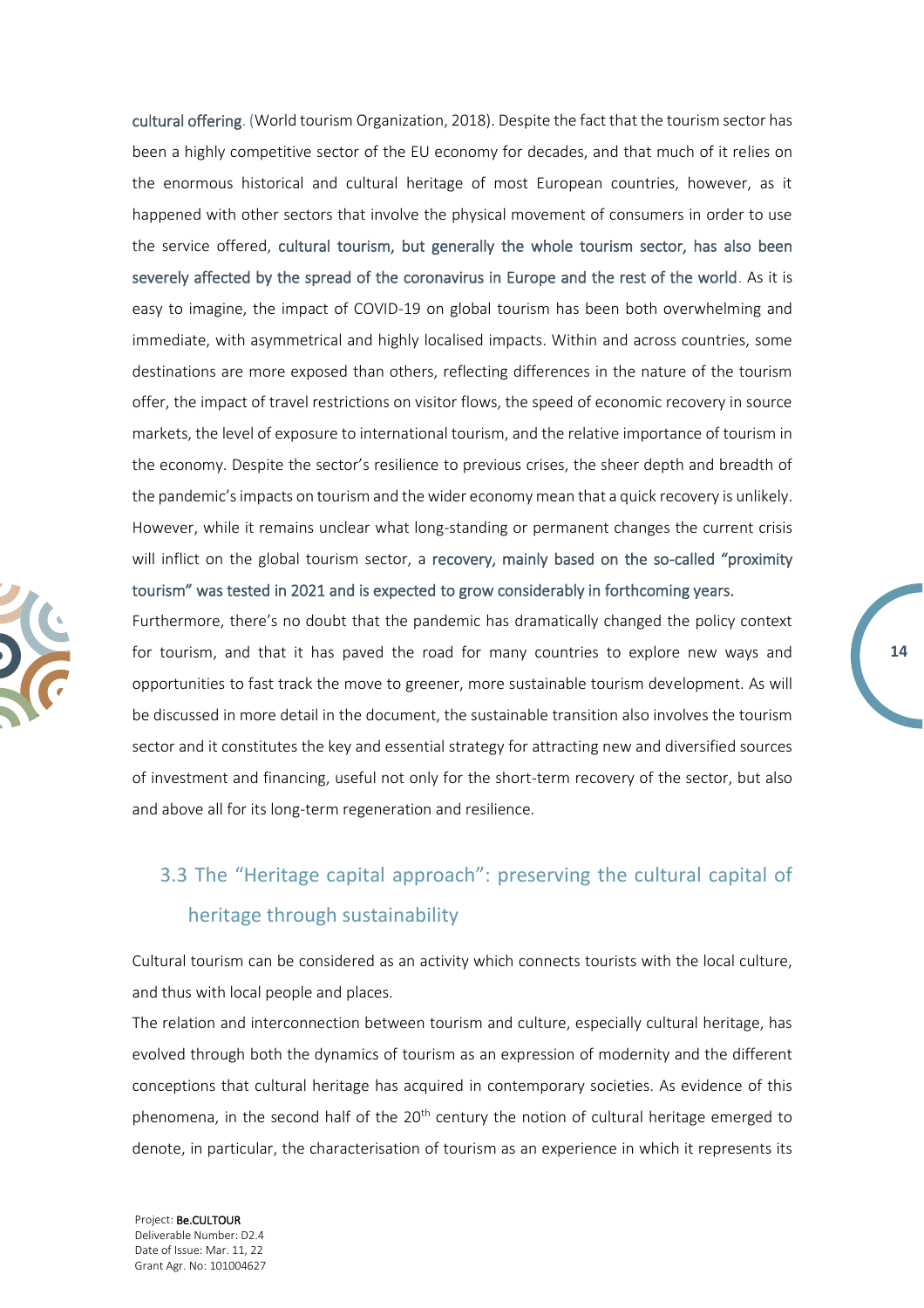own expression, since tourism is historically and intrinsically connected to the territory in which it is experienced.

Given this framework, the attractiveness of a specific location or site determines the degree in which tangible cultural heritage may attract and influence tourism, and thus enhance both visitors and resources flow in that area. In the last twenty years, tourism has taken on a new dimension and capacity to influence the transformation of cities and areas, and to strengthen the partnership between different actors, belonging both to public and private sectors, and between regions and its citizens, in cooperating to revitalise the territories in which they operate and live. Today, cultural heritage continues to be considered a resource for local development strategies, however, the costs for their functional maintenance and reuse are constantly becoming burdensome to support financially, mainly because of the scarcity of resources allocated by the State – traditionally the main investor in cultural heritage, given its nature as "common good" (Angrisano et al. 2016) - in its preservation and maintenance, a condition that, due to the spread of Covid-19 pandemic, has become even less financially sustainable in these last two years.

Another critical issue is linked to the fact that, although higher visitation leads to more revenues and a generally better management of financial resources allocated to most visited areas, massive flows of visitors are not always as beneficial for cultural heritage sites: more tourists, in fact, do not necessarily lead to more financial sustainability, as excessive visitation can often be the primary cause of overcrowding, environmental damage and wear-and-tear phenomenon (Mourato et al. 2004), hence harming directly or indirectly the environment in which tourism experiences are consumed and further raising the costs of restoration and maintenance. Some authors (Mc Kercher, Ho, and Du Cros, 2005) provide an overview of two opposing views of this relationship as a "conflict/co-operation dichotomy". On one hand, a number of sources (Urry, 1990) focus on the incompatibility and inevitable conflict of cultural heritage-tourism relationship, arguing that cultural values are too often compromises for commercial gains, while others (McKercher, Ho & du Cros, 2005) insist that tourism value are compromised due to management attitudes that consider any kind of touristification as having a corrupting influence. Finding the right balance between the consumption of extrinsic values by tourists and conservation of the intrinsic values by who is in charge to managing cultural heritages represents therefore the main challenge facing the heritage tourism sectors. (McKercher& du Cros, 2002) The negative effect that the decay of cultural heritage - due to the lack of funds and investments allocated to it- has on the attractiveness, and therefore on tourism, of the place and, vice versa, the damage that the phenomenon of over-tourism generates on the preservation and maintenance of cultural heritage, shows once again the strong interconnection existing between

**15**

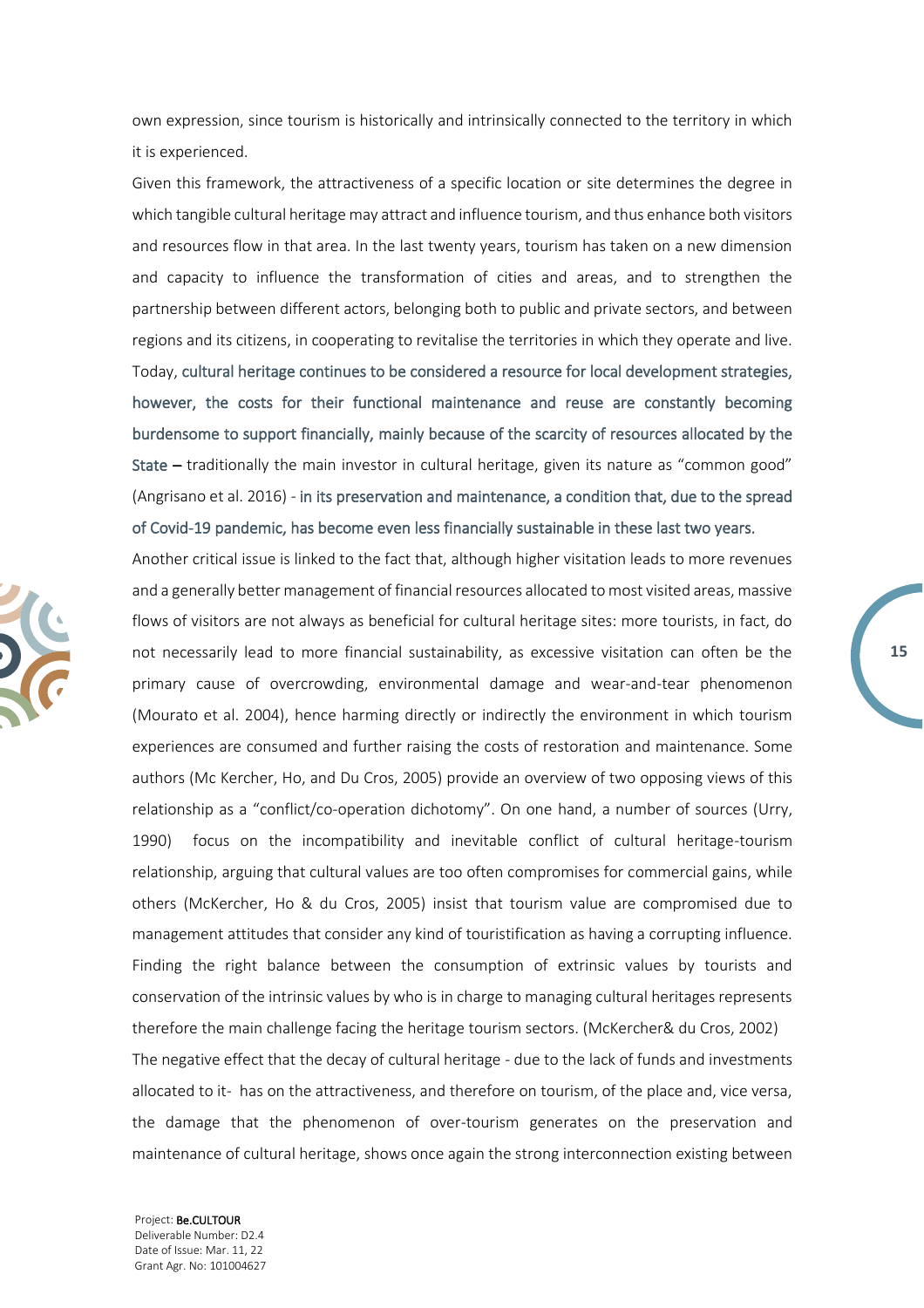culture and tourism. To balance the relationship between culture and tourism and stimulate the financial sustainability of both, Loulanski and Loulanski (2011) emphasize the heritage capital approach, also known as cultural capital (Throsby,1999).

The term "cultural capital" remains central to understand cultural heritage value creation in the financial landscape; it has been defined as "the capital value that can be attributed to a building, a collection of buildings, a monument or more generally a place, which is additional to the value of the land and buildings purely as physical entities or structures, and which embodies the community's valuation of the asset in terms of its social, historical and cultural dimension" (Throsby, 1997).

The concept of culture capital applied to cultural heritage is considered crucial for restoring the distorted balance in the heritage-tourism relationship, achieving mutual benefits, and should represent a fundamental component of the widely advocated application of a sustainable approach in heritage and tourism planning and management, with its distinctive stance in prioritizing the preservation of the value-generating capacity of heritage resource and maintaining the critical cultural capital stock in all its diversity. Following the idea of a cultural capital embedded in historical and cultural sites and patrimony, the heritage capital approach therefore emphasizes the importance of the preservation of cultural heritage value and the maintenance of its cultural capital, through policies, strategies and practices that may in turn stimulate a flow of goods and services that may, on the one hand, enable income and the financial sustainability of cultural heritage and tourism, and on the other, positively affect cultural heritage value over time, by maintaining and preserving the cultural capital embedded in it.

**16**

## <span id="page-15-0"></span>3.4 The integration of sustainability in tourism and cultural heritage management: challenges, solutions and tools

Sustainable tourism has its roots in sustainable development, in the sense that if tourism is to contribute to sustainable development, it must be economically viable, environmentally sensitive, and culturally appropriate (Nasser, 2003, p.474). The concept of sustainable tourism was proposed by the World Tourism Organization in 1988 (Liu, 2003), and further elaborated in the book *Sustainable tourism development: A guide for local planners* (UNWTO, McIntyre, 1993). UNWTO defined sustainable tourism as:

*…the tourism that meets the needs of current tourists and host populations, while enhancing opportunities for the future. It is envisaged as leading to the management of resources in such a* 

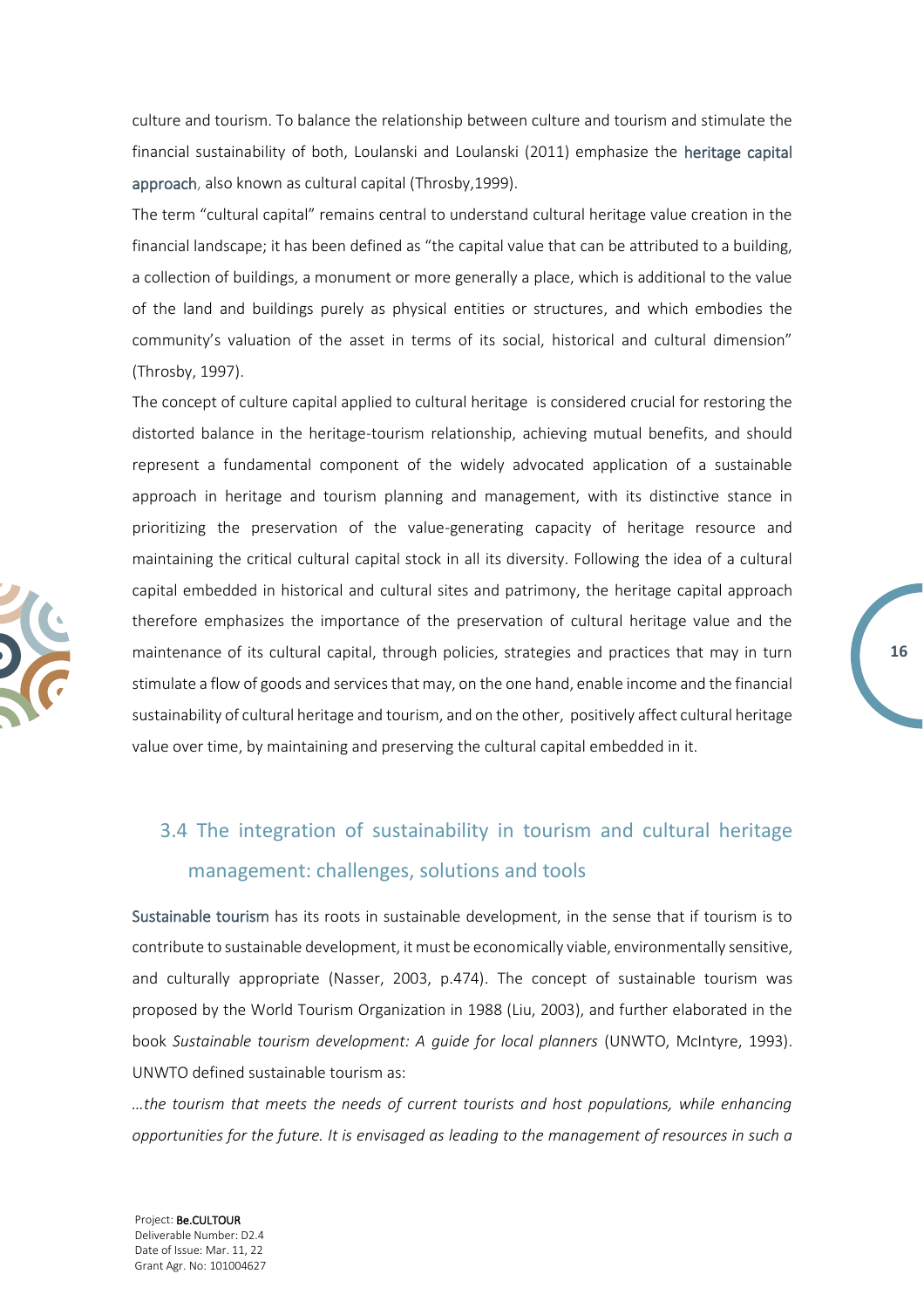way that economic, social, and aesthetic needs can be met while maintaining essential ecological *processes, biological diversity, cultural integrity, and life support systems.* (UNWTO, 1993)

The definition explicitly mentions the term "culture integrity", hence implying also the notion of sustainable cultural tourism within the overall concept of sustainable tourism development. The concept of sustainable tourism proposed by the World Tourism Organization is introduced as essentially destination-centred, forming a triangular relationship between host areas with their habitants, tourists, and the tourism industry. Countering the long-established development and consolidation of the tourism industry, the sustainable approach applied to the sector implies strategies, policies and actions intended to reconcile the tensions and frictions created by the complex interactions between the different stakeholders involved in the triangle, ensuring the equilibrium in the long term (Bramwell & Lane, 1993). More concretely, its key objectives are outlined as meeting the needs of the host population in terms of improved living standards both in the short and long term, satisfying the demands of a growing number of tourists while safeguarding the natural environment in order to achieve both of the preceding aims (Cater, 1993). When it comes to cultural heritage, sustainability does refer not only to the physical maintenance of resources, but also to their comprehensive and social relevance (Tunbridge & Ashworth, 1996); sustainability here implies ensuring the continuing contribution of heritage to the present through a thoughtful management of change (Matero,2003) and, besides that, a sustainable approach applied to heritage offers the necessary long-term and holistic framework for interpreting how economic, social, cultural and environmental systems fit together. (Throsby,2003). Different approaches to Sustainable Tourism have been developed so far, ranging from focusing on individual issues, for example on environment, society or economic sustainability, or combining these aspects, to focusing on a more integrated approach that tackle all aspects of sustainability and require a strategic management of the overall process. In general, a key target of sustainable tourism is to assure the economic welfare of host communities, a conservative use of natural and human resources, to maintain a local self-reliance - that is their low dependence on external inputs or assistance - , a local control and participation in development and tourism decision-making and to guarantee a balanced achievement of social, economic, and environmental goals.

**17**

Concerns about the need to ensure environmentally, socially and economically sustainable goals in tourism sector arise from the spread of unsustainable destructive practices that tourism brings with it, inevitably causing the crumbling of the very foundations on which tourism, and particularly cultural tourism, is based, and that pose real challenges to the transformation of the sector.

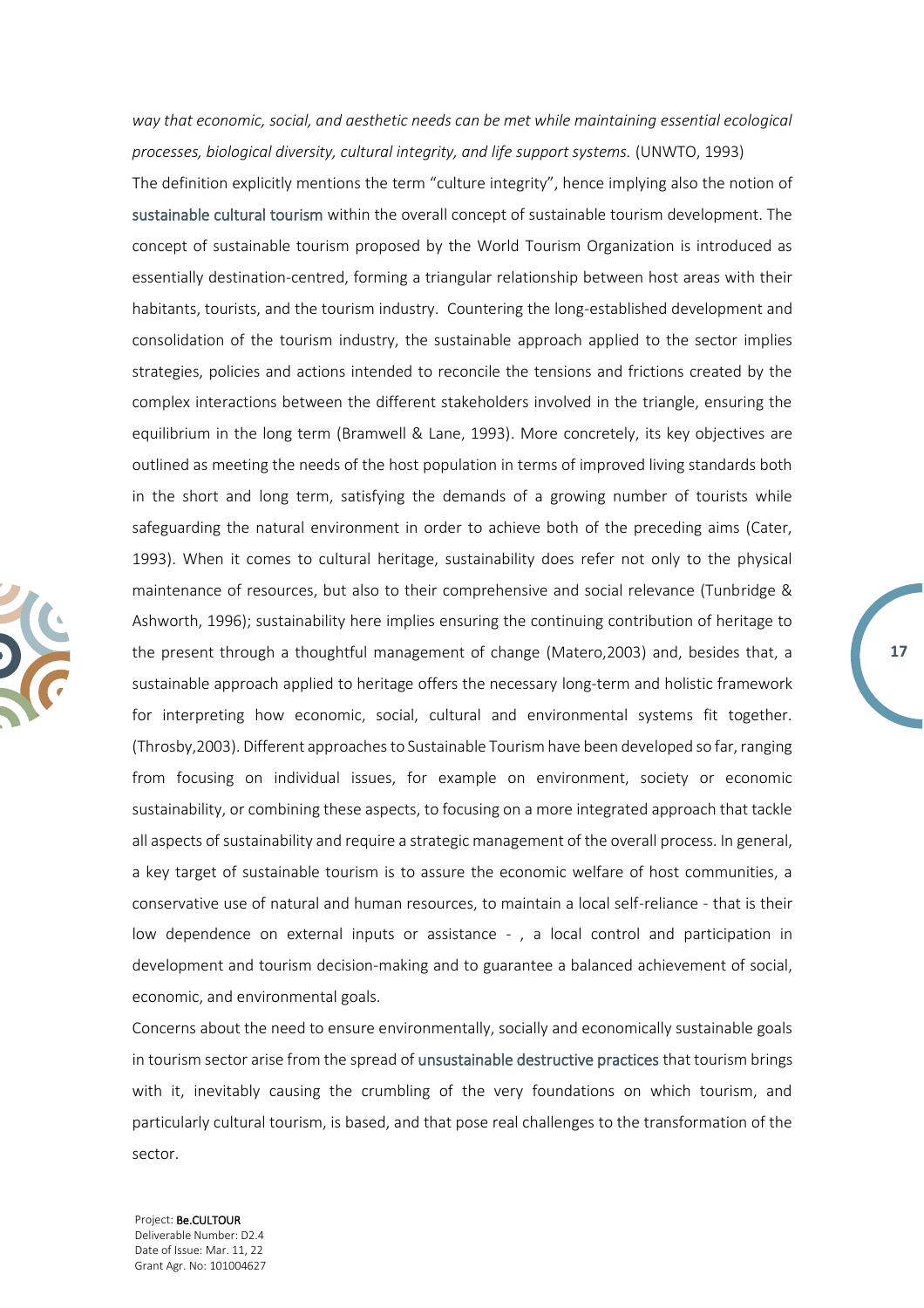"Unsustainability" is most often discussed with regard to tourism over-development, uneven distribution of tourism costs and over-exploitation of cultural heritage sites by tourist masses, to the loss of a cultural and territorial identity of extremely touristic places, to the unbalanced distributions of tourism costs and benefits in communities and to the dominance of economic interests and short-term profits over sustainability and maintenance of sites and areas. In this respect, the phenomenon of "sustainable consumption" and its application within the field of cultural tourism has been highlighted, stressing the need to achieve it through the implementation of the principles of responsible tourism.

However, unsustainable practices arising from tourism development in some areas are less frequently associated to the lack of a proper regime, built upon an adequate regulation and governance and on an efficient allocation of costs and benefits between stakeholders, that can effectively manage and reduce the negative consequences of tourism on the environment – and on the communities living in it- in which it flourishes. The need to adopt an holistic politicaleconomy approach to sustainable tourism development, which may address the issue from the perspective of governance, ownership and funding of tourism industry - and on the distribution of profits generated by it - entails that the wide and different range of stakeholders involved into the tourism industry has to take their own financial responsibility for the long-term maintenance of the heritage resources on which they depend and, at the same time, requires that all these stakeholders, that include both public and private actors, do hold higher stakes in tourism and in the management of their historical resources.

**18**

A political-economy approach to sustainable tourism development needs to address relevant current destructive management practices and wasteful behaviours in tourism in order to find or design solutions and tools to be integrated into a comprehensive regulatory framework for cultural tourism regulation and supervision, aimed to guarantee the sustainability of the sector in the long run.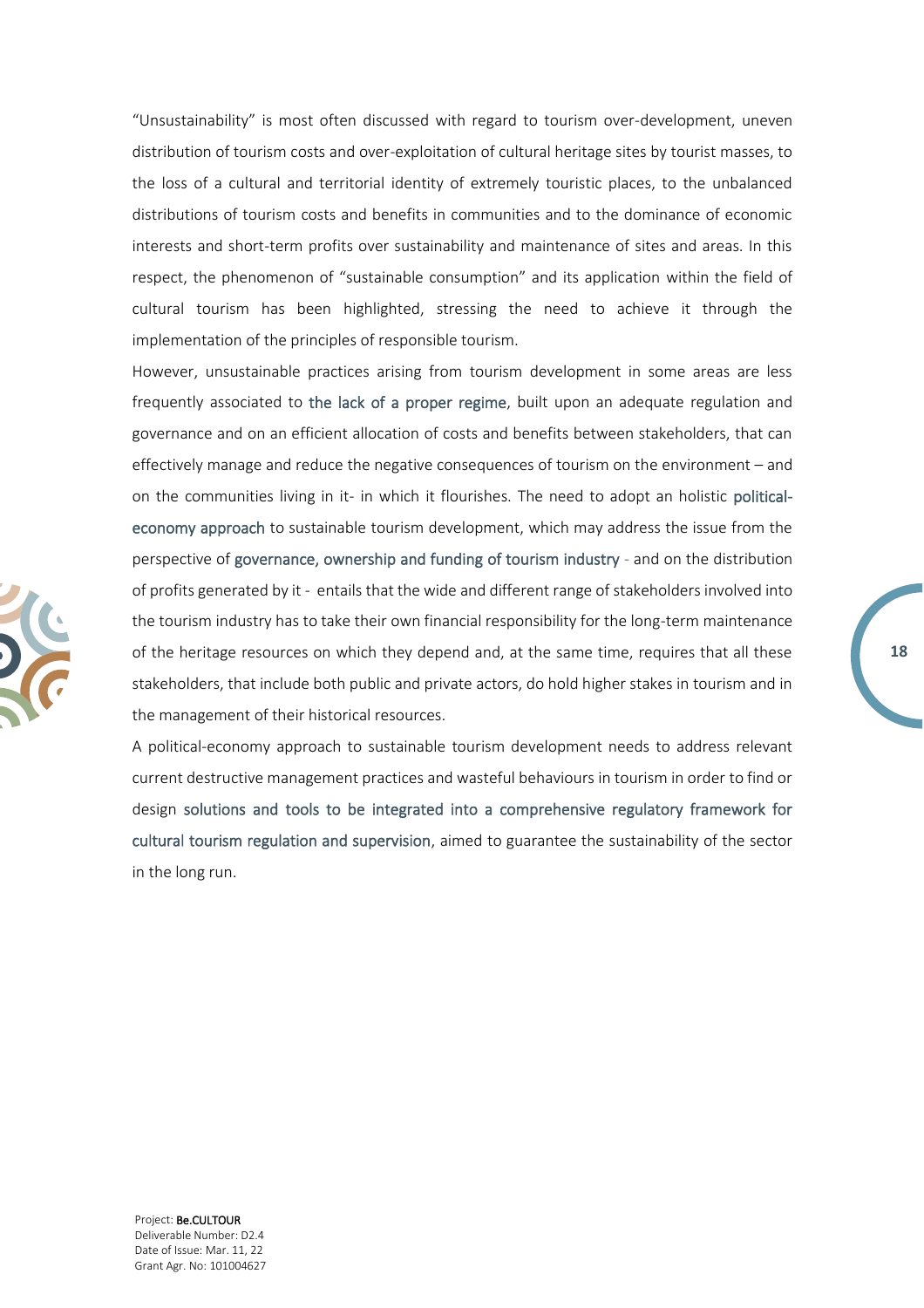| Unsustainable practices / challenges                                                                                                                                                                                                                                                                                                                                                                                                                                   | Solutions and tools                                                                                                                                                                                                                                                                                                                                                                                                                                                                                                                                                                                                                                                                                                                                                 |
|------------------------------------------------------------------------------------------------------------------------------------------------------------------------------------------------------------------------------------------------------------------------------------------------------------------------------------------------------------------------------------------------------------------------------------------------------------------------|---------------------------------------------------------------------------------------------------------------------------------------------------------------------------------------------------------------------------------------------------------------------------------------------------------------------------------------------------------------------------------------------------------------------------------------------------------------------------------------------------------------------------------------------------------------------------------------------------------------------------------------------------------------------------------------------------------------------------------------------------------------------|
| Cultural disinheritance, loss of identity by<br>communities, degradation of local culture<br>by its extreme commercialization, uneven<br>distribution of costs and benefits                                                                                                                                                                                                                                                                                            | Promote local involvement through:<br>the decentralization and participation<br>of authority and citizens involved in<br>tourism-related decision-making<br>a proactive leadership and local<br>control, from planning to<br>implementation by local authorities<br>local entrepreneurial involvement in<br>tourism activities                                                                                                                                                                                                                                                                                                                                                                                                                                      |
| Dominance of economic short-term profit<br>over sustainability, society and heritage,<br>exploitation of resources, foreign<br>ownership, dominance of "one size fits all"<br>approach in tourism development, poor<br>intervention on negative impacts.                                                                                                                                                                                                               | Advocate a controlled, balanced and<br>diversified growth in tourism development<br>through:<br>the adherence to principles of<br>balanced growth (such as its balance<br>with the subsequent impacts, balance<br>of public and private interests, the<br>promotion of local self-sufficiency)<br>the diversification of activities and<br>services offered, by analysing and<br>segmenting the market and its<br>customers and by creating a balance<br>between education and entertainment<br>components/ purposes<br>the strengthening of government-<br>industry-community communication,<br>negotiation and participation<br>schemes, and cooperation between<br>local and national authorities on<br>objectives, policies, plans for long-<br>term viability. |
| Lack of fundraising knowledge and skills,<br>lack of financial viability, concentration of<br>investments, management and revaluation<br>activities of tourist areas and landmarks by<br>the public sector, leakage of tourism<br>revenues compared to other government<br>policy priorities, leakage of investments by<br>private investors, poor heritage funding<br>legislation, lack of collaboration and<br>responsibilities delineation between<br>stakeholders. | Scout and provide sufficient and diversified<br>funds through:<br>a mix of funding instruments, subsides<br>and incentives to the sector (public,<br>private, civic sources, both national,<br>international, regional and local)<br>more adequate reallocations of<br>revenues from tourism and from<br>taxpayers earmarked for heritage<br>conservation (e.g. wider use of the<br>"user pays" principle)<br>enable innovative funding mechanisms<br>(e.g. Crowdfunding)                                                                                                                                                                                                                                                                                           |

**Table 1 – Integration of sustainability in tourism and CH management: challenges, solutions and tools**

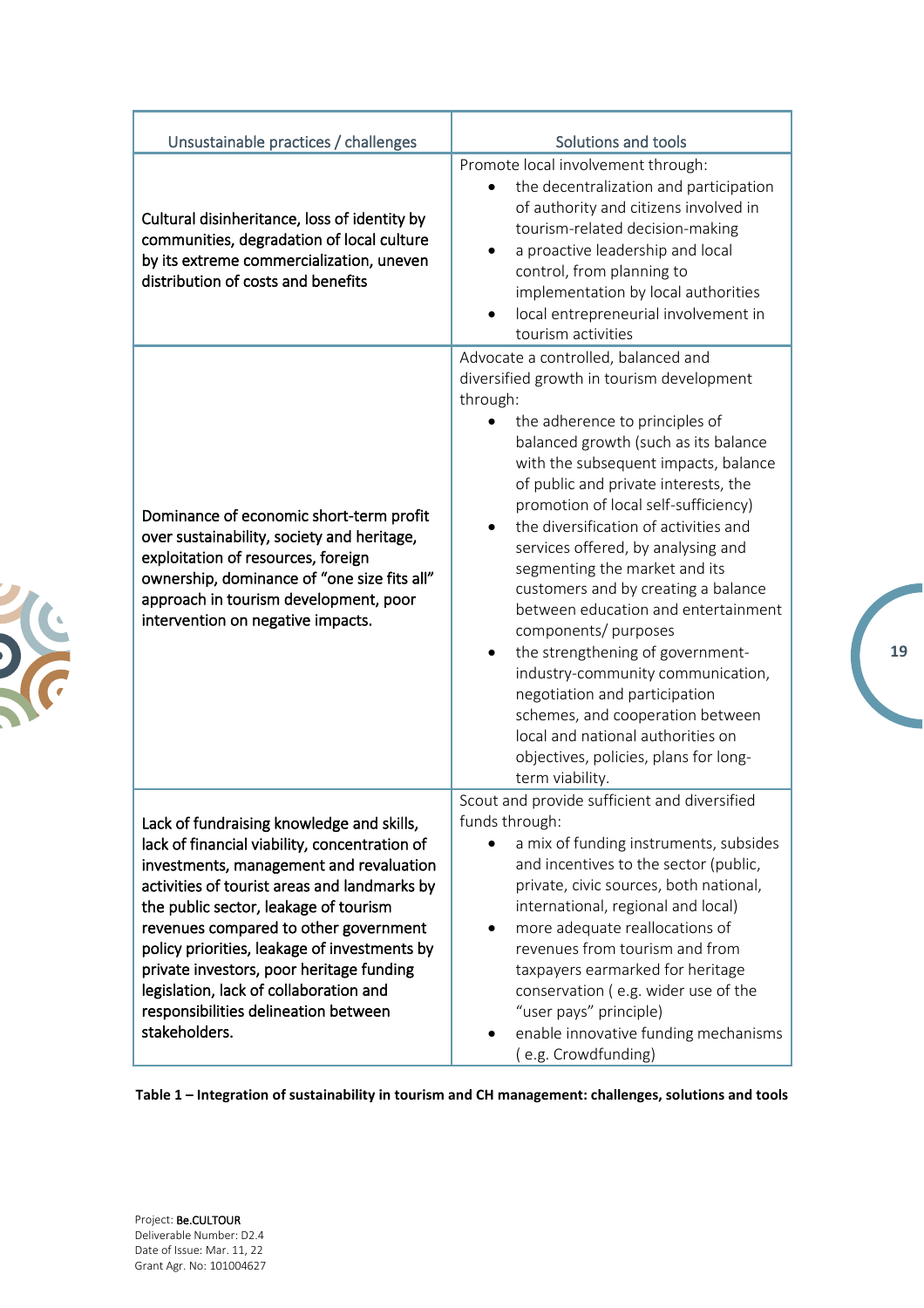# <span id="page-19-0"></span>**4. Financing the transition: Exploration of traditional and innovative financing mechanisms**

Investment and financing have a crucial role to play in supporting the transition to a low carbon, resource efficient and socially inclusive economy; in order to achieve more sustainable development and deliver on the ambitious targets to reduce poverty and combat climate change set out in Agenda 2030 and the Paris Agreement, investment needs to take place on a far greater scale over coming decades. Indeed, the Paris Agreement established the goal of "making financial flows consistent with a pathway towards low greenhouse gas emissions and climate-resilient development". The scale of the transition to a green, low-emissions and climate-resilient economy is perhaps the biggest structural adjustment ever proposed in the field of international governance and tourism has a key role to play in this, since the sector is particularly well placed to contribute to increasing employment rates, enhancing social cohesion, improving productivity and fostering economic growth across many portfolios, given its strong local dimension. Moreover, the cross-cutting nature of tourism means that even small improvements towards greater sustainability in production and consumption patterns will have important impacts.

Today, investment possibilities in the sector are wide-ranging, and include investment aimed, for example, in enhancing low carbon transport options or in the construction of resource efficient tourism infrastructures, as well as initiatives aimed to support innovation and encourage the adoption of responsible businesses practices for Cultural and Creative Industries (CCIs) operating in the sector.

Given the objective of the paper, the analysis will continue by exploring current available and appropriate funding alternatives that can be used to allow the effective implementation and upscaling of long-term sustainability plans and objectives in cultural tourism sector. As the previous table has shown, tourism financing, traditionally characterized by shortage of funds and a general concentration of investments, still represents a critical issue that inhibits the transformation and the introduction of more innovative and sustainable business models in cultural tourism industry, since financial viability of sustainable initiatives is essential to ensure their subsequent implementation and effectiveness.

Generally speaking, the ability to finance large sustainable tourism investment projects (e.g. hotels and resorts, attractions, transport, tour operator and other services) is challenged by a lack of suitable finance instruments. One reason for this is a maturity mismatch: depositors and investors typically prefer to liquidate assets quickly, with the result that available finance

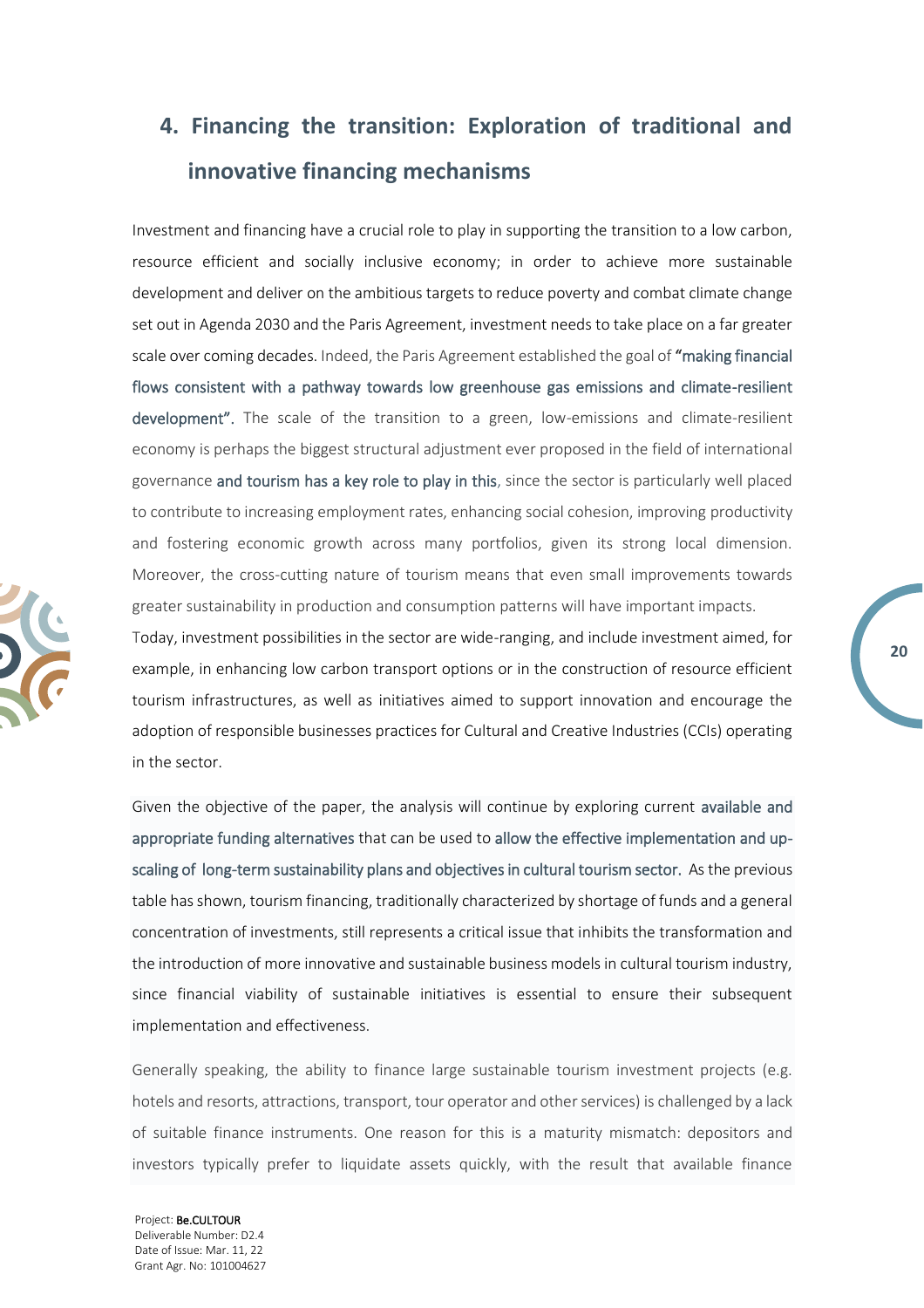instruments tend to be for a shorter term than the longer time period required to realise the investment project and become profitable. This is particularly the case for infrastructure investments.

Financing small tourism projects presents challenges linked with their size which may require public intervention, as higher transaction costs (related to low volumes traded) result in difficulties in accessing external finance (OECD, 2006; 2013b). Regulatory rigidities and an insufficient legal framework can also obstruct the ability of the financial system to provide products adapted to the needs of small firms. This is particularly a challenge when firms are subject to seasonal flows, as with many tourism businesses.

In this section will be examined how the need to shift toward sustainable practices in cultural tourism can be financially supported by the introduction and diversification of both traditional and innovative financing instruments in the sector, combining traditionally available funding instruments applied to the sector with innovative instruments focused on enhancing environmentally, socially and economically sustainable practices, actions and objectives.

More precisely, this section will start with the exploration of public and private funds, followed by a review of some of alternative mechanisms (crowdfunding, PPPs) frequently applied in cultural heritage and tourism sectors and an analysis of innovative tools (impact financing, payby results, ESG investing) aimed at funding sustainability-oriented projects.

It will then end highlighting the effectiveness of adopting a blended financing approach, as an innovative approach to financing sustainable development that aims to attract commercial capital towards projects that benefit society while also providing financial returns to investors. These considerations will be subsequently integrated by the analysis conducted in the next section, which will instead focus on the current tools set up at European level, in particular ESIFs, in order to assess how complementarity and joint resilience on different types of financing instruments can be the key to revitalising the cultural tourism sector and, at the same time, enhancing its transition towards more sustainable and resilient business models over the coming years.



Project: Be.CULTOUR Deliverable Number: D2.4 Date of Issue: Mar. 11, 22 Grant Agr. No: 101004627 **21**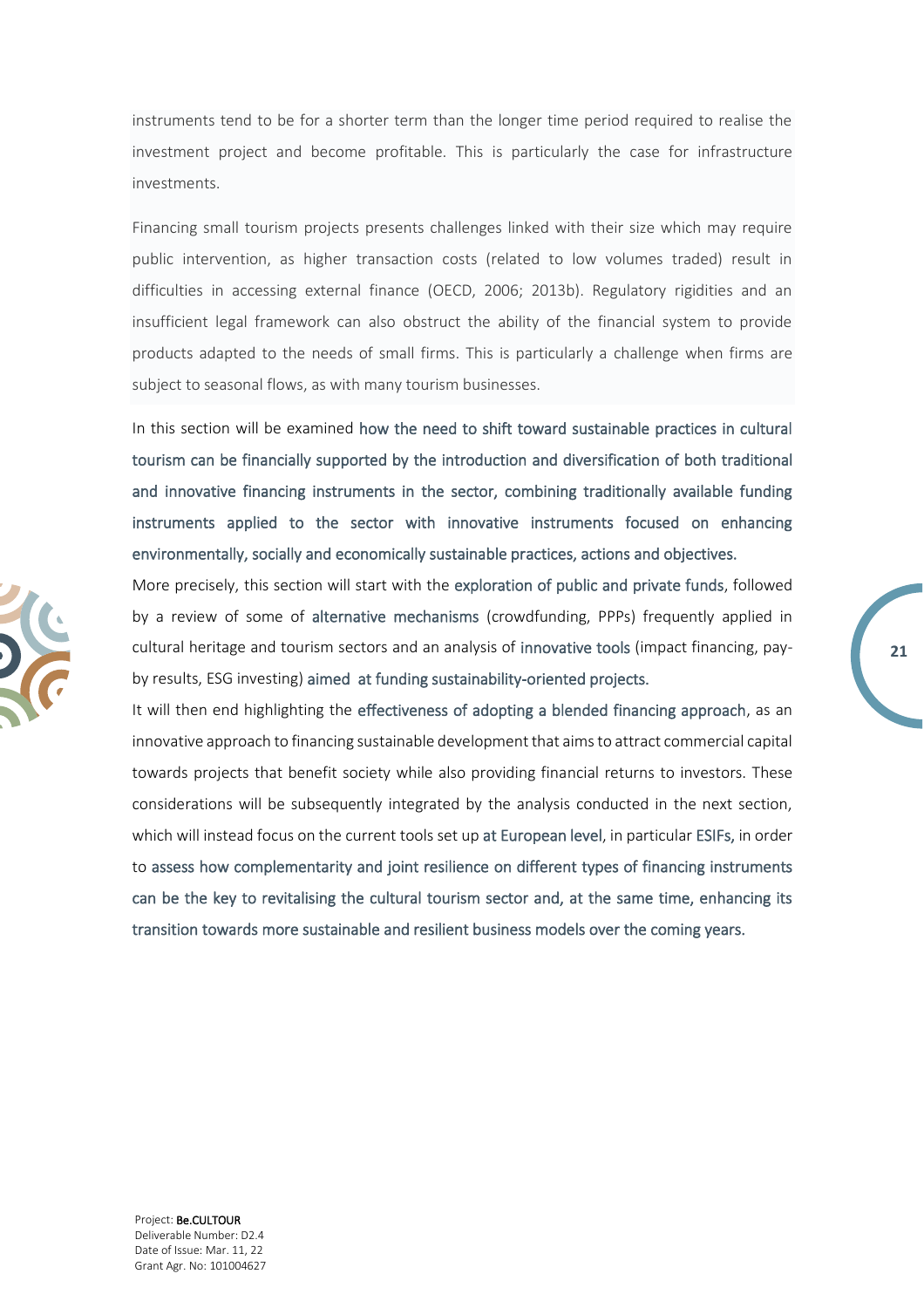### <span id="page-21-0"></span>4.1 Traditional financing instruments

Investment and financing mechanisms for sustainable tourism development does not necessarily require the creation of new instruments but instead it is possible to provide an adequate financial support to innovative projects in cultural tourism sector with already available funding mechanisms and financing tools. While in the past there has been a lack of diversity in financial institutions offering long term capital for the sustainable financing needs of firms operating in tourism sector, especially of SMEs, today there's a wider availability of financing instruments for tourism sector, ranging from public and private or from domestic for foreign subjects and institutions. The main reason is because there's an increasing motivation for both the public and private sector to invest in making tourism more sustainable, and the market for green bonds and other sources of green financing is expanding, also involving tourism sector.

Cultural tourism finance decisions are the processes involved in the responsible and strategical choices of looking for potential investors and investment alternatives that tourism businesses and organizations operating in cultural tourism make in order to provide financial support to their projects. One of the most important decisions that the tourism financial management have to do is about how to secure funding for their projects and from whom; these investment decisions are crucial not only for building new infrastructures or setting-up new projects, but also for the expansion of current assets and/or the replacement of old ones. Investments in the sector are also needed to comply with environment regulations, and make adjustment in order to meet the interests of all stakeholders.

**22**

Financial instruments (FIs) are defined by OECD as tools that entail the provision of finance to an organization, enterprise or individual, with the expectation of both a social and financial returns from this investment. They do leverage private investment by channelling funds to a final organization/project through public and/or private co-financing modalities, and are categorised as loans (debt), guarantees, equity, and quasi-equity instruments. This classification is coherent to the one given by EC (2015) in the context of European Structural and Investment Funds (ESIF), which defines financial instrument(s) as *"Union measures of financial support provided on a complementary basis … to address one or more specific policy objectives of the Union. Such instruments may take the form of equity or quasi-equity investments, loans or guarantees, or other risk-sharing instruments, and may, where appropriate, be combined with grants".* 

Generally speaking, four categories of financial funding mechanisms are identified in order to provide adequate resources to financially support new projects or initiatives: grants, financial instruments, market revenue and hybrid instruments.

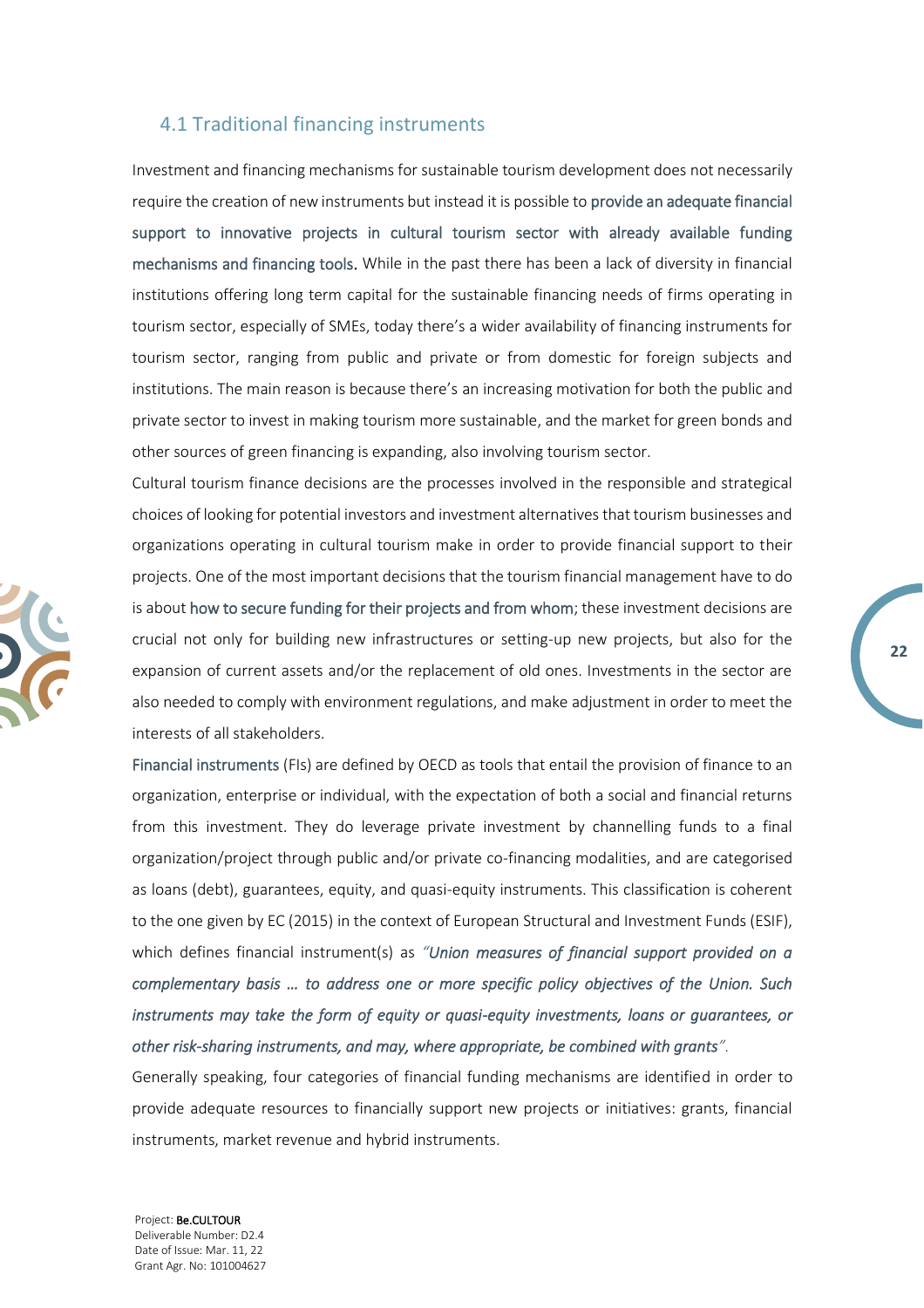- **-** Grants: tend to be unrepayable and may be direct or indirect. Direct grants provide money for specific activities (e.g. the restoration of a cultural heritage site for tourism purpose), while indirect grants enable access to other financial instruments (e.g. indirect grant can be incentives used as leverage in order to obtain debt instruments or bank loans, useful especially for SMEs), or can cover the cost of financial instruments (e.g. interest rates for loans);
- **-** Financial Instruments: allow enterprises to obtain money that has to be repaid to the investors. There are two categories of financial instruments: debt and equity. Debt assumes a contract (loan) between the lender and the borrower, under which money is lent to the borrower and needs to be repaid within a certain time frame, whereas equity provides a total or partial ownership of the firm by the lender, locking the financial returns of its investment to the profitability of the invested cultural project;
- **-** Market revenues and fees: acquired through the sale of goods and services, such as accommodation, transport, events, entry fees, rentals, etc.
- **-** Hybrid instruments: these instruments are generated by combining and mixing different financing instruments features and characteristics. Some examples are given below:
	- o recoverable grant, that can only be repaid if the project reaches certain predefined targets. If the project objectives are not met, the recoverable grant is converted into a real grant. This mechanism can be used when the project achieves successful results that allow the company to repay the investor;

**23**

- o forgivable loan is a loan, which can be converted into a grant without repayment if previously defined conditions are met. However, if the conditions are not met, the loan must be repaid, usually with interest;
- o convertible grant is another hybrid instrument in which the investor provides the company with a grant which can be converted into equity if previously defined conditions are met;
- o revenue sharing contracts are financing instruments whereby the investor finances a project and receives an agreed percentage / share of future revenues. This risk-sharing model can be used for the repayment of funding and to give financial flexibility to the social enterprise.

These types of funding schemes can be provided from public or private sources.

Public funding typically does not have to be repaid and they are primarily used to unlock other funds and stimulate private investment in the sector, and then to provide incentives and build

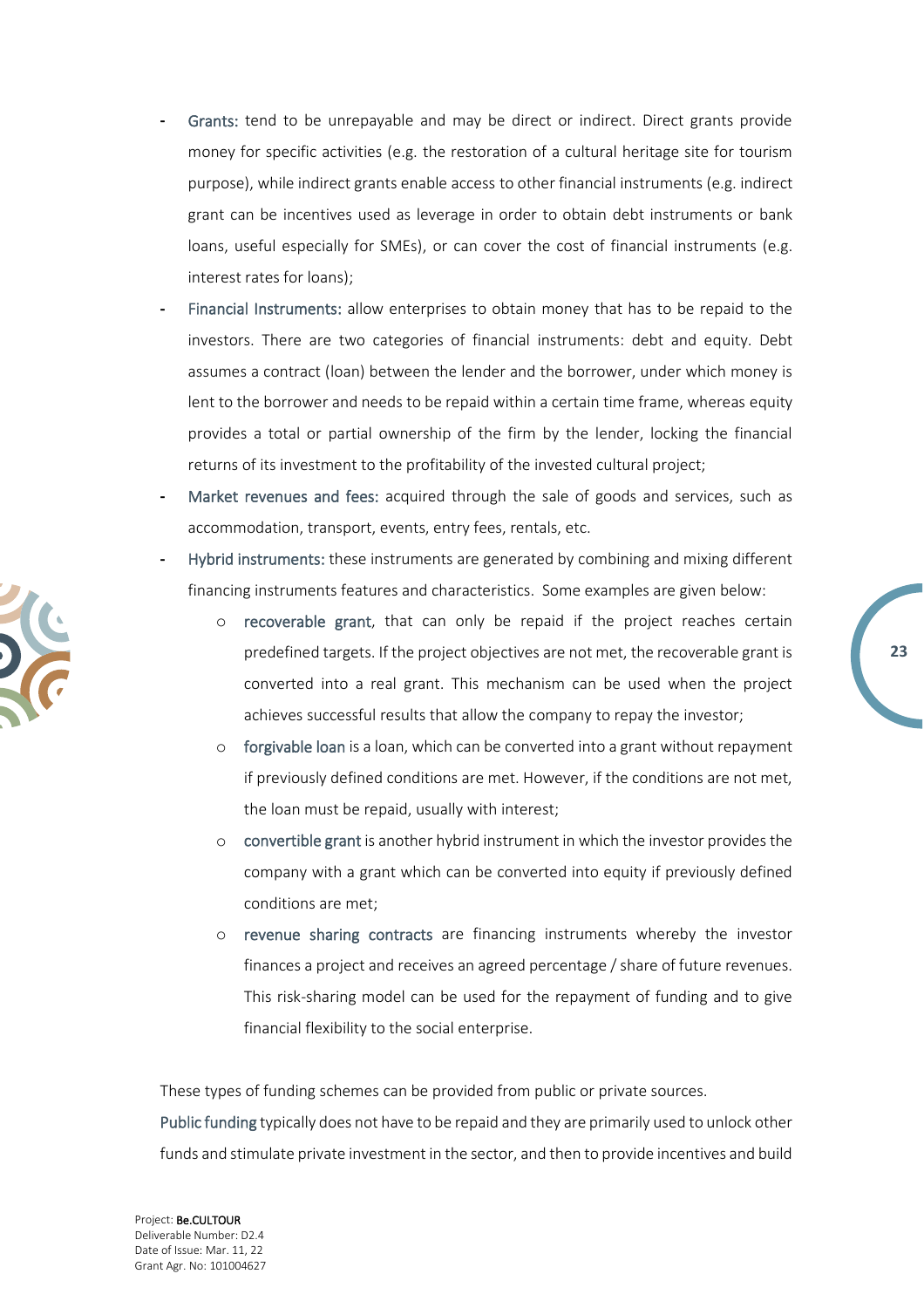capacities. These financial instruments belong to a wide range of public actors and institutions of different levels (supra-national, national and sub-national public institutions). Public finance institutions have a general development mandate that lies beyond economic and financial viability of projects financed. Institutions operating at regional or local level are particularly well placed to overcome location-specific investment barriers, while multi-lateral finance organization can scale up and diversify the inherent environmental risk by joining several environmental projects in different countries. They do also include banks specialized into green investments which target and tailor financing to facilitate private investment in low carbon climate resilient infrastructure (e.g. Nordic Investment Bank, which offers financial support mainly through long-term loans and guarantees, to support sustainable projects of SMEs operating in tourism that could boost sustainable development in the Baltic Region).

Public funding can be:

- Direct, when it entails the direct creation or investment in companies which, thanks to the processes implemented or the services offered, can be instrumental in achieving a public objective;
- Indirect, when it is provided to companies through subsidised loans or grants, or loans targeting specific objectives (e.g. green lending, with lower / no interest rate), total or partial credit guarantees. The rationale for such interventions is to provide financial and economic additionality, by offering instruments that the private sector does not provide.

**24**

Although public funding tends to have the characteristic and benefit to be an unrepayable grant, financial instruments provided by financial intermediaries (banks, funds, etc.) are becoming increasingly more popular and are starting partly replacing grants, essentially due to the relatively scarcity of financial resources on the national level designed to support the sector. This approach was also encouraged by European Commission in the EU 2014-2020 programme for the cultural and creative sector, enhancing "*a change in behaviour among some parts of the sector, by encouraging a shift from a mentality of grants to loans, thus strengthening the competitiveness [of businesses operating in these sectors] while reducing their reliance on public funding*" (EUR-Lex 2011). The pandemic and the intensification of government measures to prevent its damaging effects on the most affected sectors have led to the reintroduction of public subsidy schemes for the financing of distressed companies in most European countries, however, the need to rely on alternative sources of funding to

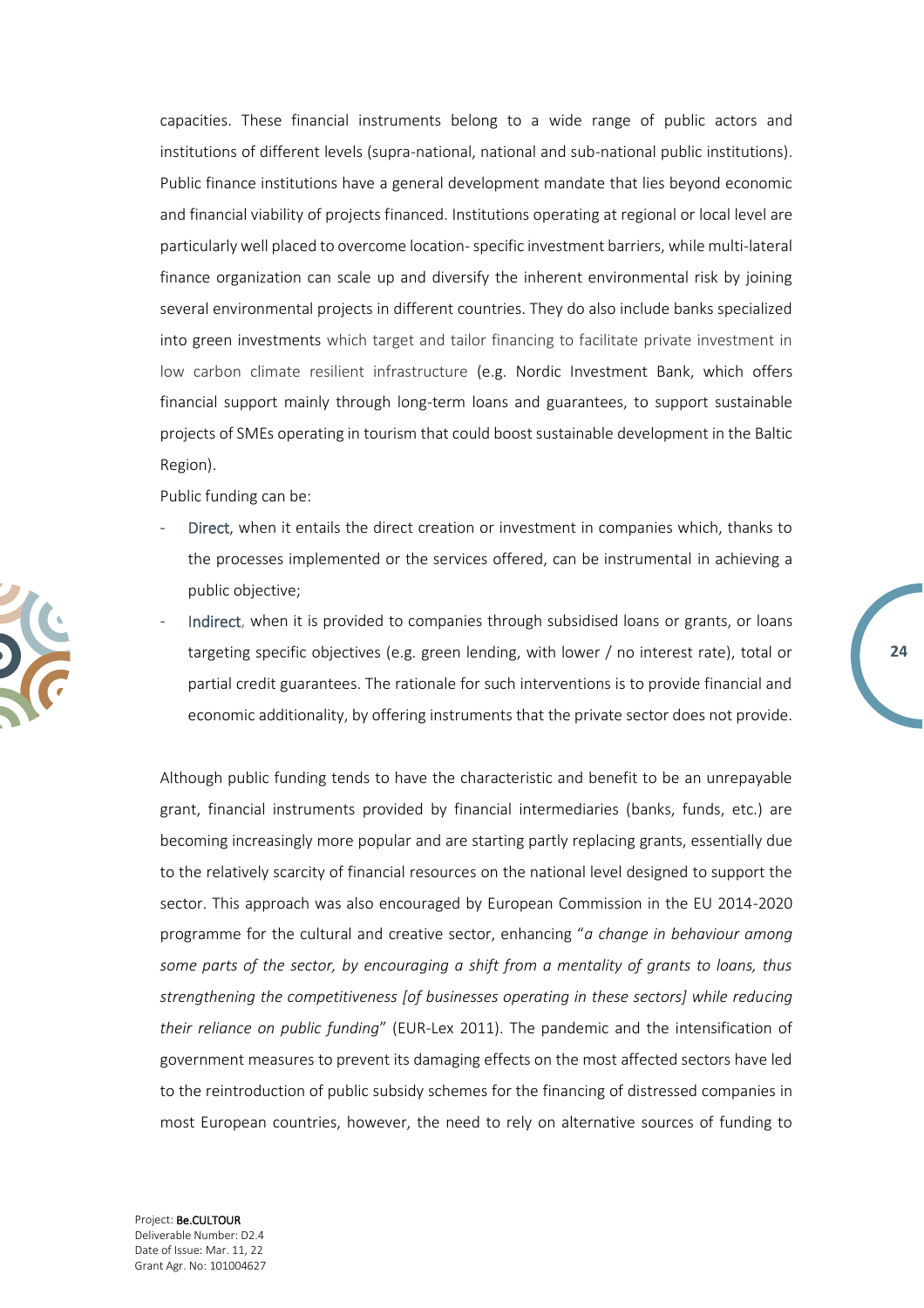those of the state remains strong, particularly when the economic crisis tightens and the governments' extraordinary measures come to their end.

Private funding generally refers to three main categories of financiers, such as: banks, funds/ capital market, and philanthropic investors. While the main two categories focus mainly on financial instruments and thus require a financial return for their investment, philanthropic investors adopt more grant-like actions, not expecting a financial return or a profit on the investment made. Private investors operate mainly through the instrument of investment funds, with the aim of raising and collect capital from a wide range of investors (both private and institutional) to invest into initiatives with a high potential of development, generating high returns to investors. Capital raised can be invested in venture capital (private equity), by provisioning risk capital to finance start-ups or business growth in sectors with high development, innovation or attractiveness potential or can be used providing funds through debt instruments (loans, bonds), or in both instruments (injection of risk capital + fixedincome assets). Differently from grants, that do not have to be paid back to the provider, financial instruments are reimbursed and it's possible to re- invest them again, and similarly to grants, also private investments through equity or debt have a relevant leverage effect, being potentially able to attract additional private funds.

Furthermore, as highlighted by the Managing Authorities of European Structural and Investment Funds (ESIFs), traditional financial instruments carry several benefits and disadvantages, that should be taken into consideration when dealing with them ( European Commission, 2015):

- With regard to loans, reliance on a pre-defined repayment plan makes budgeting easier, and they allow the preservation of the beneficiary's capital, as there are no takeover mechanisms on the ownership of the company. However, the advantage for the beneficiaries is almost exclusively financial, further benefits remain limited as no knowledge transfer occurs;
- Participation in the project through the acquisition of risk capital assumes higher profit margins for investors than pure debt instruments, the investor has an active role in the management of the project so that the financed company can benefit from their management experience, and it can potentially encourage capital investment by local private companies. However, equity carries more risks and, compared to debt instruments, may be less advantageous for the beneficiaries, as it implies a partial or total transfer of company control.

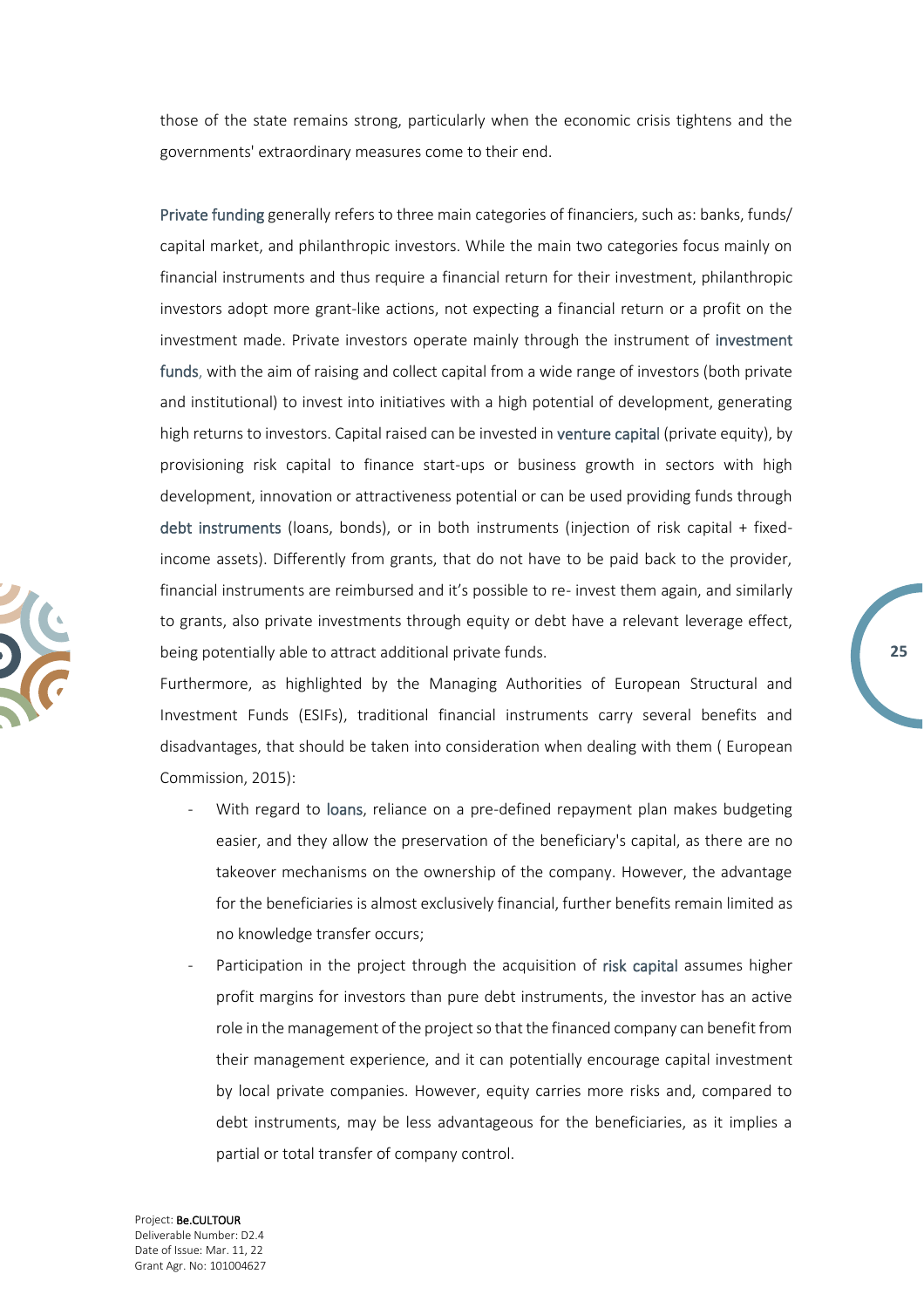In between these two traditional financial instruments, there is the quasi-equity investment, that presents a risk level in-between debt and equity. Quasi-equity investments can be structured as debt securities (typically unsecured and subordinated and convertible into shares in some cases) or as preferred shares. Quasi-equity can take several forms (*mezzanine finance*) with different levels of exposure to loss in the event of default by the investor. As a hybrid instrument between debt and equity, quasi-equity instrument has not dissimilar characteristics from those already described for the two instruments which, combined, lead to a generally better balance between risk and return of these instruments but, at the same time, quasi-equity still preserves specific disadvantages of both instruments.

Traditional financing instruments are complemented by hybrid financing instruments, that are mixed forms and combinations of grant, equity and debt capital instruments. Those kind of blended combinations of different financial instruments have the potential to deliberately channels private investment to sectors of high development impact while, at the same time, delivering risk-adjusted returns.

## <span id="page-25-0"></span>4.2 [Examples of alternative financing mechanisms used in funding](#page-27-1)  [cultural-related projects: Crowdfunding and PPPs schemes](#page-27-1)

#### *4.2.1 Crowdfunding*

<span id="page-25-1"></span>In addition to traditional financing instruments, other alternative schemes and tools of financing investment projects have emerged in recent years; among them, mini-bonds, crowdfunding, digital financing through specific platforms (FinTech), payment by results mechanisms etc. These instruments are often seen as alternatives to bank credit but, instead of replacing the role of banking intermediaries in supplying credit, they can potentially strengthen the ability to have access to bank credit, especially for start-ups or SMEs, for which access to bank credit still remains extremely constrained. Some of these instruments could be reasonably applied to cultural tourism sector, primarily Crowdfunding mechanisms. The introduction of sophisticated technologies and innovation in the finance sector (so-called "FinTech", an innovative example of *peer-to-peer lending* mechanism*)* allows borrowers to collect funds for their projects through social lending platforms without bank intermediations, at interest rates that are lower than those traditionally applied by the banks. Among the mechanisms most commonly used to finance projects in culture- related sectors, the crowdfunding mechanism is based on Internet-obtained financial incentives from groups of people interested in project's scope and objectives. In crowdfunding, money is generally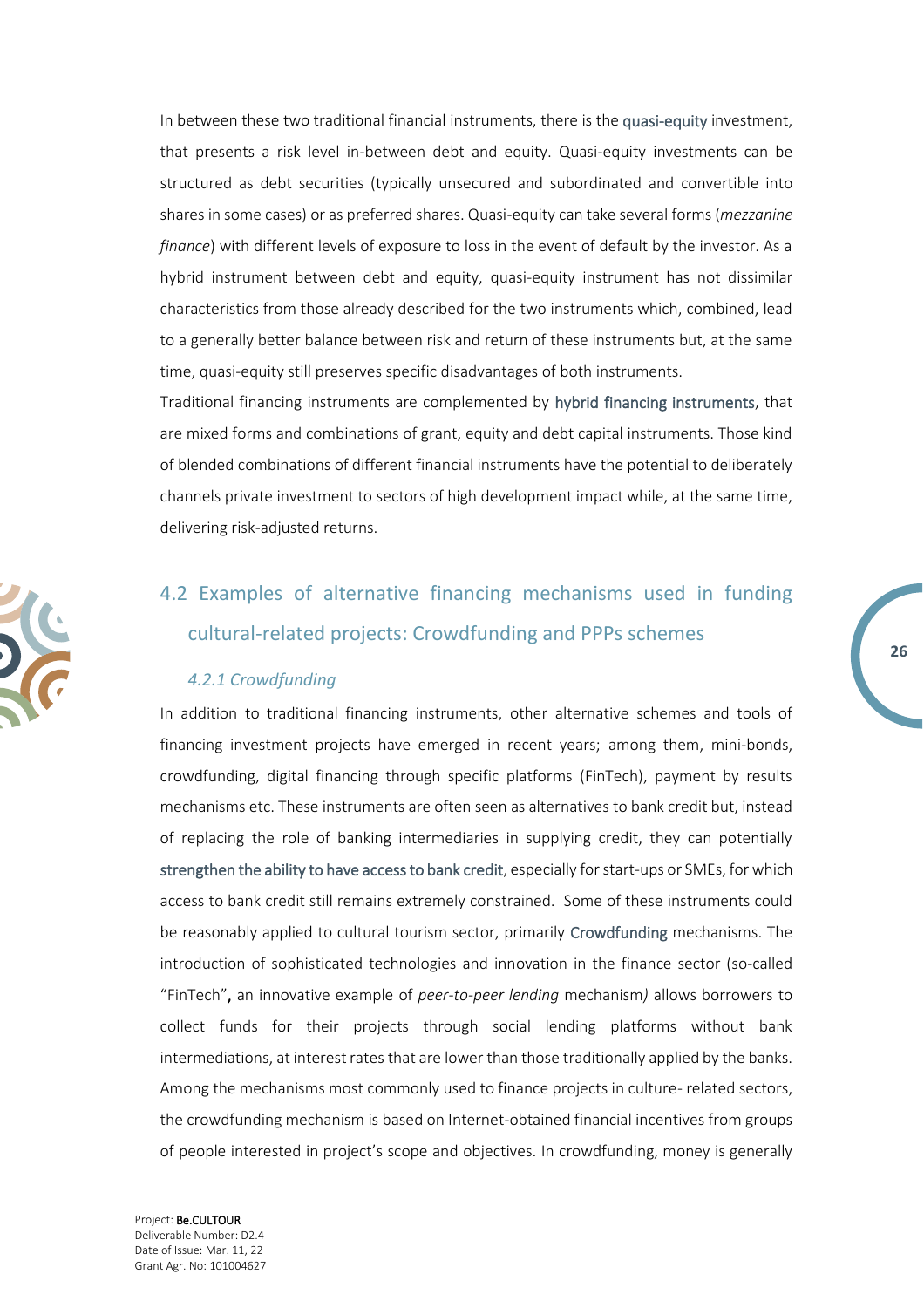collected to support specific projects for which professional financing is difficult to obtain and single investor motivation to invest is low. Through crowdfunding and the use of digital platforms, "fundraising activities become worldwide available" instead of being bounded by geographical location of the project (Roy 2020, p. 179). This has become increasingly significative, as cultural organizations are facing cuts in public funding and there is large competition for sponsors and donations, which has adverse effects on consumption of cultural expression and heritage (Rykkja et al. 2020). There are four types of crowdfunding models:

- crowdlending, when backers provide loans to fundraiser and expect repayment with interest;
- equity crowdfunding, when backers obtain a percentage of ownership of an organization/project they are backing;
- reward crowdfunding, when backers receive non-monetary rewards for their financial help;
- donation crowdfunding, when backers provide financial resources out of philanthropic reasons with no expectation of any type of return.

**27**

Out of these four models, crowdlending is generally the most common type of crowdfunding, while reward crowdfunding is popular in cultural projects, with 88% of cultural campaigns using this model (Chiesa and Handke 2020; Rykkja et al. 2020).

Crowdfunding is increasingly used to financially support cultural-related projects in European countries, even if its mechanisms may not suit all kind of projects presented, but it has been observed how crowdfunding campaigns do have a greater success in financing those projects that are highly innovative (Bertasini, 2020). Several other factors, though, may influence crowdfunding campaign success, e.g. the importance of a legislative framework regulating crowdfunding, that is crucial to entice businesses and institutions to rely on this alternative way of getting financed. Although crowdfunding is resource intensive, research shows that crowdfunding has a leverage effect that can go beyond the funding of one project or organization. Despite this, little is known about the socio-cultural impact of cultural crowdfunding ventures (EC 2017) (Baeck, Bone & Mitchell 2017). Furthermore, the crowdfunding landscape remains highly fragmented with a proliferation of small niche platforms operating in different economic sectors and geographical locations, with varying business models, payment systems and fee structures creating resultant tax disparity, particularly in cross border initiatives. At present, no code of conduct is in place to regulate the overall crowdfunding industry in Europe, which then relies on the track record and

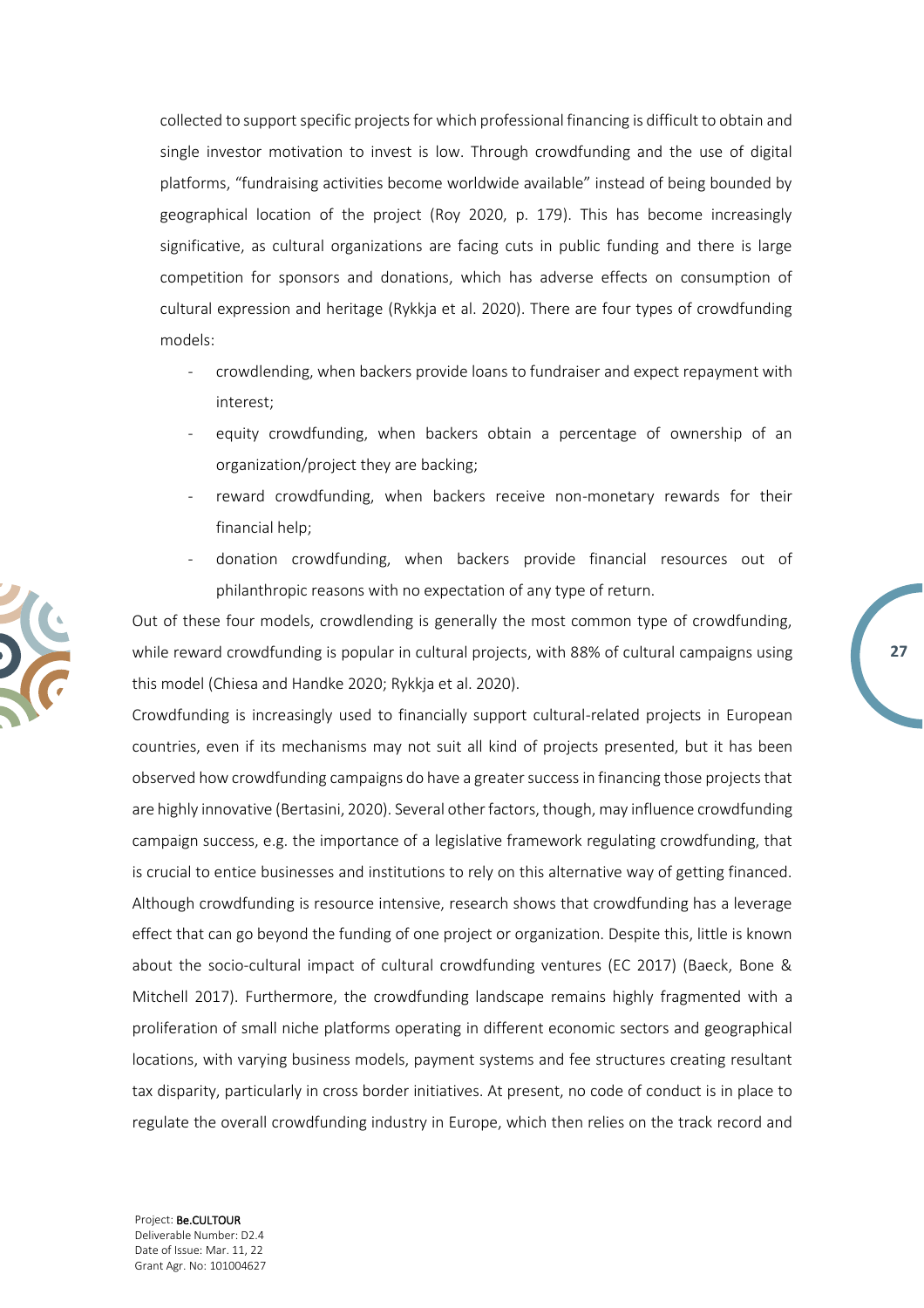sense of goodwill established by platforms, disincentivising thus a large proportion of operators from making their investments in crowdfunding initiatives.

#### <span id="page-27-1"></span>*4.2.2 Implementation of PPPs schemes*

<span id="page-27-0"></span>When dealing with the interrelationship between public and private funding and interests between public and private entities, it is essential to consider how to align private business objectives with public social/cultural and environmental ones. An available and effective tool that can be used for this purpose is the constitution of Public Private Partnerships (PPPs).

The concept of PPP combines two contrasting objectives, such as the public sector, which aim is to provide maximum service to communities, and the private sector, which objective is to maximize profits and returns to shareholders. The OECD defines PPP as "long term contractual arrangements between the government and a private partner whereby the latter delivers and funds public services using a capital asset, sharing the associated risks" (OECD, 2012).

Public-private collaborations are thus a way of mobilising additional financial resources, in addition to those provided by public sector, and to increase the effectiveness and the efficiency of public spending, mainly used for long-term infrastructure projects. In other words, through this type of agreement more resources are potentially secured while the overall risk is distributed among different stakeholders. There are some main features typically characterizing a traditional PPP (European Commission, 2004):

**28**

- the long duration of the relationship between the two types of partners;
- the mix of public and private funding resources;
- the relevance of the private partner role at different stages of the PPP ( ie design, completion, implementation, funding…);
- the relevance of public partner in the definition of public interest objectives, the quality of services, pricing policies and in the monitoring compliance with these issues;
- risk transfer and sharing between the two parties;
- payments to the private sector which reflect the services delivered: the private partner may be either paid by users, by the public partner of by a combination of both.

In a PPP it is expected a perfect alignment of public and private interests in deploying the best value for money (VfM) for the public sector and ultimately the end user. The effectiveness of the alignment of public and private interests depends on the appropriate risk sharing between the parties (Allegro and Lupu, 2018).

As already analysed for CLIC, project financed in the Horizon2020 framework with the aim of testing, implementing and sharing innovative circular financing, business and governance

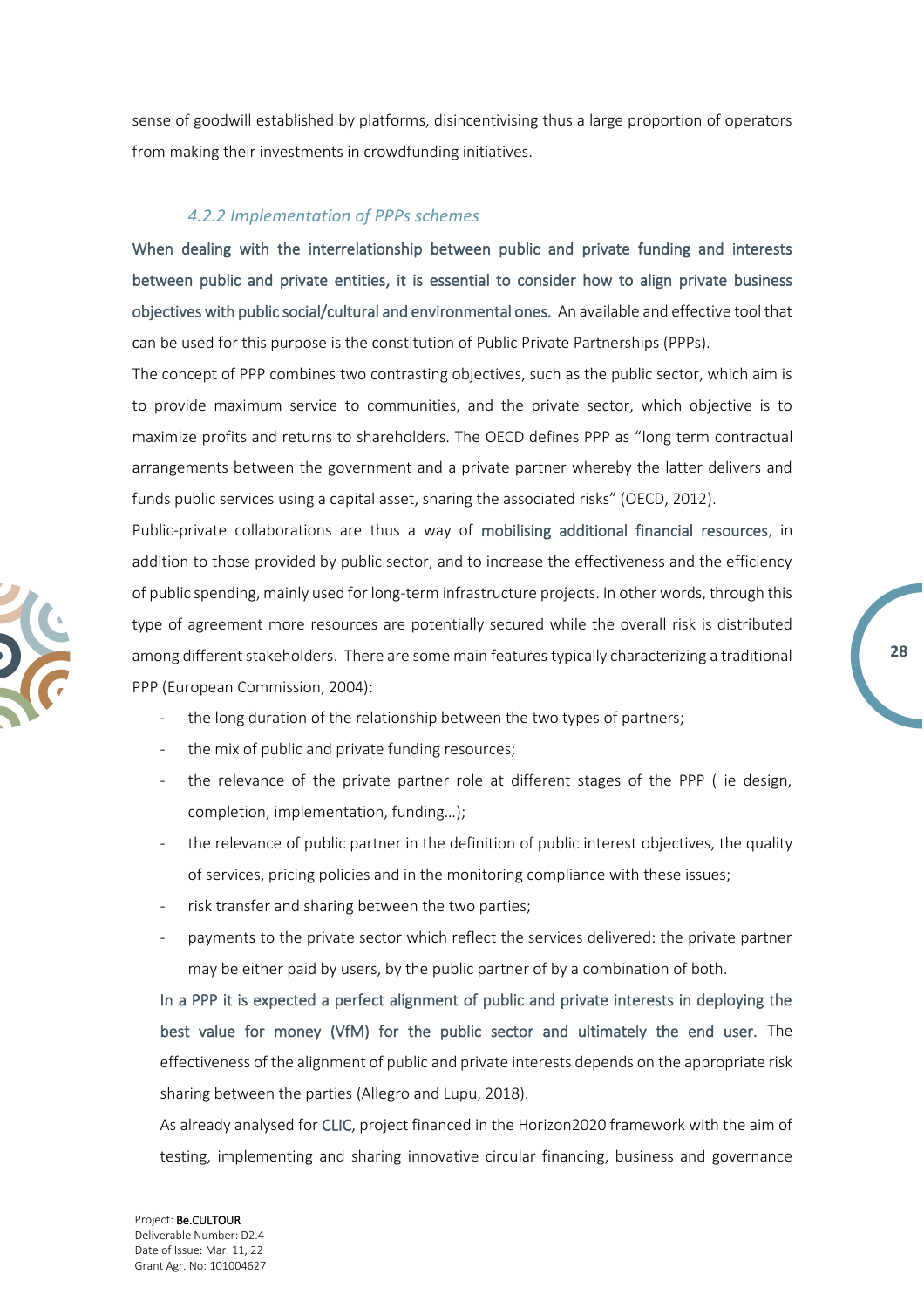models for the adaptive reuse of cultural heritage and landscapes, PPP arrangements can potentially represent, if enhanced, a win-win solution between the exclusively public intervention, more and more anachronistic and inefficient given the budget constraints, and the recourse to the privatization of cultural heritage that often allows making cash not without side effects. The Parliamentary Assembly of the Council of Europe emphasizes the importance "to develop partnerships between the private and public sectors for the conservation and sustainable use of this heritage" (Council of Europe, 2005). Moreover, the Recommendation states three main issues regarding CH privatization:

(1) it shall not reduce cultural heritage protection,

(2) it shall not absolve the state from its responsibilities,

(3) it shall not limit public access to cultural property.

These issues require the organization of balanced partnerships between the private and public sectors for the adequate sharing of risk and responsibilities (Council of Europe, 2005). The close interconnection between the management of cultural heritage and the cultural tourism sector leads to the assumption that managed public and private investments in the cultural tourism industry could potentially produce optimal economic returns due to funds typically being used for renovations, maintenance, and new cultural projects with proven ability to attract more visitors, stimulate expenditure, and inspire an environment for job creation. This leads to more revenue, and thus financial and economic sustainability of cultural tourism industry (Nijkamp 2012). The strategic use of public-private partnerships can therefore contribute significantly to the development of a sustainable tourism program, and PPPs can be an effective tool for facilitating tourist access and improving the destination experience. PPPs for sustainable tourism encompass a variety of different models, from simple social collaborations to major infrastructure and project development projects, in order to improve the offering of public goods, like historical artifacts or museums, or/and private goods and services, like hotels, entertainment events and theme parks.

**29**

Furthermore, when applied to cultural-related projects, PPPs should also involve local community in the management of the cultural project and then include a fourth P (people) referring both to community participation in the design and management of an intervention (co-design and bottom-up generation) as well as participation in financing (through fundraising systems) (RESTAURA 2019).This hybridisation through the adjustment of a strategic instrument such as PPP will contribute to achieve the final goal of cultural sustainability with relevant impact not only for the economic development of a territory but also for the social inclusiveness and enhancement of local communities. Besides this, through

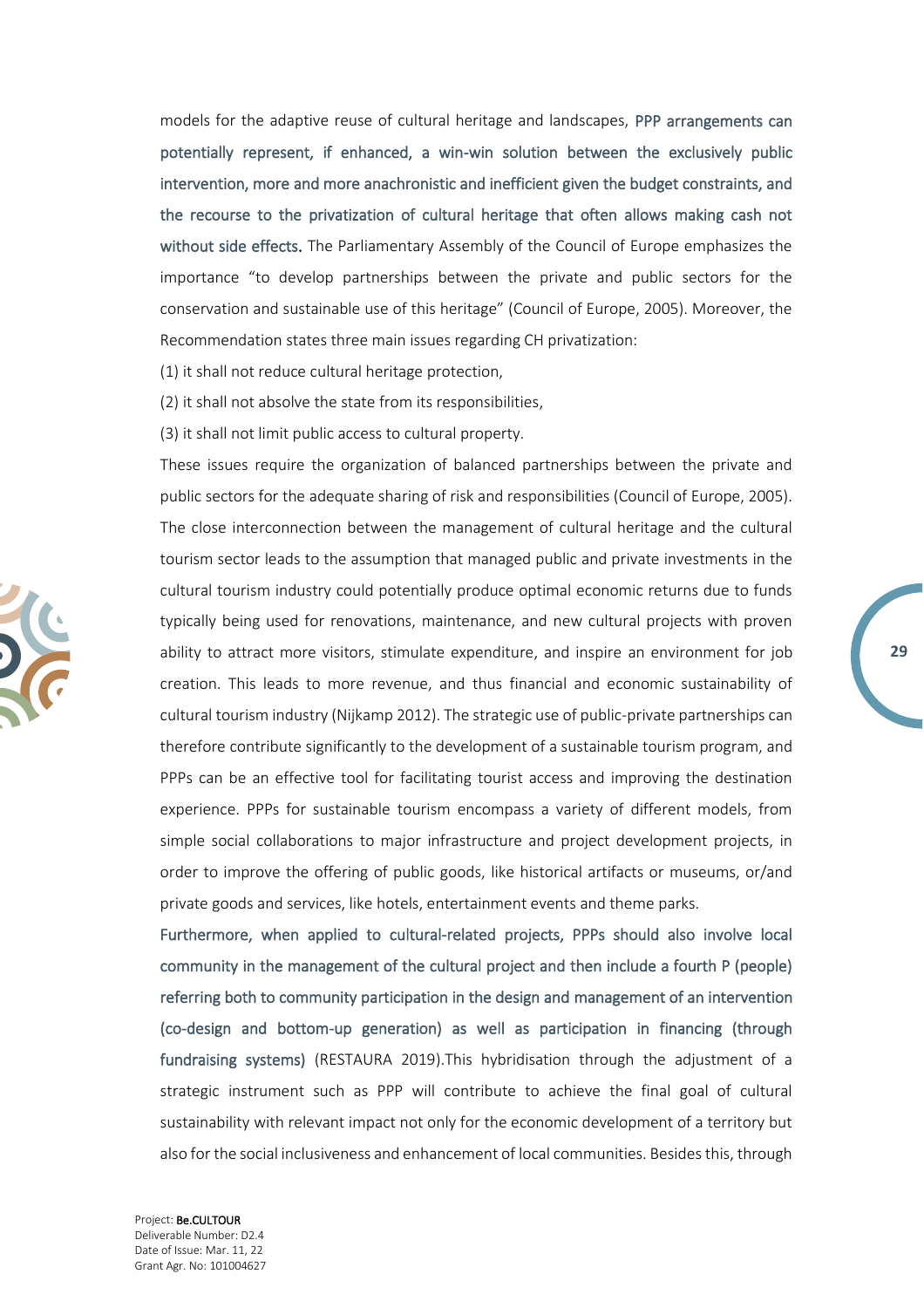the involvement of people, it is also potentially possible to significantly reduce several weaknesses, mainly connected to agency problems and moral hazard behaviours resulting from information asymmetries between public and private partners, that may arise when executing PPP arrangements.

## <span id="page-29-0"></span>4.3 Innovative tools designed to address sustainability-oriented projects: Impact financing, Pay-by-result and ESG investing

Innovative financial instruments and business models are now facing new opportunities offered by the impact finance approach, which refers to the provision of capital for investments in businesses or economic activities with the explicit and declared intention of generating verifiable and direct positive impact on the society and /or environment, based on agreed metrics and benchmarking, while also seeking market aligned or better financial return (International Capital Market Association,2020).

Impact finance was originally created as an alternative to traditional donations and speculative investments: what makes impact finance innovative, in fact, is the opportunity for investors to allocate financial resources to projects aligned with predetermined objectives, in order to actively participate in the promotion or creation of a significant social and/or environmental impact. Moreover, the return on capital is often linked to the achievement of objectives. Although renewable energy, sustainable agriculture, microfinance and affordable accessible basic services (i.e. housing, healthcare, education) remain the most targeted areas of impact investments by private investors, a 2012 study of World Bank on the economics of cultural heritage showed how investments in cultural heritage, besides generating positive returns, can contribute to urban liveability, attract talent and generate a favourable environment for job creation, having thus a positive impact on society and local communities. Furthermore, they do have a distributional effect, channelling transversal industries, first and foremost the cultural tourism one, towards defined trajectories and the adoption of specific business models.

**30**

Another interesting and innovative tool is represented by social impact bonds (SIB), based on Payfor-results approach. A SIB is an innovative financing mechanism in which governments or commissioners enter into agreements with social service providers, such as social enterprises or non-profit organisations, and collect resources from private investors to pay for the delivery of pre-defined social outcomes (Social Finance, 2011; OECD, 2015). More precisely, a bond-issuing organisation raises funds from private-sector investors, charities or foundations. These funds are then distributed to service providers to cover their operating costs. Despite they are named as

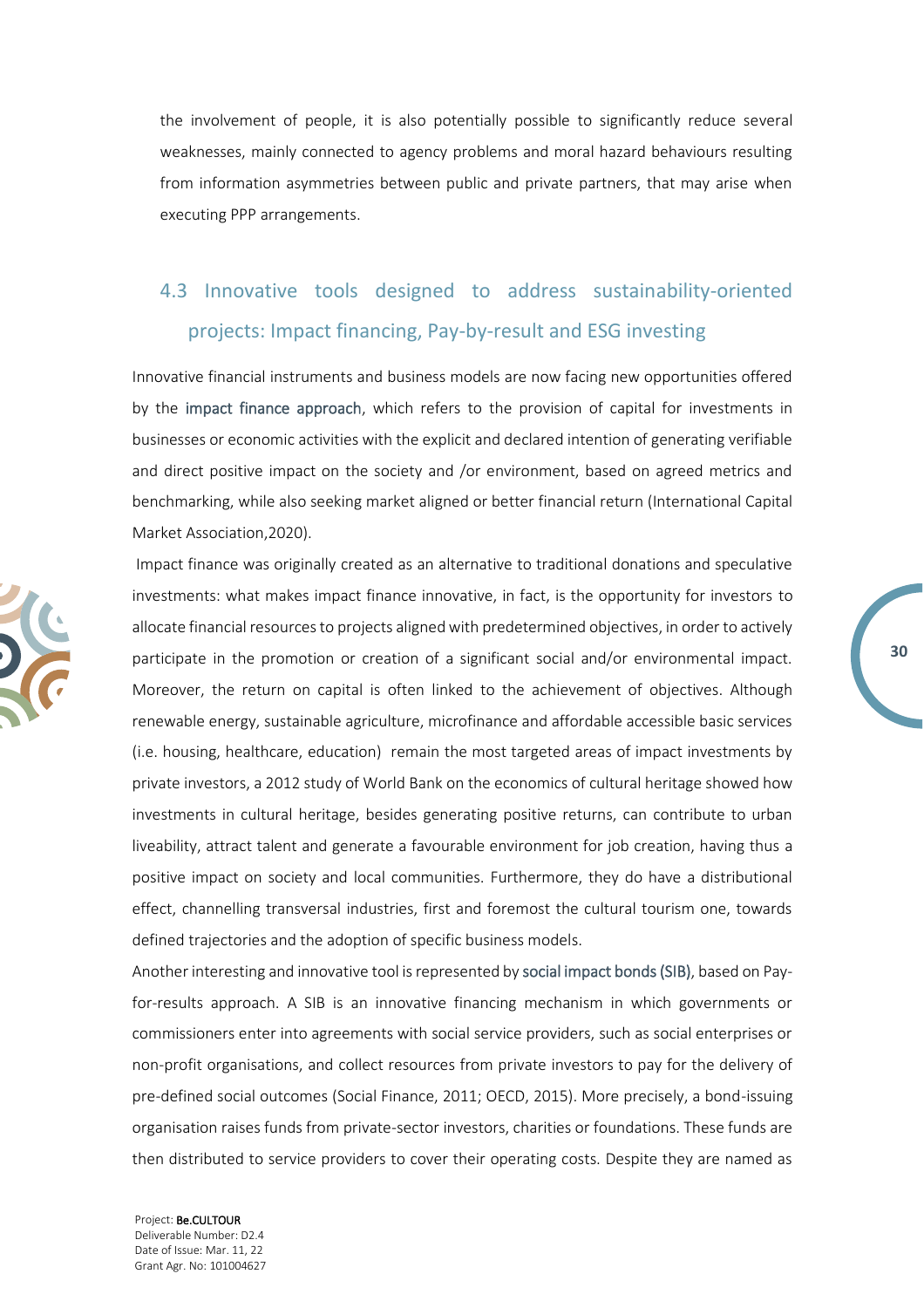"bond", in financial terms SIBs are not real bonds, but rather future contract on social outcomes in which the rate of return is not fixed but the repayment to the investors is strictly dependent on the achievement of certain pre-established social results. Therefore, in terms of investment risk, Social Impact Bonds are more akin to a structured financial product, where the usual payment structure dependent on financial results is replaced by a structure dependent on performance results capable of generating impact. Similarly to social objectives, cultural objectives can also be the driving force behind such innovative contracts. For example, the impact bond could be used for the revitalisation of a local historical site or for the realisation of a cultural event that could generate a lot of involvement. It is therefore hoped that a new type of bond (which could be called a Cultural Impact Bond) for the promotion of local cultural activities will soon be tested (Finpiemonte,2021).

ESG investing places itself within the investment spectrum between financial and social returns. One extreme of the spectrum, based only on pure social investing such as philanthropy, looks for social returns, related to environmental or social benefits, including with regard to human and worker rights, gender equality etc. while the other extreme of the spectrum is characterised by the maximisation of investors' value through financial returns based on absolute or risk-adjusted measures of financial value (Boffo and Patalano, 2020). Within this spectrum, ESG investing aims at financial returns maximisation and application of ESG factors for the risks and opportunities assessment in a mid to long-term perspective. Indeed, the main differences from purely commercial investing is that it takes into account factors other than assessment of short-term financial performance and commercial risks to that performance. In this way, ESG investing incorporates the risk assessment of long-term environmental, social and governance challenges and developments, and while some investors use ESG as a tool for risk management, some others use it to improve their position on sustainable finance in order to align with societal and impact issues (Boffo and Patalano, 2020).

**31**

The definitions for circular, sustainable, green, social, impact and ESG investment are characterised by rather vague boundaries depending on different factors, and these similarity in definition affect also the set of instruments described above, making it difficult to clearly differentiate them. The interaction between the provided definitions is, in fact, quite high and it can be assumed that wider definitions incorporate narrower ones. For example, Sustainable Finance can be considered as a wider definition incorporating impact investing, ESG investing, green finance and social finance (Boffo and Patalano, 2020).

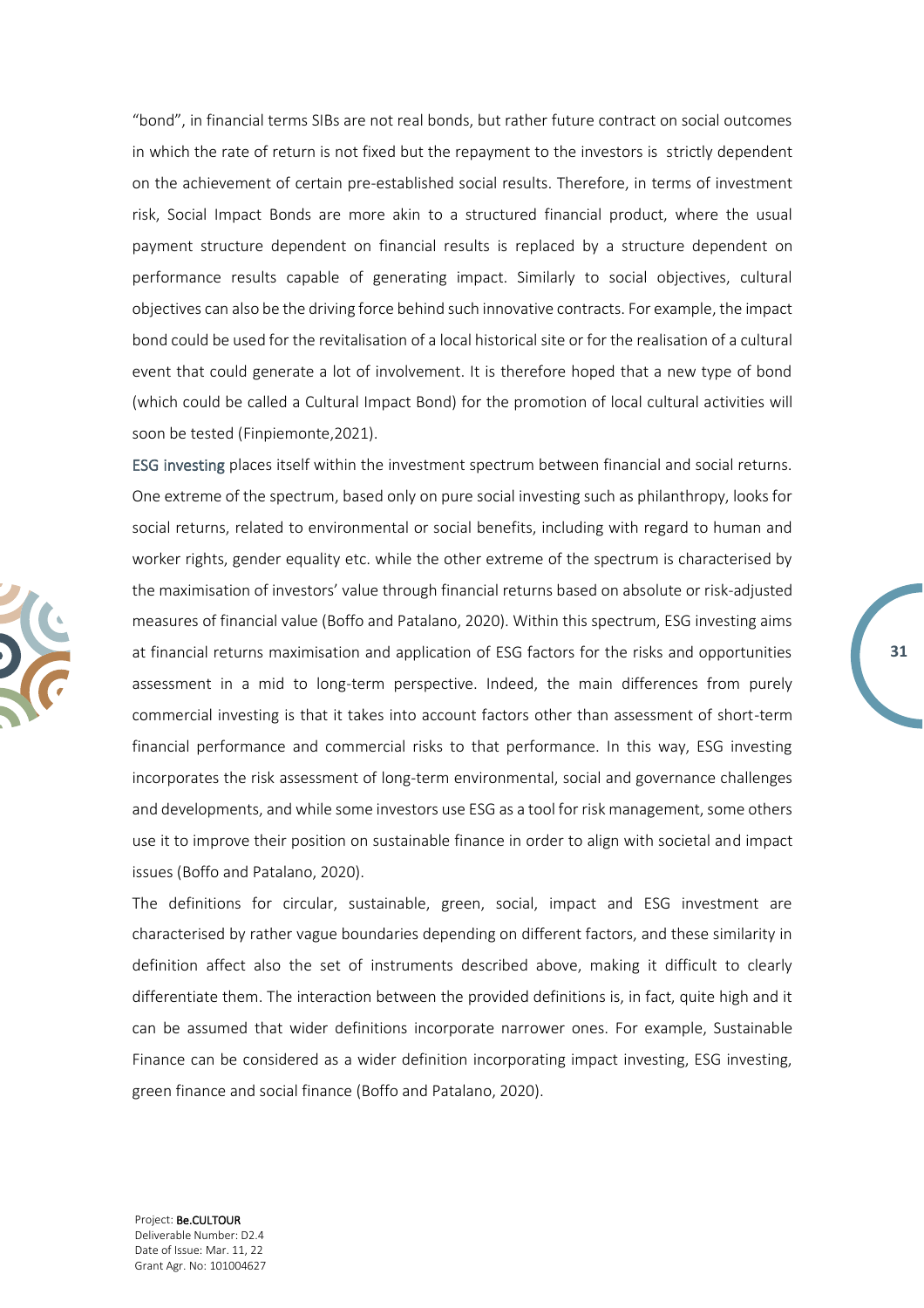## <span id="page-31-0"></span>4.4 Developing a blended finance approach in sustainable cultural tourism

With the strong forecast growth in global tourism to 2030, significant actions are needed in order to strengthen the investment environment and better mobilise public and private resources towards the sector transformation, and it will necessarily require an integrated approach across many levels of government (transnational, national, regional, local) that should enable a greater involvement by a wider range of stakeholders. With public budgets likely to remain tight for some time to come, all levels of government have to apply policies and strategies in order to invest less resources but more efficiently and at the same time to effectively regulate the access of other investors, that can bring not only the resources needed to guarantee the financial sustainability of tourism, but also the necessary skills and expertise for the proper and efficient management of the sector. With the growing awareness of the need to conserve unique, natural and sociocultural assets, both private and public actors have a strong interest to invest in making cultural tourism more sustainable. In fact, investments towards its transformation offer benefits for government as well as great opportunities to generate significant returns for private investors. It can be said that, just as alternative ways of financing can promote the sustainable transition of cultural tourism sub-sector, also the adoption of sustainable business models by companies operating in the sector, positively affecting its resilience and growth potential in the years to come, could potentially make it highly attractive to both national and international investors.

**32**

In recent years, blended finance has emerged as a key approach to financing SDGs<sup>5</sup>, as it entails collaborative partnerships between different stakeholders to solve the parallel needs of local authorities and local communities by raising combined funding on the capital markets through the issuance of various financial instruments, such as debt and equity instruments. The application of hybrid financing instruments within integrated initiatives can then produce considerable synergy between instruments in order to create "added value" to the financial viability of sustainability-related projects also in tourism sector, in addition to fostering publicprivate partnerships in the sector development towards a more sustainable path.

The OECD (2018) defines blended finance as "the strategic use of development finance for the mobilisation of additional finance towards sustainable development in developing countries". Development banks and development finance institutions (DFIs) play a critical role in blending by

<sup>5</sup>[https://www.oecd-](https://www.oecd-ilibrary.org/docserver/ded656b4en.pdf?expires=1646478500&id=id&accname=guest&checksum=A9E9B8235E277782F74B1B205F42F148)

[ilibrary.org/docserver/ded656b4en.pdf?expires=1646478500&id=id&accname=guest&checksum=A9E9B](https://www.oecd-ilibrary.org/docserver/ded656b4en.pdf?expires=1646478500&id=id&accname=guest&checksum=A9E9B8235E277782F74B1B205F42F148) [8235E277782F74B1B205F42F148](https://www.oecd-ilibrary.org/docserver/ded656b4en.pdf?expires=1646478500&id=id&accname=guest&checksum=A9E9B8235E277782F74B1B205F42F148)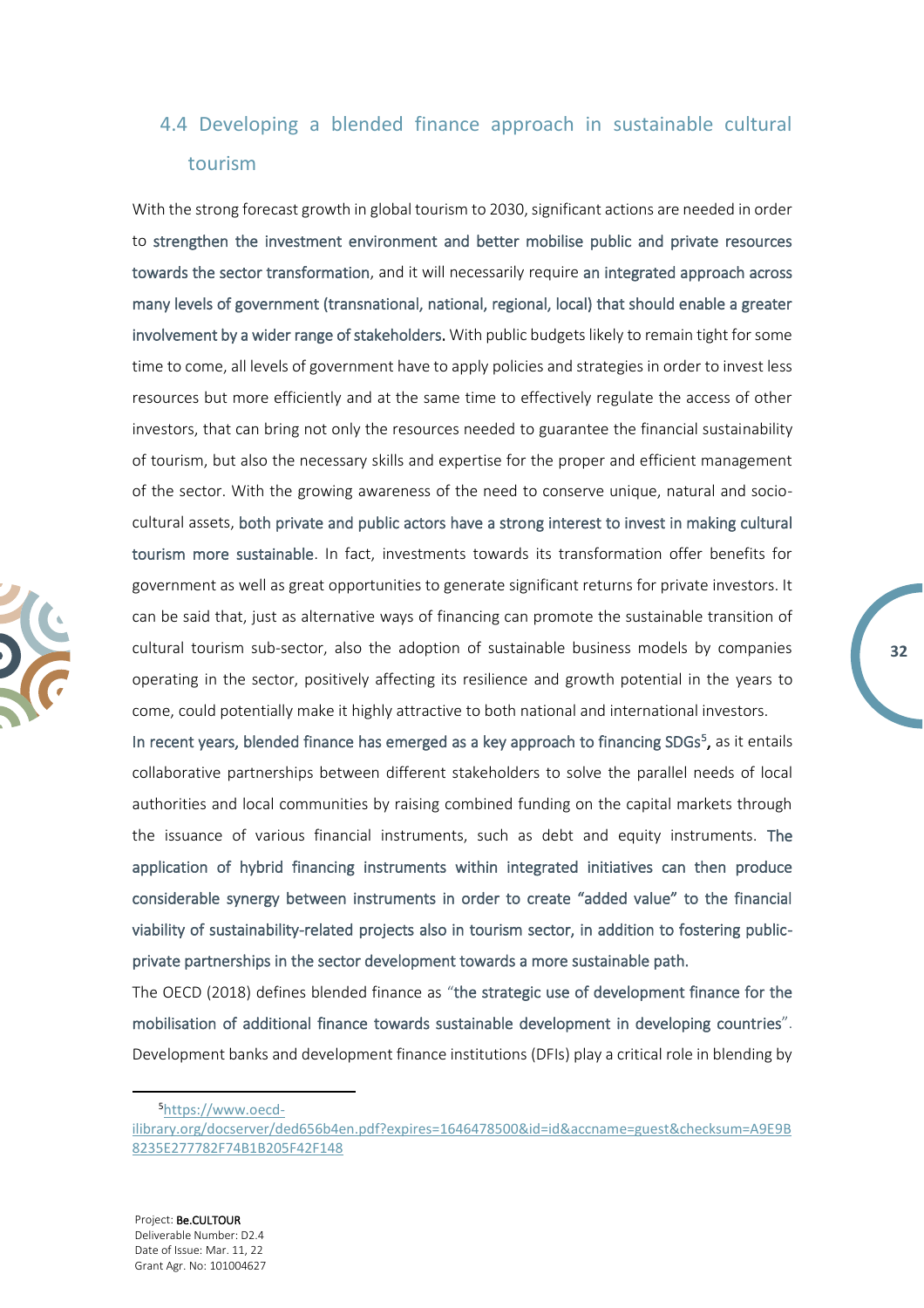deploying instruments and structuring mechanisms to mobilise the private sector. The perspective addressed is that of developing countries and (multilateral) development banks and finance institutions. The OECD also identifies other market players to get engaged in blended finance such as foundations, philanthropic investors, institutional investors, commercial banks, private equity and venture capital funds, hedge funds, as well as corporations and SMEs (OECD, 2020). Blended finance is not yet targeted to all SDGs but now mainly targets sectors with investing opportunities and clear potential for revenue generation (OECD/UNCDF, 2019).

One of the objectives of blended finance is to reduce the (actual or perceived) risks for private investors to invest in a certain geography or sector, hence building a track record and demonstrating the viability of a transaction to ultimately develop new markets while benefitting those furthest behind.

Blended structures may be needed to address the risk-return balance and bring the perception of risk down to its actual level, especially in those sectors in which the spread of Covid-19 pandemic has shown their weaknesses and needs for renewal in order to become more resilient to future shocks, as cultural tourism, and the tourism sector in general, has been during these years.

**33**

Depending on the local context and project opportunities, blended finance providers may wish to prioritise SDGs that have the ability to catalyse other positive development effects while protecting both people and the planet. Proper prioritisation and sequencing can accelerate progress toward sustainable development by facilitating the realisation of positive *spillovers* and limiting negative trade-offs without downplaying the importance of any specific SDGs. Blended finance providers should work with local actors to identify the least-financed sectors, in which the private sector can bring new solutions or expertise to tackle specific development challenges. Blended finance is one approach in a toolkit of approaches that may be adopt in order to adequately fund a project. As such, it should be deployed when its comparative advantage and value-added relative to other tools are clear, based on ex ante assessments taking into account alternative financing approaches.

The assessment of the effectiveness of the blended finance approach should consider both the expected development outcomes and a comparison in terms of "costs", including the fiscal implications. Finally, blended finance is still a relatively new financing approach in the development co-operation landscape; that's why in light of the increasing risk of fragmentation in blended finance practices and governance, a common policy framework and understanding is crucial to ensure its effectiveness when this approach is pursued and implemented.

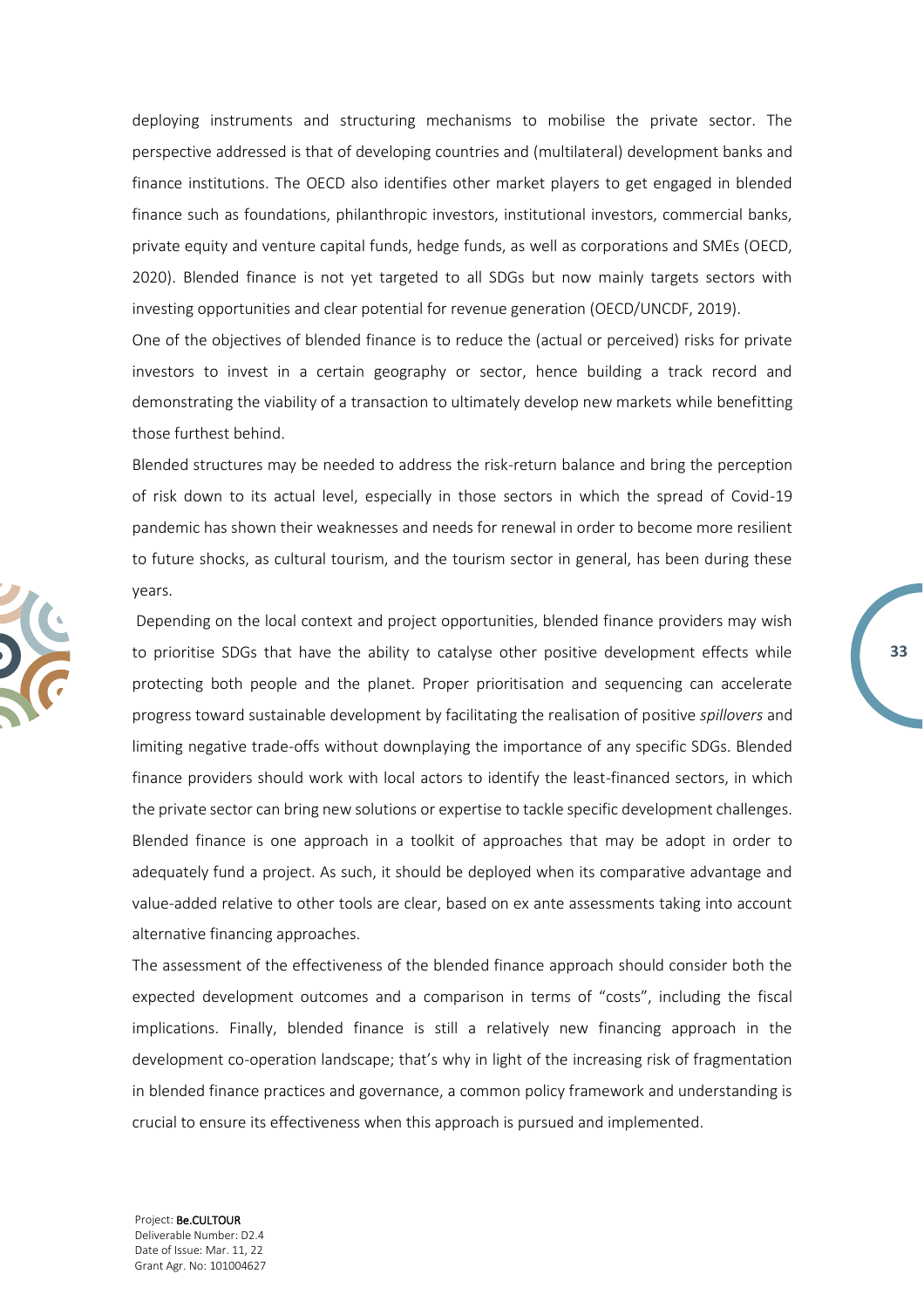# <span id="page-33-0"></span>**5. EU Funding mechanisms: the role of ESIFs in financing culture**

Although the introduction of innovative financing mechanisms is becoming increasingly important in stimulating private investment, for most EU countries public resources (at European, national, regional and local level) remain the main source of funding for culture-related projects. At European level, the EU provides direct public funding through grants, and indirect public funding provided through national/regional authorities or financial intermediaries.

Direct funding consists of grants that are publicised through calls for proposals and in most cases are used as means for co-financing projects that are in line with the objectives set by European policies. Among EU direct funding, a significant contribution is provided by European Structural and Investment Funds (ESIFs), whose support is normally provided through calls for proposals managed by national or regional authorities. According to EC definition, European Structural and Investment Funds (ESIFs) represents the EU's main source of investment for helping Member States to re-establish and increase growth and to guarantee a recovery that generates employment, while also ensuring sustainable development, in line with the aims and application of the Europe 2020 Strategy (European Commission, 2010).

These Funds constitute financial instruments defined by a specific regulatory framework and their implementation processes are the outcome of negotiations between the European Commission and each Member State, resulting in partnership agreements between the two parties which also involves stakeholders at local and/or regional level.

**34**

Furthermore, ESIFs can also be used by regional/national public policy makers to set up financial instruments, according to the prescribed regulation. Currently, the most consolidated experience in Europe on the use of financial instruments is related to the support of micro, small and medium-sized enterprises. Given ESIFs overall objective to improve the quality of life of EU citizens, they are targeted to enhance development in a comprehensive way by investing mainly in hard infrastructure such as rail corridors, motorways, broadband wirelines, agriculture, forestry and fisheries development, however, the cultural dimension is not excluded from ESIFs and a large amount of money is devoted to the improvement of culture-related infrastructures and industries. In ESIFs, several notions of culture are identified and promoted: in addition to the anthropologic meaning of culture, identified as a set of attitudes, customs, value and practices commonly shared by a group or a community, ESIFs address two specific domains of cultural policies: the first concerns cultural content and creative industries, while the second is related to

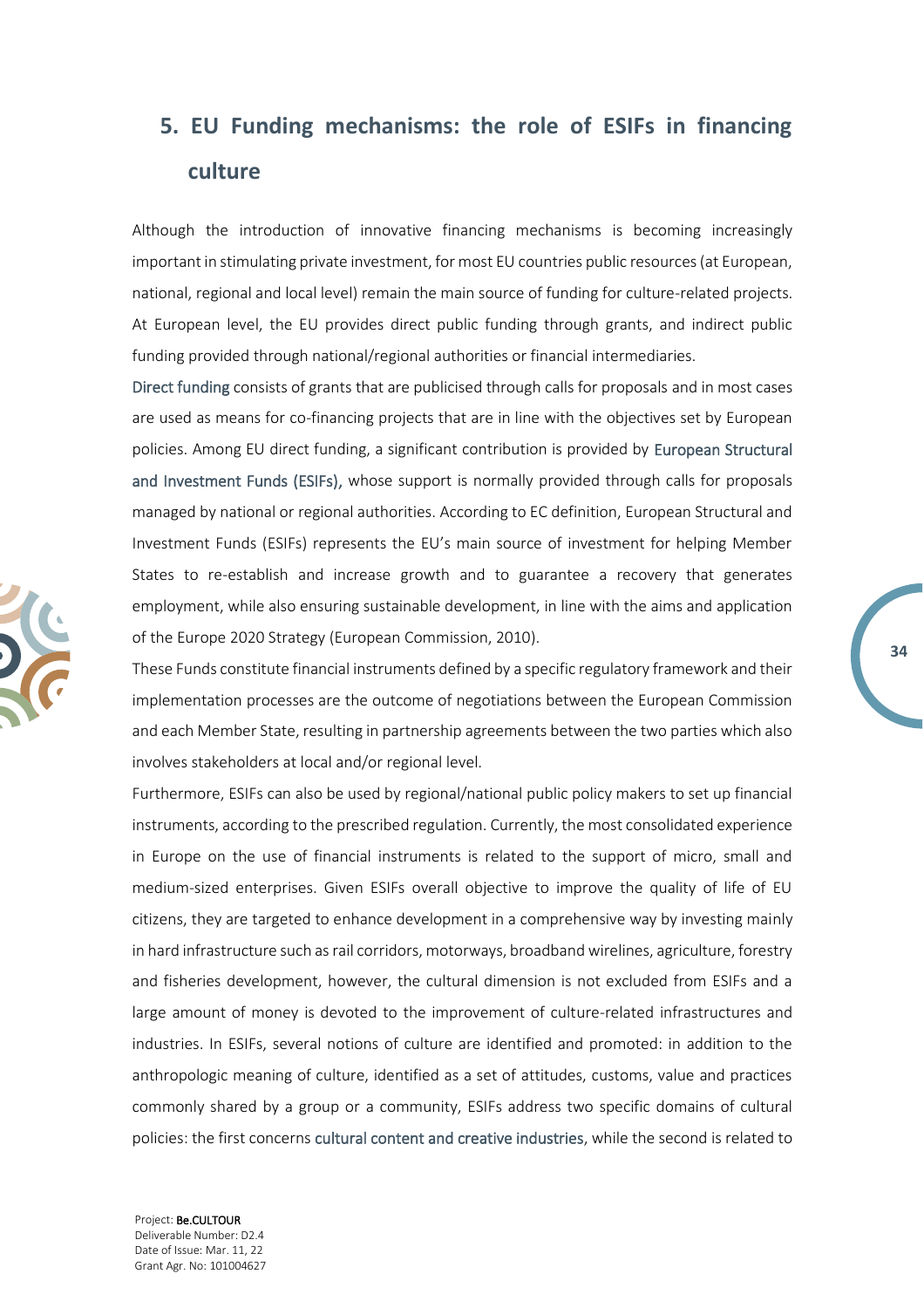the instrumental role of culture in urban regeneration, landscape attractiveness, tourism, entrepreneurship, economic development, social integration and innovation<sup>6</sup>. The ESIFs designed for the 2021-2027 programming period lay down common provisions for seven sharedmanagement funds at EU level:

- Cohesion Fund (CF), mainly focused on environmental and transport infrastructures;
- European Maritime and Fisheries Fund (EMFF), aimed to support the Common Fisheries Policy, the Maritime Policy and the EU's international commitments on ocean governance in the context of the 2030 Agenda for Sustainable Development;
- European Regional Development Fund (ERDF) mainly focused on smart growth and the green economy, but it will also support other activities such as connectivity, social issues and local development.
- European Social Fund Plus (ESF+), aimed at strengthen the social dimension of Europe;
- Asylum and Migration Fund (AMIF), Internal Security Fund (ISF), Border Management and Visa Instrument (BVI), three funds aimed at strengthen and develop a Common European Asylum System, promote legal migration to EU States and improve solidarity among EU Member States.

ESIFs are mainly used by Cohesion Policy to finance its interventions; for the financial period 2021-2027, the overall resources approved and adopted by the Council for the cohesion package amount at €330 billion at constant 2018 prices (€373 billion at current prices).

In particular, Cohesion Policy forms the political framework behind hundreds of thousands of projects across Europe that receive funding through the European Regional Development Fund (ERDF), the European Social Fund (ESF) and the Cohesion Fund (the Cohesion Fund targets EU Member States with a GDP below 90% of the EU27 average, not including Croatia).<sup>7</sup>

Among the ESIFs planned for the period 2021-2027, three of them have the potential to provide effective support for the development of the tourism sector in Europe:

The Cohesion Fund (CF). Although the use of the CF funding depends on objectives, investment priorities and needs of each Member State, the CF may support:

<sup>7</sup> [https://ec.europa.eu/regional\\_policy/it/faq/#1](https://ec.europa.eu/regional_policy/it/faq/#1)





**35**

<sup>6</sup> The European Structural and Investment Funds, 2021-2027 Funding Opportunities for libraries, EBLIDA , May 2020 http://www.eblida.org/Documents/The-European-Structural-and-Investment-Funds\_%202021-2027.pdf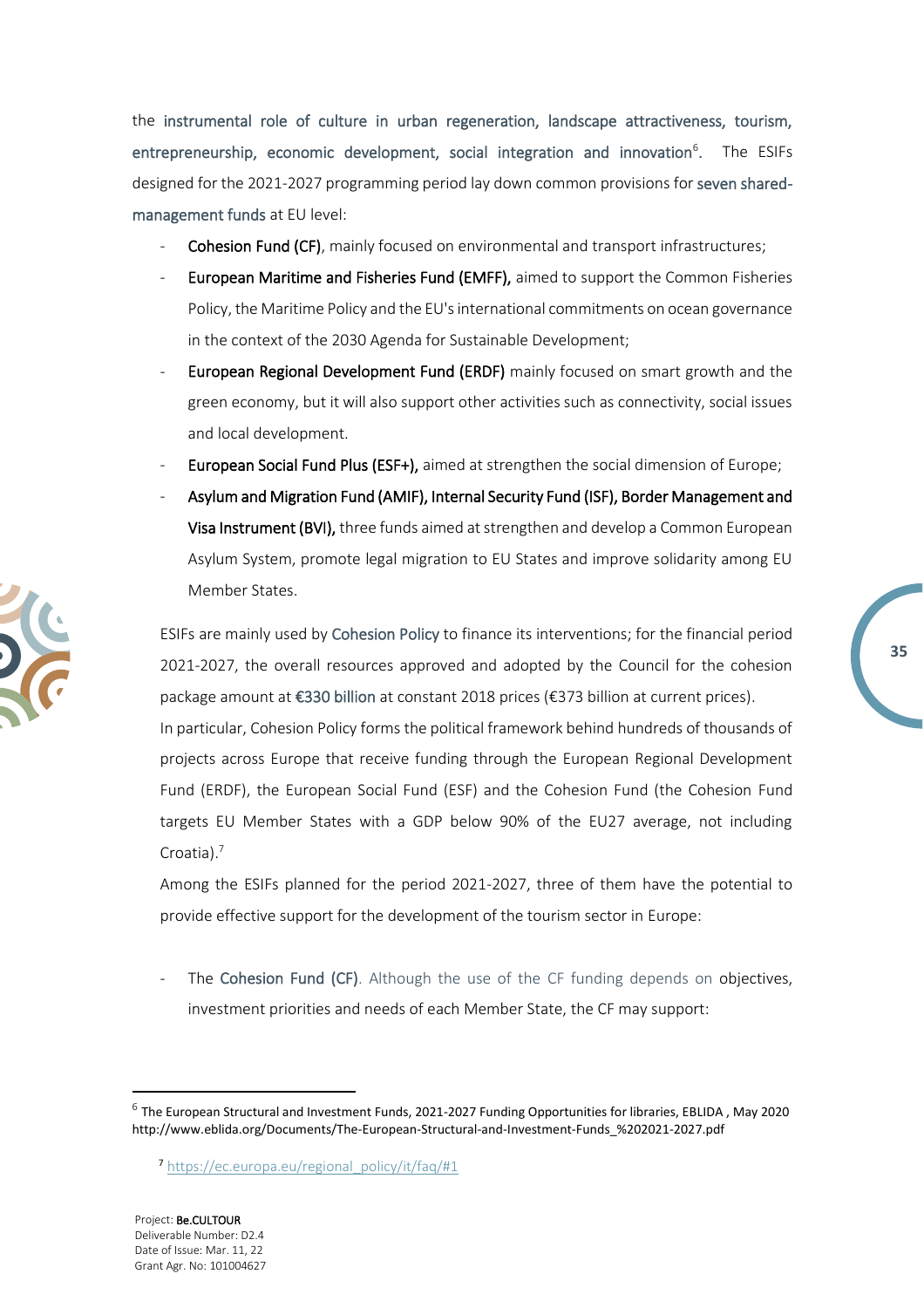- Investment in the environment, including areas related to sustainable development and energy which present environmental benefits;
- Trans-European transport networks (TEN-T) in the area of transport infrastructure;
- The European Regional Development Fund (ERDF), which aims to strengthen economic and social cohesion in the European Union by correcting the imbalances between regions. For this reason, it may provide essential support to improve the competitiveness and quality of tourism at regional and local levels, notably in areas in (industrial / rural) decline or those undergoing urban regeneration. These programmes may for instance support:
	- tourism-related research, technological development and innovation, including service innovation and clusters (e.g. tourism service incubators, living labs, demonstration projects etc.);
	- the development of tourism-related ICT products (e.g. apps, data mining etc.);
	- the development of innovative tourism services, in particular in less favoured and peripheral regions with underdeveloped industrial structures and strongly dependent on tourism (e.g. new business models, exploitation of new ideas etc.);
	- the development of high value-added products and services in niche markets (e.g. health tourism, tourism for seniors, cultural and ecotourism, gastronomy tourism, sports tourism, etc.) by mobilising specific local resources and therefore contributing to smart regional specialisation;
	- clustering activities among different tourism industries as well as with creative industries, to diversify regional tourism products and extend the tourism season (e.g. in the nautical and boating tourism industry, as well as for the cruise industry);
	- activities connecting the coastal regions to the hinterland for more integrated regional development;
	- measures to improve energy efficiency and renewable energy use among tourism SMEs;
	- the protection, promotion and development of natural and cultural tourism assets and related services;
	- small-scale cultural and sustainable tourism infrastructure;
	- measures in favour of entrepreneurship, self-employment and business creation as well as the internationalisation of tourism SMEs and clusters;

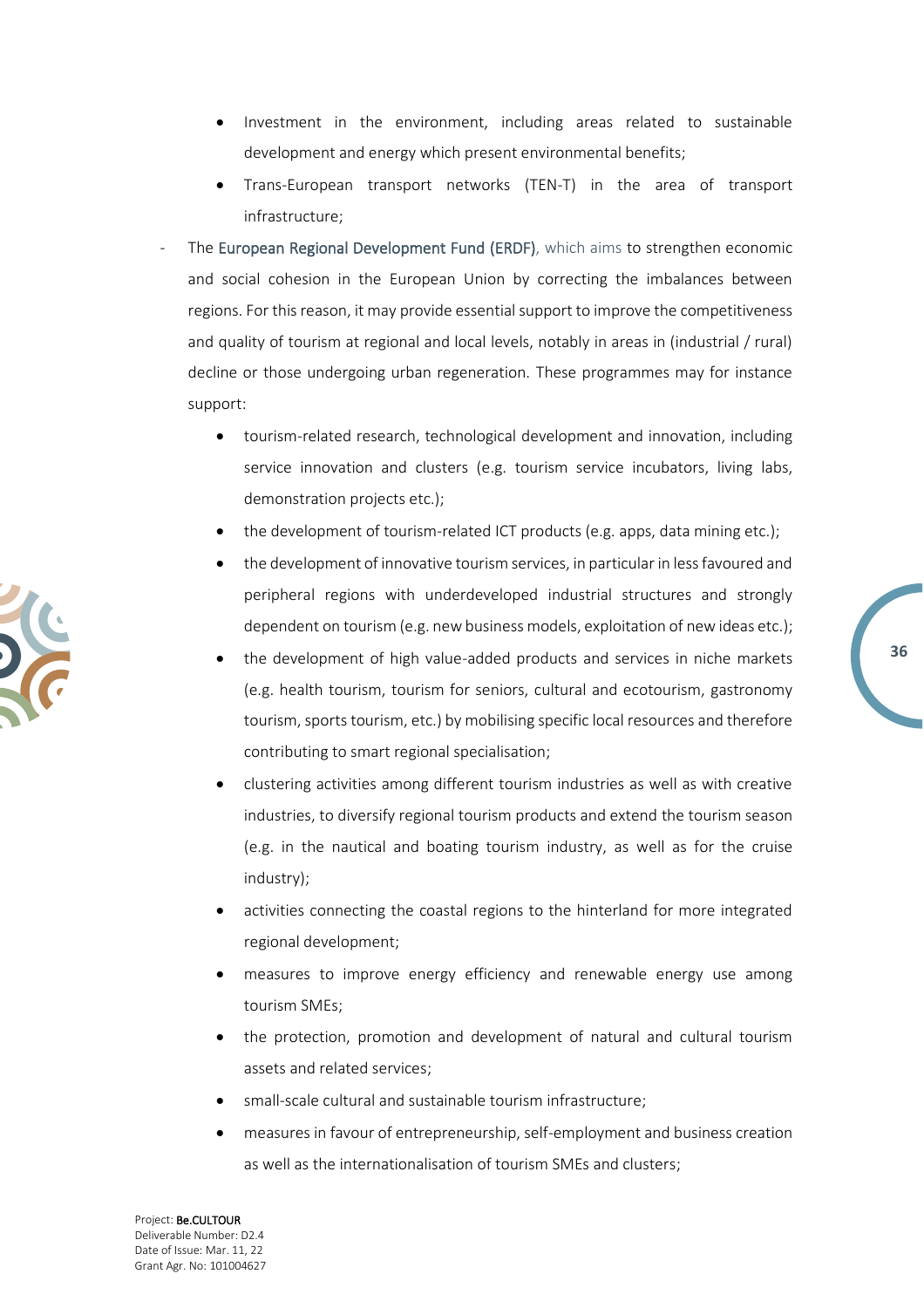- $\bullet$  Vocational training and skills upgrading  $^8$ ;
- The European Social Fund (ESF) funding resources use also depends on the needs and specific objectives of each Member State, however, funding from the European Social Fund may be used, among other things, for:
	- training workers to help companies having to cope with restructuring or a lack of qualified workers;
	- training people in difficulty and those from disadvantaged groups to get better skills and jobs;
	- supporting mutual learning, establishing networks, and disseminating and promoting good practices and methodologies in the domain of social innovation.

### <span id="page-36-0"></span>5.1 Synergies between ESIFs and the other funds EU programme

Several existing European policies and actions can have a strong influence on tourism and its sustainability and can make an important contribution in tackling the key challenges.

Europe's cultural heritage industry is, in fact, mainly supported by a range of EU policies, programmes and funding, notably included into the Creative Europe programme.

**37**

Furthermore, there are EU policies in other areas, from research, innovation, education, environment and climate change, that also started taking account heritage and culture-related sectors: consequently, other programmes could be included in those providing funding actions in favour of the development of a cultural tourism offer, projects involving education, culture and social inclusion as well as interventions in line with environmental policies for a sustainable development, effectively interacting with the funding support provided through ESIFs.

The Creative Europe Programme was launched in 2014, following the successful implementation of the Culture and MEDIA programmes, and now represents a consolidated framework programme supporting Europe's cultural and creative sectors. The Programme aims at helping cultural and creative organizations to operate transnationally, the circulation of works of culture as well as the mobility of cultural

<sup>8</sup> <http://europelago.it/wp-content/uploads/2017/11/2014-GuideEUfunding-for-tourism.pdf>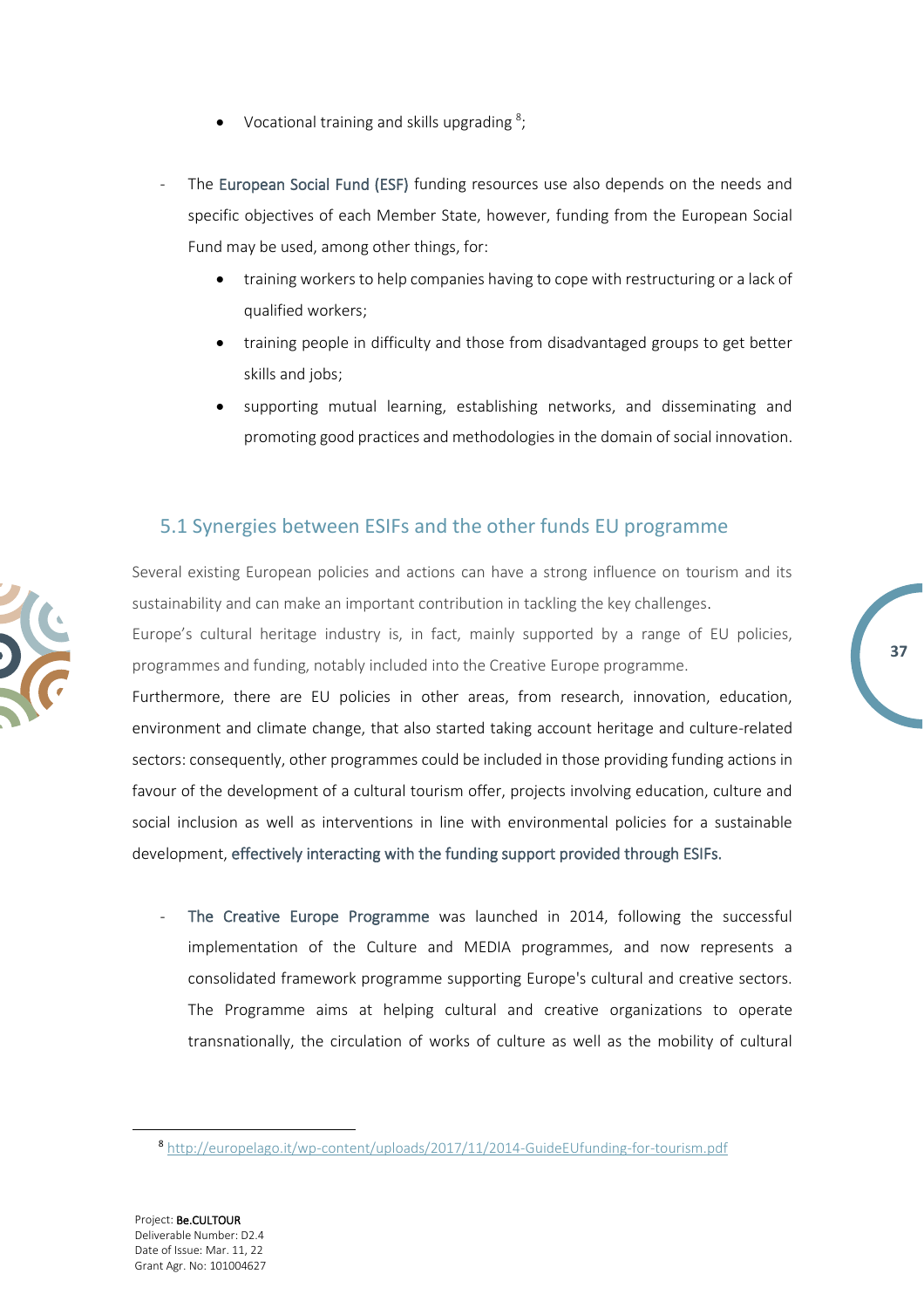players. Bringing together pre-existing programmes (Culture, MEDIA and MEDIA Mundus), "Creative Europe" is made of three parts:

- the "Culture sub-programme" for cultural & creative sectors
- the "Media sub-programme" for the audio-visual industries
- the Cross-sectoral strand for joint projects between the cultural & creative sectors and the audio-visual industries.

Type of tourism-related actions and projects eligible for funding in CE Programme framework are:

- TRANSNATIONAL COOPERATION PROJECTS: The "Culture sub-programme" funds transnational activities within and outside of the EU, aimed at developing, creating, producing, disseminating and preserving goods and services which embody cultural, artistic or other creative expressions. This encompasses activities to develop skills, competences and know-how, including how to adapt to digital technologies; to test new business and management models; to organise international cultural activities, such as touring events, exhibitions, exchanges and festivals; as well as to stimulate interest in, and improve access to, European cultural and creative works;
- EUROPEAN NETWORKS: The "Culture sub-programme" supports European networks (i.e. structured groups of organisations) that strengthen the capacity of the cultural and creative sectors to operate transnationally and internationally, adapt to change and promote innovation. A limited number of networks with broad coverage will be supported across a balanced range of sectors. Greater synergies between existing networks are welcomed in order to reinforce their organisational and financial structure and avoid duplication of efforts.

**38**

• EUROPEAN CAPITALS OF CULTURE: The title of "European Capital of Culture" is awarded each year to one city in two Member States, according to a chronological list of eligible Member States set for 2020-2033 (Croatia and Ireland in 2020; Romania and Greece in 2021 …). These cities have to create a cultural programme specifically for that year. The "Culture sub-programme" supports the implementation of this programme which has to highlight the richness and diversity of European cultures and the features they share, as well as to promote greater understanding between European citizens. Interaction between ESIF and the European Capitals of Culture programmes could also be very productive.

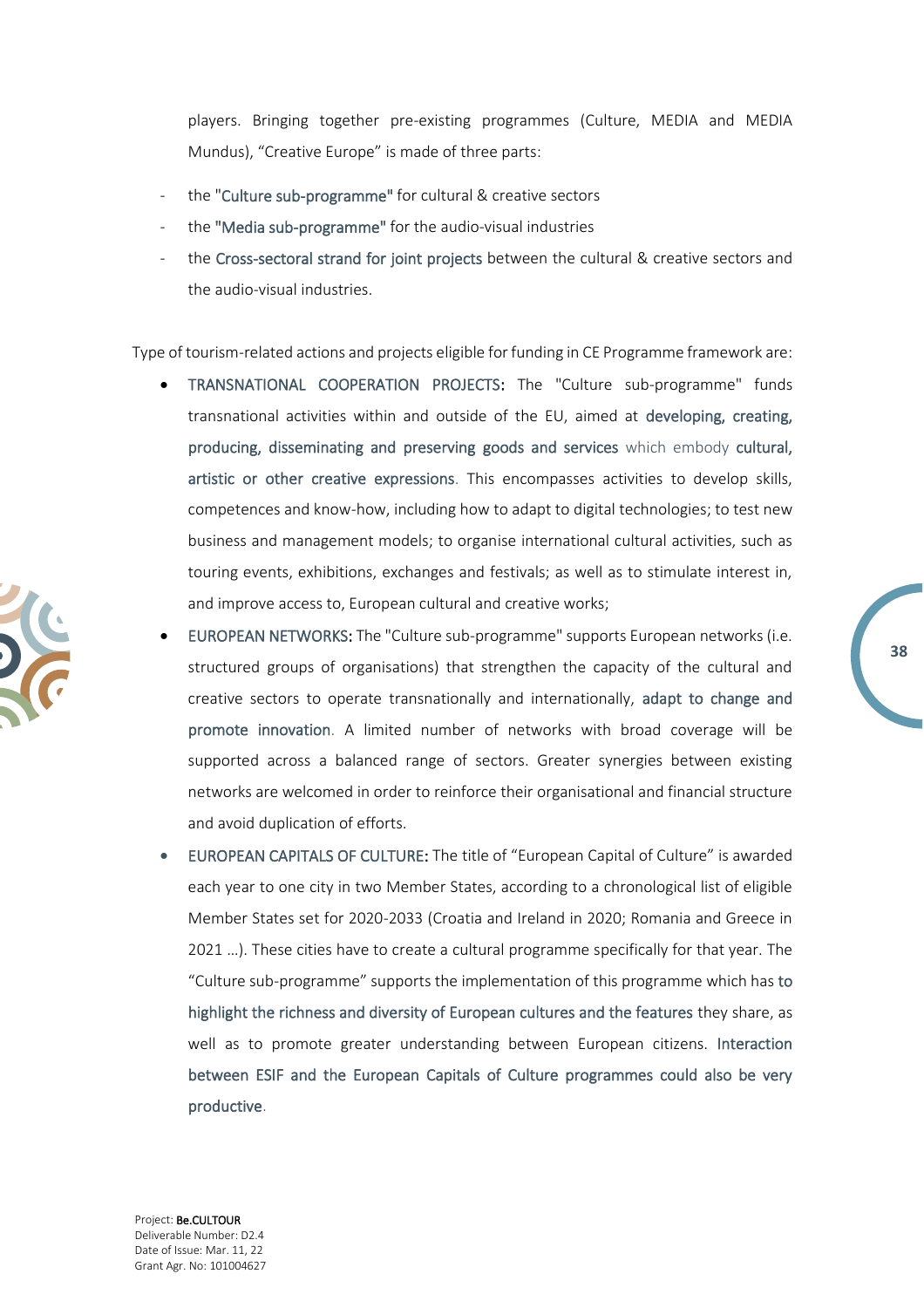• CROSS-SECTORAL STRAND: The Cross-sectoral strand will facilitate loans to cultural & creative enterprises and organizations. It will also support transnational policy cooperation activities across the cultural, creative and audio-visual sectors, for instance to exchange of experiences and know-how relating to new business and management models.

#### - Horizon Europe (2021-2027)

In order to promote a new way of thinking and provide solutions to social and economic challenges, the cultural and creative sectors are expected to be integrated into the research and innovation processes. For this aim, Horizon Europe, as the European framework programme for research and innovation, can effectively support through these instruments the need of creating and shaping a common sense of belonging based on common roots and enhance the diversity of Europe's cultural heritage.

Horizon Europe Programme runs from 2021 to 2027, replacing Horizon 2020, and is structured around three pillars. Pillar 2, in particular, includes the pillar on culture, creativity and the inclusive society, also addressing EU priorities on cultural heritage. The implementation of research activities promoted through Horizon Europe will result in greater access, understanding and involvement in culture, cultural heritage and arts.

**39**

Horizon Europe activities will also improve the governance of European cultural heritage institutions and networks; above all, they will improve the more efficient protection, valorisation, conservation and restoration of Europe's cultural heritage.

Research and Innovation will provide solutions to make the EU a world leader in technologies for cultural heritage conservation and in the management, digitisation and care of digital heritage assets. They will also increase capacities to protect the most fragile cultural heritage and the application of preventive measures against illicit trade in cultural goods.

Furthermore, supported activities will provide research and innovation for the development of sustainable and inclusive cultural tourism in Europe.

Finally, Research and Innovation will support sustainable growth and job creation by contributing to a European industrial policy for cultural and creative industrial policy for cultural and creative industries and design.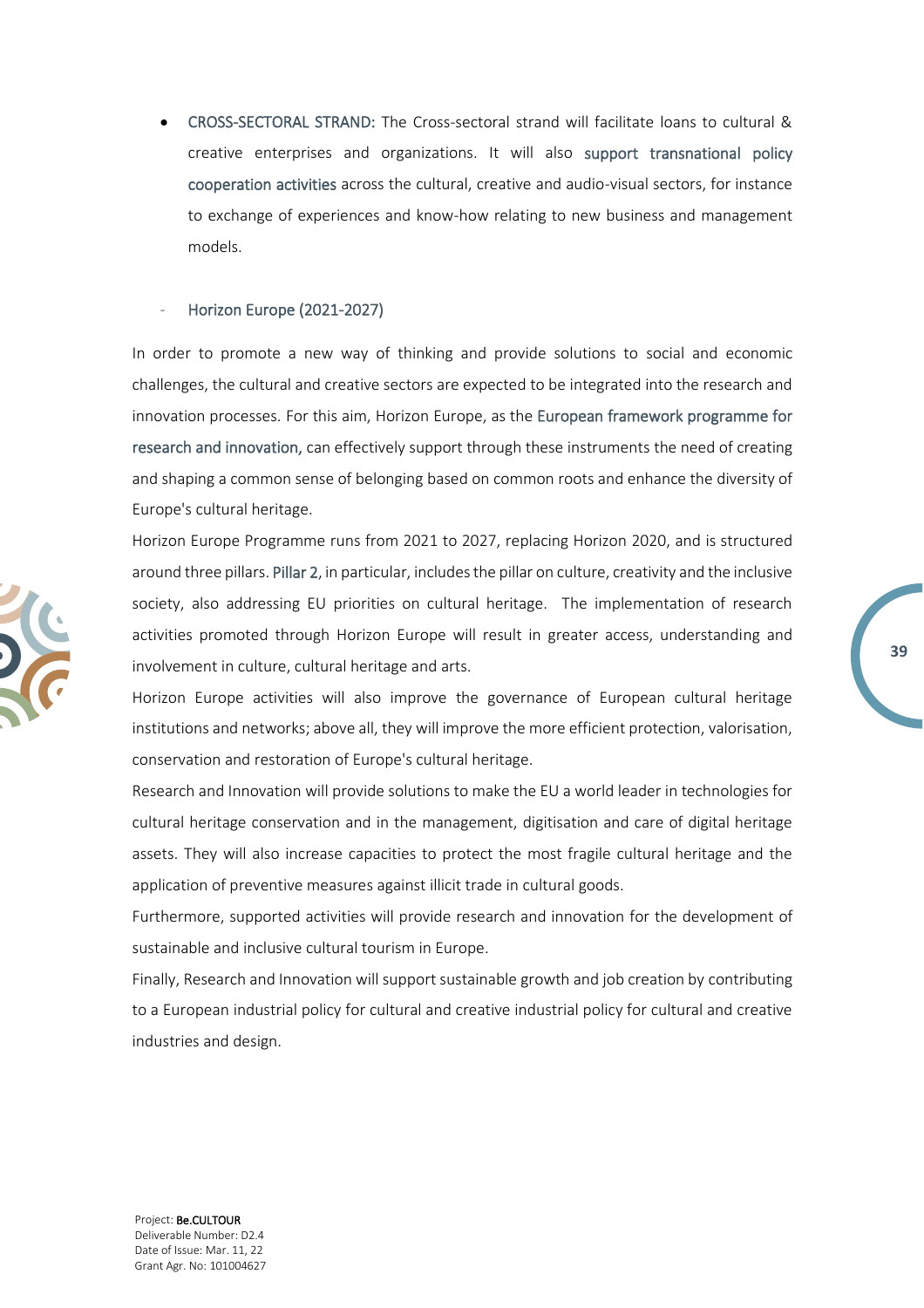- COSME is the EU programme for the Competitiveness of Enterprises and Small and Medium-sized Enterprises (SMEs). It aims to support SMEs in four areas:
	- facilitate access to finance for SMEs through the "Loan Guarantee Facility" and the "Equity Facility for Growth";
	- improving access to markets (notably thanks to the services provided by the Enterprise Europe Network);
	- improving framework conditions for the competitiveness and sustainability of Union enterprises, notably thanks to the Tourism Action Plan;
	- promoting entrepreneurship and entrepreneurial culture, notably thanks to the Erasmus for young entrepreneurs exchange scheme;

Some of the Tourism Action Plan's objectives are pursued through calls for Proposals and calls for tenders open to the tourism sector. These concerns, among other things:

- the development and/or promotion of sustainable transnational thematic tourism products (linked, for instance, European routes dedicated to specific aspects of our cultural and industrial heritage, cycling trails, eco-tourism, maritime and sub-aquatic areas, etc.);
- the development and/or promotion of niche products exploiting synergies between tourism and creative industries at European level (e.g. European Route around high-end products);
- transnational public and private partnerships developing tourism products targeting specific age groups (e.g. seniors and youth) to increase tourism flows between European countries during the low and medium seasons;
- capacity building schemes whereby managers, destination managers and entrepreneurs can learn from experienced and successful "accessible" operators, create synergies with other operators along the supply chain, explore new market opportunities and ways to do businesses.



**40**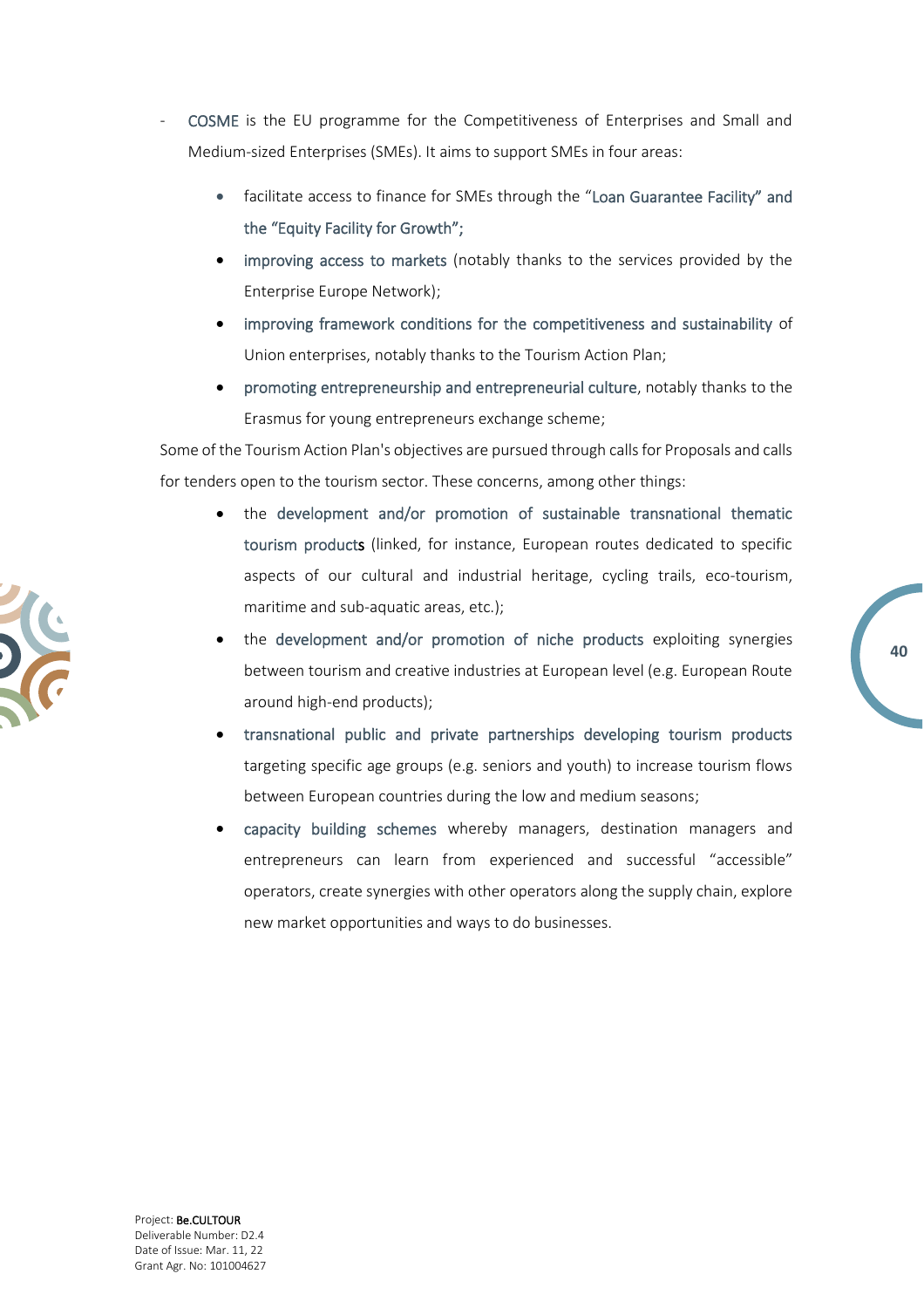### <span id="page-40-0"></span>**6. Conclusions**

The overview provided in this first version of the deliverable evidences both scarcity of available financing resources as well as knowledge lack to support sustainability-oriented cultural tourism initiatives towards more environmentally, socially, and economically sustainable practices and models.

The analysis of traditional financing instruments provided by public or private entities and of alternative financing mechanisms highlights the relevance and effectiveness of adopting a blended financing approach, as a key approach to financing SDGs. This entails collaborative partnerships between different stakeholders to solve the parallel needs of local authorities and local communities. The application of hybrid financing approaches can bring considerable synergy between different types of funding, including resources under ESIFs, and create "added value" to the financial viability of sustainability-related projects in tourism sector, in addition to fostering public-private partnerships in the sector development towards a more sustainable path.

In the second version (to be released later), on the basis of the Action Plans drawn up in the Pilot Regions, a proposal on the adequate and efficient use of ESIFs will be developed, identifying the opportunity of synergies with other financing instruments and mechanisms, both public and private, to finance sustainability-oriented actions in the cultural tourism sector.

**41**

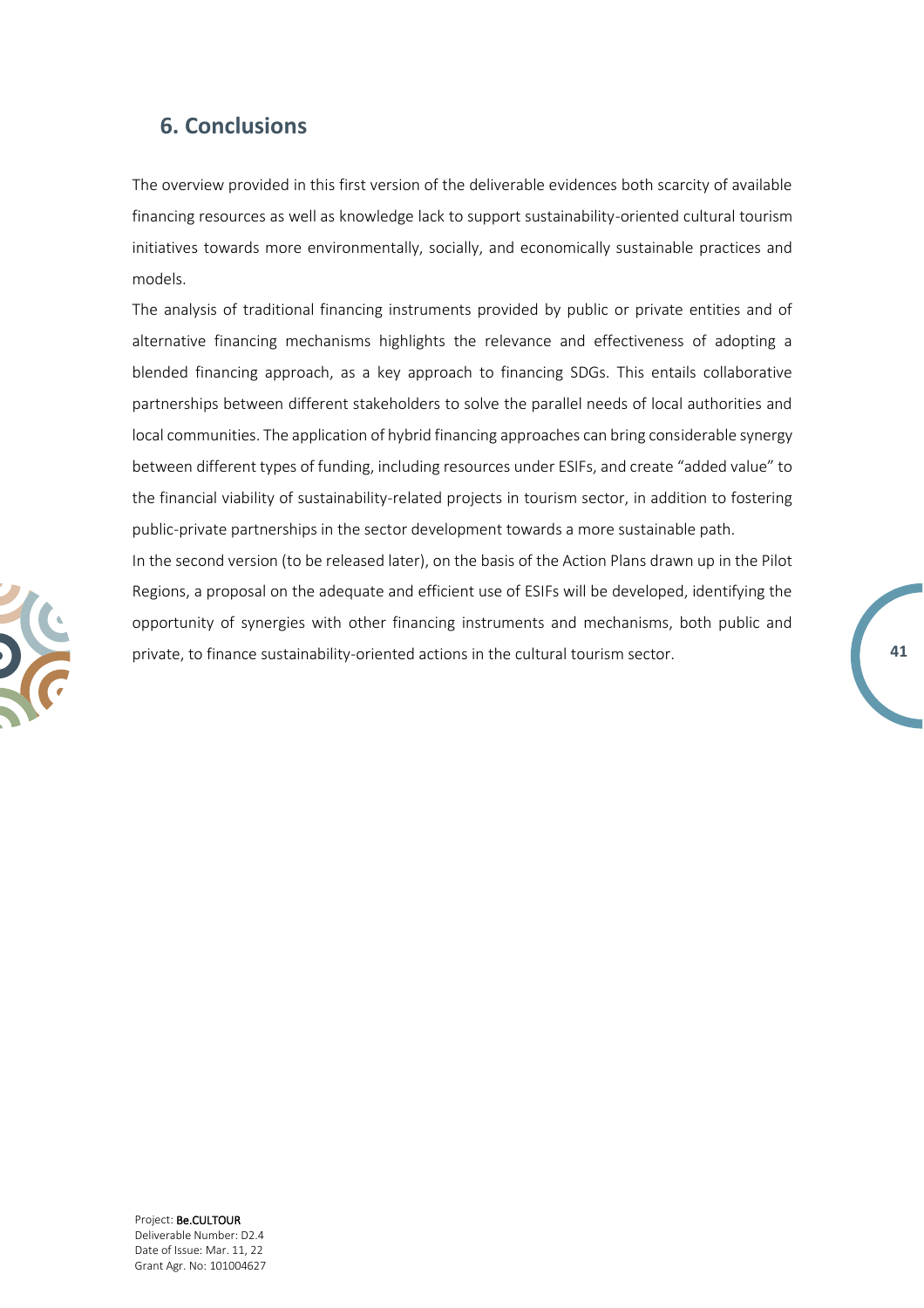### <span id="page-41-0"></span>**References**

Allegro, I., Lupu, A. Models of Public Private Partnership and financial tools for the cultural heritage valorisation. Urbanistica Informazioni. Special Issue 2018.

Angrisano M. et al (2016), Towards operationalizing UNESCO Recommendations on "Historic Urban Landscape": a position paper. AESTIMUM 69, Dec 2016, pp.165-210.

Bendixen, P. (1997) Cultural tourism – economic success at the expense of culture? Cultural. Policy 4, 21-46.

Boffo, R., and R. Patalano (2020), "ESG Investing: Practices, Progress and Challenges", OECD Paris, [www.oecd.org/finance/ESG-Investing-Practices-Progress-and-Challenges.pdf](http://www.oecd.org/finance/ESG-Investing-Practices-Progress-and-Challenges.pdf)

Bonet, L. (2003), 'Cultural tourism' in R. Towse (ed.), A Handbook of Cultural Economics

CLIC project deliverables [: D4.1 Overview Of Hybrid Financial Instruments And Investment](https://www.clicproject.eu/wp-content/uploads/2021/06/D4.1-Overview-of-Hybrid-Financial-Instruments-and-Investment-Leverage-Enablers-for-Cultural-Heritage-Adaptive-Reuse.pdf)  [Leverage Enablers For Cultural Heritage Adaptive Reuse](https://www.clicproject.eu/wp-content/uploads/2021/06/D4.1-Overview-of-Hybrid-Financial-Instruments-and-Investment-Leverage-Enablers-for-Cultural-Heritage-Adaptive-Reuse.pdf) and [D4.2 Circular financing models for](https://www.clicproject.eu/wp-content/uploads/2022/01/D4.2-Circular-financing-models-for-cultural-heritage-adaptive-reuse.pdf)  [cultural heritage adaptive reuse](https://www.clicproject.eu/wp-content/uploads/2022/01/D4.2-Circular-financing-models-for-cultural-heritage-adaptive-reuse.pdf) Available at[: https://www.clicproject.eu/deliverables/](https://www.clicproject.eu/deliverables/)

Communication from the Commission - Agenda for a sustainable and competitive European tourism /\* COM/2007/0621 final \*/ available at: [https://eur-lex.europa.eu/legal](https://eur-lex.europa.eu/legal-content/EN/TXT/?uri=CELEX:52007DC0621)[content/EN/TXT/?uri=CELEX:52007DC0621](https://eur-lex.europa.eu/legal-content/EN/TXT/?uri=CELEX:52007DC0621)

**42**

EBILDA, "European Structural and Investment Funds 2021-2027", may 2020 [http://www.eblida.org/Documents/The-European-Structural-and-Investment-Funds\\_%202021-](http://www.eblida.org/Documents/The-European-Structural-and-Investment-Funds_%202021-2027.pdf) [2027.pdf](http://www.eblida.org/Documents/The-European-Structural-and-Investment-Funds_%202021-2027.pdf)

European Commission, 2004 Green Paper on public-private partnerships and Community law on public contracts and concessions available at [https://op.europa.eu/it/publication-detail/-](https://op.europa.eu/it/publication-detail/-/publication/94a3f02f-ab6a-47ed-b6b2-7de60830625e/language-en) [/publication/94a3f02f-ab6a-47ed-b6b2-7de60830625e/language-en](https://op.europa.eu/it/publication-detail/-/publication/94a3f02f-ab6a-47ed-b6b2-7de60830625e/language-en)

Ex post evaluation of Cohesion Policy programmes 2007- 2013, focusing on the European Regional Development Fund (ERDF) and the Cohesion Fund (CF), DG REGIO ( Work Package 9: Culture and Tourism Final Report) Contract: 2014CE16BAT034 available at : [https://ec.europa.eu/regional\\_policy/sources/docgener/evaluation/pdf/expost2013/wp9\\_final\\_](https://ec.europa.eu/regional_policy/sources/docgener/evaluation/pdf/expost2013/wp9_final_report.pdf) [report.pdf](https://ec.europa.eu/regional_policy/sources/docgener/evaluation/pdf/expost2013/wp9_final_report.pdf)

Financial instruments and innovative schemes for cultural heritage FINPIEMONTE (2021) project: ForHeritage "Excellence for integrated heritage management in central Europe"

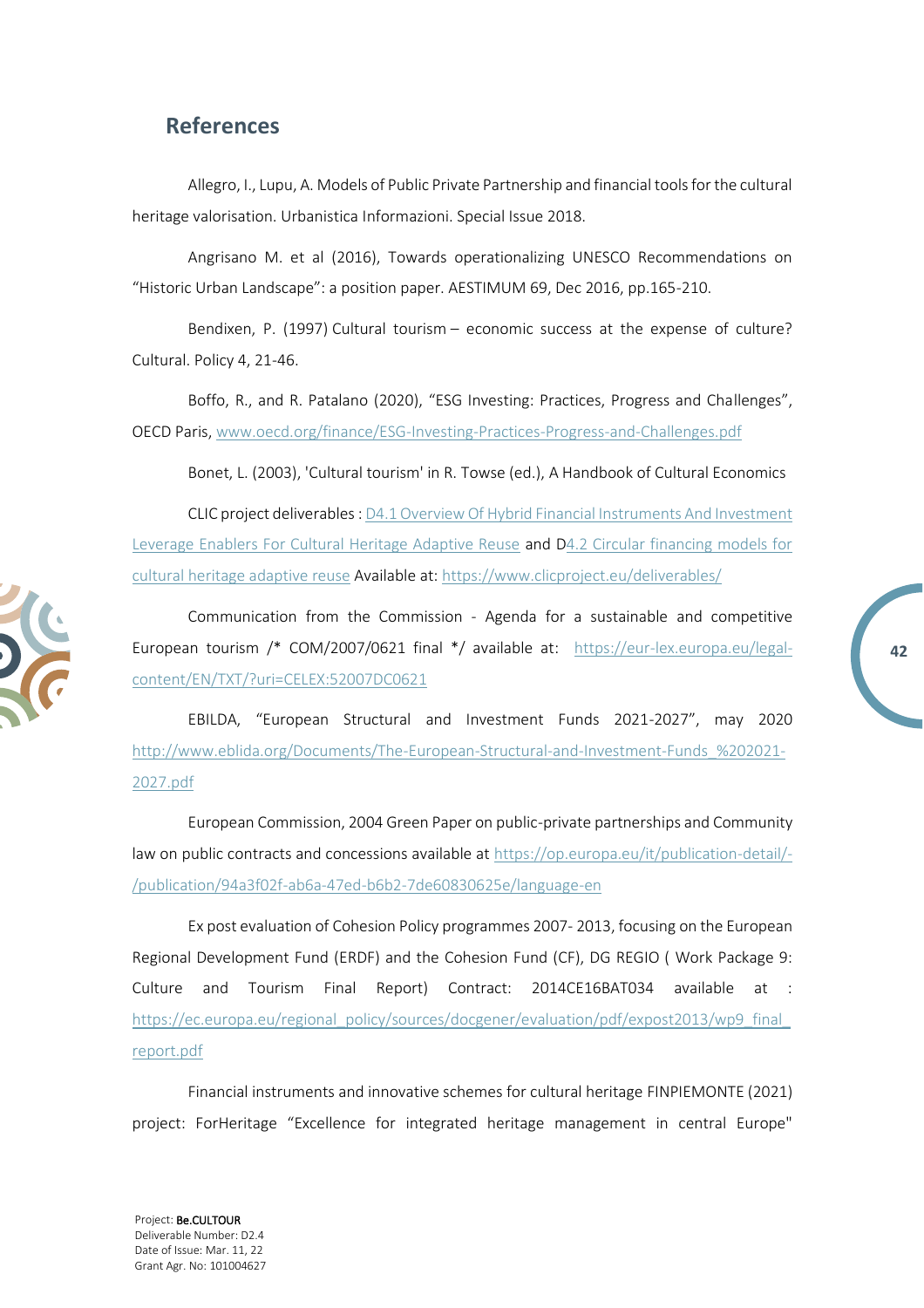(CE1649), available at [https://www.interreg-central.eu/Content.Node/D.T1.2.4-Financial](https://www.interreg-central.eu/Content.Node/D.T1.2.4-Financial-instruments.pdf)[instruments.pdf](https://www.interreg-central.eu/Content.Node/D.T1.2.4-Financial-instruments.pdf)

FINCH Interreg Europe Project - Living document on financial instruments and regulatory frameworks for the introduction of partnership with private sector, available at: [https://www.interregeurope.eu/fileadmin/user\\_upload/tx\\_tevprojects/library/file\\_1589466334](https://www.interregeurope.eu/fileadmin/user_upload/tx_tevprojects/library/file_1589466334.pdf) [.pdf](https://www.interregeurope.eu/fileadmin/user_upload/tx_tevprojects/library/file_1589466334.pdf)

Fusco Girard L., & Gravagnuolo A. (2017). CIRCULAR ECONOMY AND CULTURAL HERITAGE/LANDSCAPE REGENERATION. CIRCULAR BUSINESS, FINANCING AND GOVERNANCE MODELS FOR A COMPETITIVE EUROPE. *BDC. Bollettino Del Centro Calza Bini*, *17*(1), 35-52. <https://doi.org/10.6092/2284-4732/5472>

Guide on EU funding 2014-2020 for the tourism sector, Directorate-General for Enterprise and Industry available at: [http://europelago.it/wp-content/uploads/2017/11/2014-](http://europelago.it/wp-content/uploads/2017/11/2014-GuideEUfunding-for-tourism.pdf) [GuideEUfunding-for-tourism.pdf](http://europelago.it/wp-content/uploads/2017/11/2014-GuideEUfunding-for-tourism.pdf)

Nasser N. Planning for Urban Heritage Places: Reconciling Conservation, Tourism, and Sustainable Development. Journal of Planning Literature. 2003;17(4):467-479. doi:10.1177/0885412203017004001

Noonan, D.S.; Rizzo, I. Economics of cultural tourism: Issues and perspectives. J. Cult. Econ. 2017, 41, 95–107

**43**

OECD (2009), The Impact of Culture on Tourism available at: <https://www.oecd.org/cfe/theimpactofcultureontourism.htm>

OECD (2018), Towards investment and financing for sustainable tourism, OECD Tourism Trends and Policies Chapter 3 available at: [https://www.oecd-ilibrary.org/sites/tour-2018-7](https://www.oecd-ilibrary.org/sites/tour-2018-7-en/index.html?itemId=/content/component/tour-2018-7-en) [en/index.html?itemId=/content/component/tour-2018-7-en](https://www.oecd-ilibrary.org/sites/tour-2018-7-en/index.html?itemId=/content/component/tour-2018-7-en)

OECD (2017a), "Financing approaches for tourism SMEs and entrepreneurs", *OECD Tourism Papers*, No. 2017/03, OECD Publishing, Paris, [http://dx.doi.org/10.1787/8d06572a-en.](http://dx.doi.org/10.1787/8d06572a-en)

OECD (2018), *Making Blended Finance Work for the Sustainable Development Goals*, OECD Publishing, Paris, <https://doi.org/10.1787/9789264288768-en>

Richards G., 2018 Cultural Tourism: A review of recent research and trends, in [Journal of](https://www.researchgate.net/journal/Journal-of-Hospitality-and-Tourism-Management-1447-6770)  [Hospitality and Tourism Management](https://www.researchgate.net/journal/Journal-of-Hospitality-and-Tourism-Management-1447-6770), pag.12 available at [https://www.researchgate.net/publication/326247209\\_Cultural\\_Tourism\\_A\\_review\\_of\\_recent\\_](https://www.researchgate.net/publication/326247209_Cultural_Tourism_A_review_of_recent_research_and_trends) research and trends

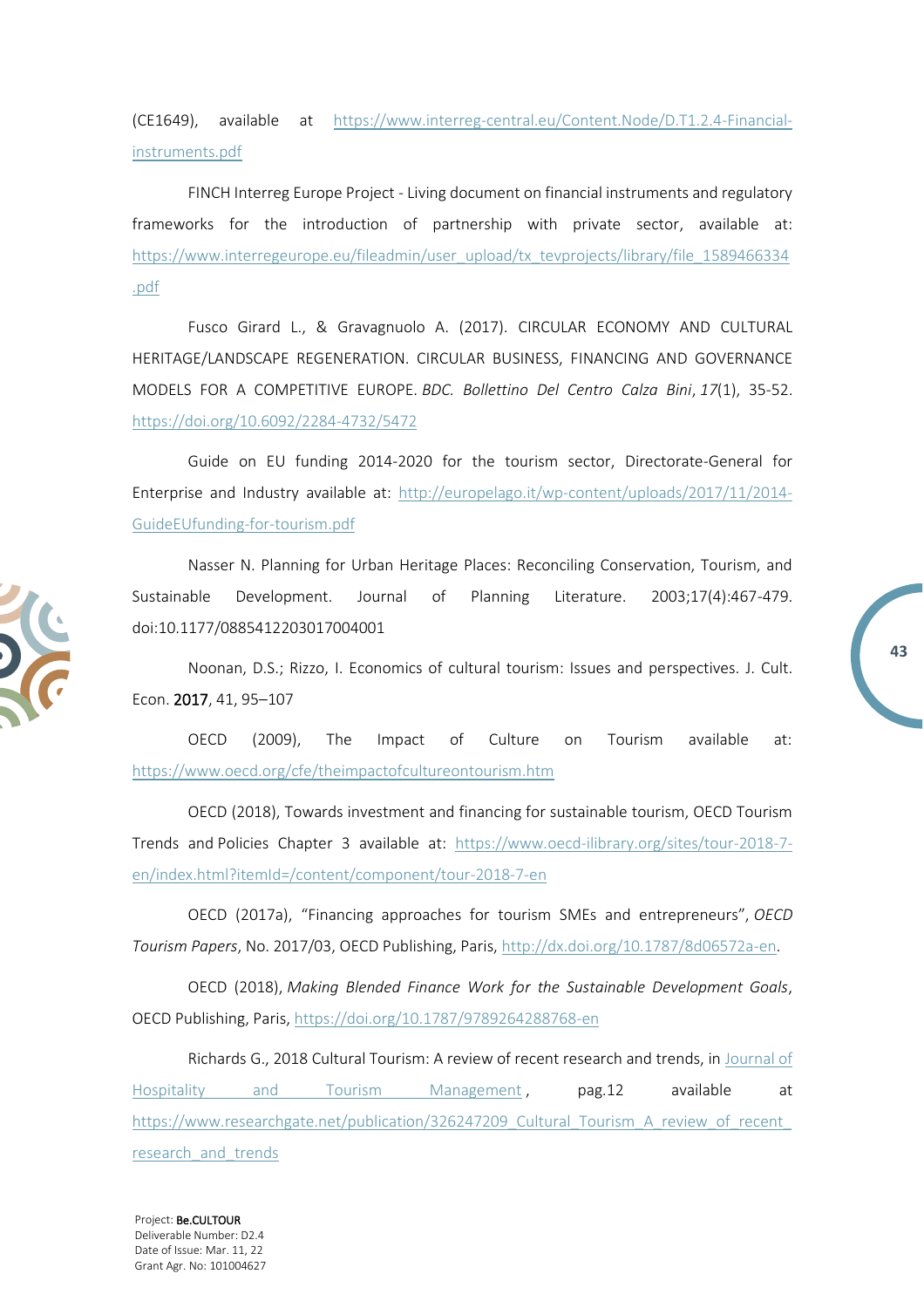Ruzibaeva Nargiza Khakimovna. (2021). THE MAJOR WAYS OF FINANCING TOURISM ENTERPRISES. *World Economics and Finance Bulletin*, *2*(2), 47-53. Retrieved from <https://scholarexpress.net/index.php/wefb/article/view/113>

Rypkema, D., Cheong, C. Cultural heritage and public-private partnership. 2016. In Rypkema, D. and H. Mikić. Cultural Heritage and Creative Industries: guidelines for sustainable heritage management, p. 25-35.

Samans, R. (2016), "Blending public and private funds for sustainable development", in OECD, Development Co-operation Report 2016: The Sustainable Development Goals as Business Opportunities, OECD Publishing, Paris, [http://dx.doi.org/10.1787/dcr-2016-9-en.](http://dx.doi.org/10.1787/dcr-2016-9-en)

Tolina Loulanski & Vesselin Loulanski (2011), The sustainable integration of cultural heritage and tourism: a meta-study, Journal of Sustainable Tourism, 19:7, 837- 862, DOI: [10.1080/09669582.2011.553286](https://doi.org/10.1080/09669582.2011.553286)

Throsby, D. Cultural Capital. Journal of Cultural Economics 23, 3–12 (1999). <https://doi.org/10.1023/A:1007543313370>

UNWTO, (2017) Tourism and Culture, UNWTO p.14. Available online: https://www.unwto.org/tourism-and-culture

**44**

World Tourism Organization (2018), Tourism and Culture Synergies, UNWTO, Madrid, DOI: <https://doi.org/10.18111/9789284418978>